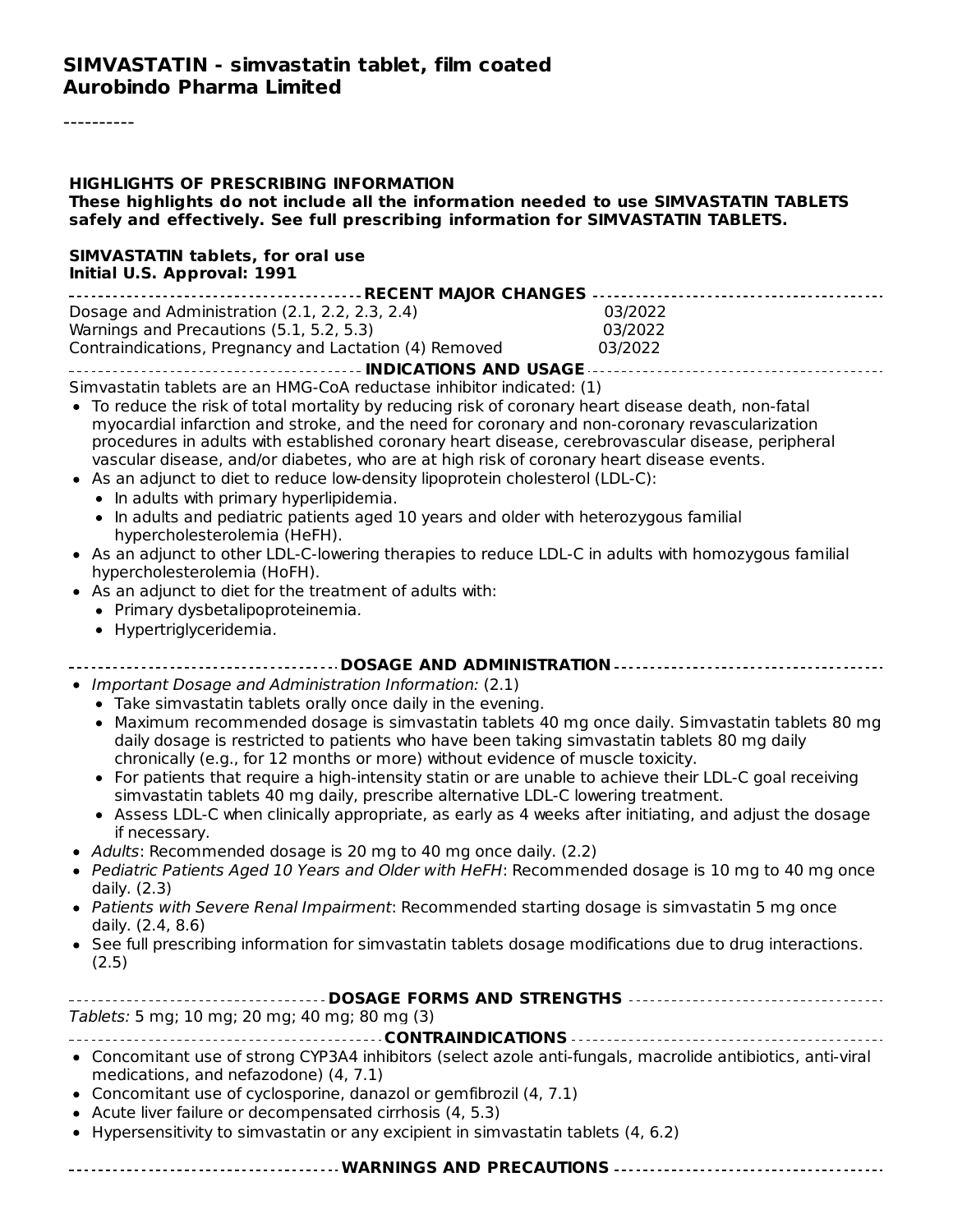- Myopathy and Rhabdomyolysis: Risk factors include age 65 years or greater, uncontrolled hypothyroidism, renal impairment, concomitant use with certain other drugs, and higher simvastatin dosage. Chinese patients may be at higher risk for myopathy. Discontinue simvastatin if markedly elevated CK levels occur or myopathy is diagnosed or suspected. Temporarily discontinue simvastatin in patients experiencing an acute or serious condition at high risk of developing renal failure secondary to rhabdomyolysis. Inform patients of the risk of myopathy and rhabdomyolysis when starting or increasing simvastatin dosage. Instruct patients to promptly report unexplained muscle pain, tenderness, or weakness, particularly if accompanied by malaise or fever. (5.1, 7.1, 8.5, 8.6, 8.8)
- Immune-Mediated Necrotizing Myopathy (IMNM): Rare reports of IMNM, an autoimmune myopathy, have been reported. Discontinue simvastatin if IMNM is suspected. (5.2)
- Hepatic Dysfunction: Increases in serum transaminases have occurred, some persistent. Rare reports of fatal and non-fatal hepatic failure have occurred. Consider testing liver enzyme before initiating therapy and as clinically indicated thereafter. If serious hepatic injury with clinical symptoms and/or hyperbilirubinemia or jaundice occurs, promptly discontinue simvastatin. (4, 5.3, 8.7)

#### **ADVERSE REACTIONS**

Most common adverse reactions (incidence ≥5%) are upper respiratory infection, headache, abdominal pain, constipation, and nausea. (6.1)

#### **To report SUSPECTED ADVERSE REACTIONS, contact Aurobindo Pharma USA, Inc. at 1-866- 850-2876 or FDA at 1-800-FDA-1088 or www.fda.gov/medwatch.**

- **DRUG INTERACTIONS**
- See full prescribing information for details regarding concomitant use of simvastatin with other drugs or grapefruit juice that increase the risk of myopathy and rhabdomyolysis. (2.5, 7.1)
- Coumarin Anticoagulants: Obtain INR before simvastatin initiation and monitor INR during simvastatin  $\bullet$ dosage initiation or adjustment. (7.2)
- Digoxin: During simvastatin initiation, monitor digoxin levels. (7.2)
- **USE IN SPECIFIC POPULATIONS**
- Pregnancy: May cause fetal harm. (4, 8.1)
- Lactation: Breastfeeding not recommended during treatment with simvastatin. (4, 8.2)

#### **See 17 for PATIENT COUNSELING INFORMATION.**

#### **Revised: 4/2022**

#### **FULL PRESCRIBING INFORMATION: CONTENTS\***

#### **1 INDICATIONS AND USAGE**

#### **2 DOSAGE AND ADMINISTRATION**

- 2.1 Important Dosage and Administration Information
- 2.2 Recommended Dosage in Adult Patients
- 2.3 Recommended Dosage in Pediatric Patients 10 Years of Age and Older with HeFH
- 2.4 Recommended Dosage in Patients with Renal Impairment
- 2.5 Dosage Modifications Due to Drug Interactions

### **3 DOSAGE FORMS AND STRENGTHS**

#### **4 CONTRAINDICATIONS**

#### **5 WARNINGS AND PRECAUTIONS**

- 5.1 Myopathy and Rhabdomyolysis
- 5.2 Immune-Mediated Necrotizing Myopathy
- 5.3 Hepatic Dysfunction
- 5.4 Increases in HbA1C and Fasting Serum Glucose Levels

### **6 ADVERSE REACTIONS**

6.1 Clinical Trials Experience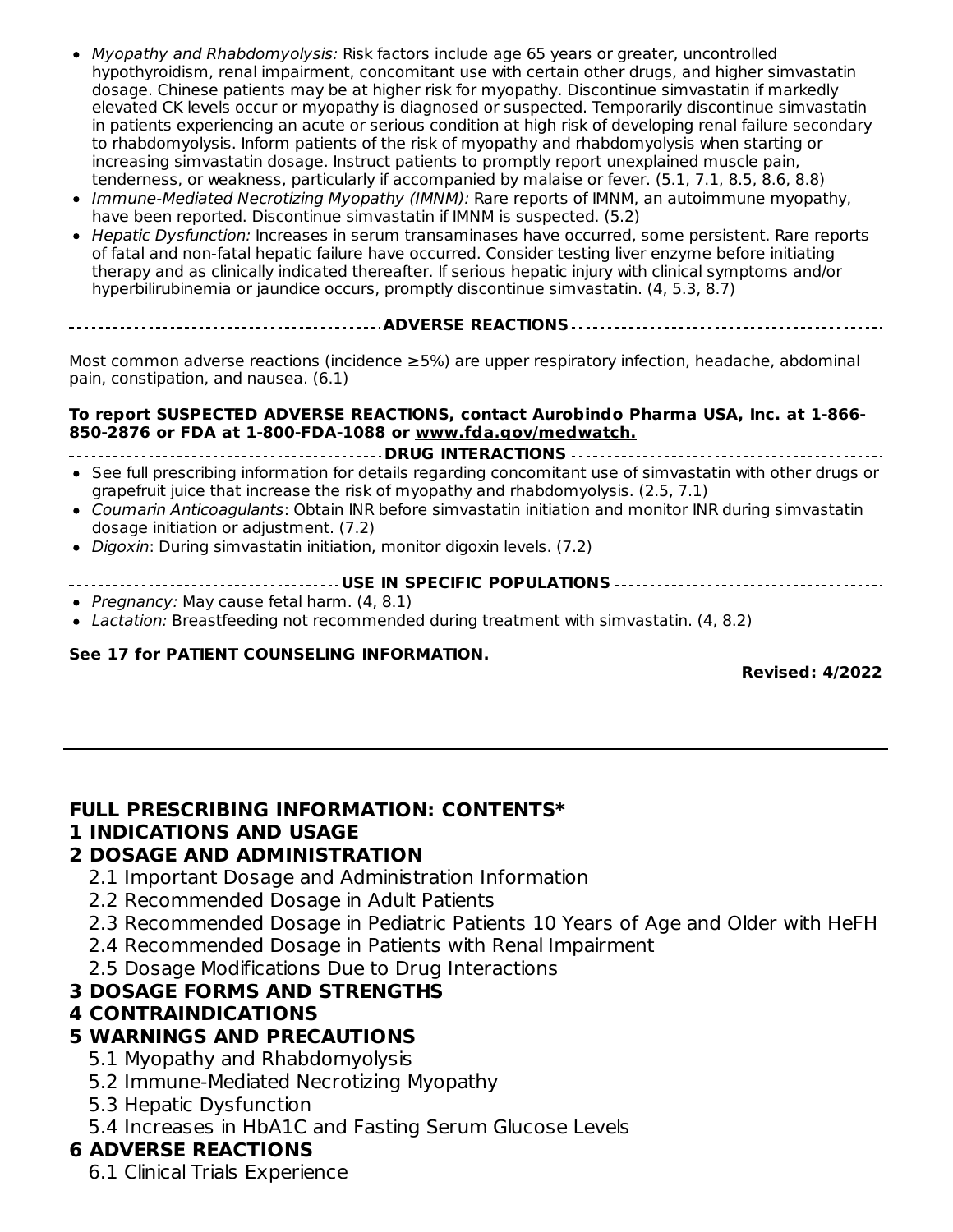6.2 Postmarketing Experience

### **7 DRUG INTERACTIONS**

7.1 Drug Interactions that Increase the Risk of Myopathy and Rhabdomyolysis with **Simvastatin** 

7.2 Simvastatin Effects on Other Drugs

## **8 USE IN SPECIFIC POPULATIONS**

- 8.1 Pregnancy
- 8.2 Lactation
- 8.4 Pediatric Use
- 8.5 Geriatric Use
- 8.6 Renal Impairment
- 8.7 Hepatic Impairment
- 8.8 Chinese Patients

### **10 OVERDOSAGE**

### **11 DESCRIPTION**

### **12 CLINICAL PHARMACOLOGY**

- 12.1 Mechanism of Action
- 12.2 Pharmacodynamics
- 12.3 Pharmacokinetics

### **13 NONCLINICAL TOXICOLOGY**

13.1 Carcinogenesis, Mutagenesis, Impairment of Fertility

### **14 CLINICAL STUDIES**

### **16 HOW SUPPLIED/STORAGE AND HANDLING**

### **17 PATIENT COUNSELING INFORMATION**

 $\ast$  Sections or subsections omitted from the full prescribing information are not listed.

## **FULL PRESCRIBING INFORMATION**

## **1 INDICATIONS AND USAGE**

Simvastatin tablets are indicated:

- To reduce the risk of total mortality by reducing risk of coronary heart disease death, non-fatal myocardial infarction and stroke, and the need for coronary and noncoronary revascularization procedures in adults with established coronary heart disease, cerebrovascular disease, peripheral vascular disease, and/or diabetes, who are at high risk of coronary heart disease events.
- As an adjunct to diet to reduce low-density lipoprotein cholesterol (LDL-C):
	- In adults with primary hyperlipidemia.
	- In adults and pediatric patients aged 10 years and older with heterozygous familial hypercholesterolemia (HeFH).
- As an adjunct to other LDL-C-lowering therapies to reduce LDL-C in adults with homozygous familial hypercholesterolemia (HoFH).
- As an adjunct to diet for the treatment of adults with:
	- Primary dysbetalipoproteinemia.
	- Hypertriglyceridemia.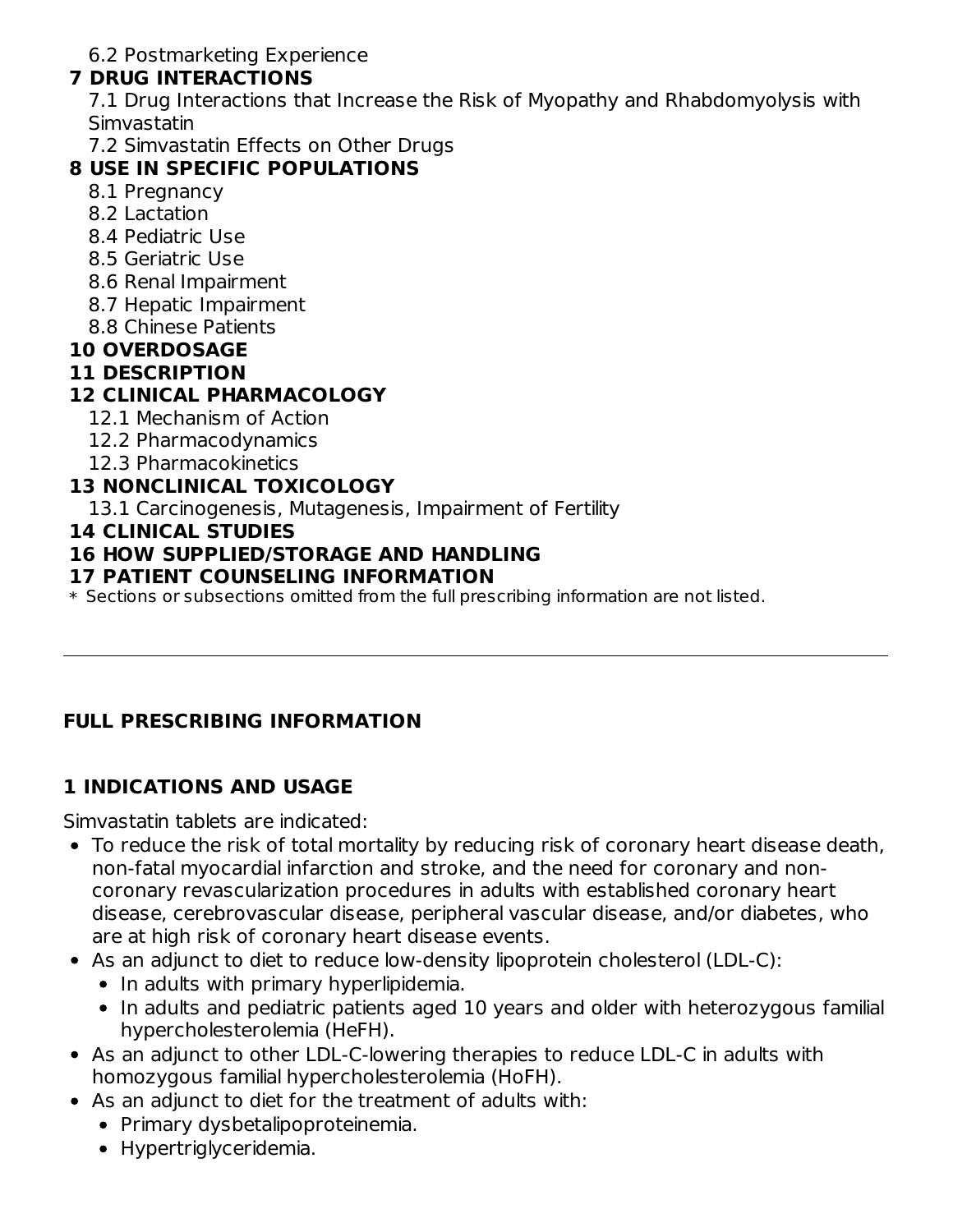# **2 DOSAGE AND ADMINISTRATION**

# **2.1 Important Dosage and Administration Information**

- Take simvastatin tablets orally once daily in the evening.
- The maximum recommended dosage is simvastatin tablets 40 mg once daily *Isee* Dosage and Administration (2.2, 2.3)]. The simvastatin tablets 80 mg daily dosage is restricted to patients who have been taking simvastatin 80 mg daily chronically (e.g., for 12 months or more) without evidence of muscle toxicity [see Warnings and Precautions (5.1)].
- For patients that require a high-intensity statin or are unable to achieve their LDL-C goal receiving simvastatin tablets 40 mg daily, prescribe alternative LDL-C-lowering treatment.
- Assess LDL-C when clinically appropriate, as early as 4 weeks after initiating simvastatin tablets, and adjust the dosage if necessary.

# **2.2 Recommended Dosage in Adult Patients**

The recommended dosage range of simvastatin tablets are 20 mg to 40 mg once daily.

### **2.3 Recommended Dosage in Pediatric Patients 10 Years of Age and Older with HeFH**

The recommended dosage range of simvastatin tablets are 10 mg to 40 mg daily.

# **2.4 Recommended Dosage in Patients with Renal Impairment**

For patients with severe renal impairment [creatinine clearance (CLcr) 15 to 29 mL/min], the recommended starting dosage of simvastatin is 5 mg once daily *[see Warnings and* Precautions (5.1) and Use in Specific Populations (8.6)].

There are no dosage adjustment recommendations for patients with mild or moderate renal impairment.

# **2.5 Dosage Modifications Due to Drug Interactions**

Concomitant use of simvastatin tablets with the following drugs requires dosage modification of simvastatin tablets [see Warnings and Precautions (5.1) and Drug Interactions (7.1)].

## Patients taking Lomitapide

Reduce the dosage of simvastatin tablets by 50%. Do not exceed simvastatin tablets 20 mg once daily (or 40 mg once daily for patients who have previously taken simvastatin tablets 80 mg daily chronically while taking lomitapide) [see Dosage and Administration  $(2.1)$ ].

Patients taking Verapamil, Diltiazem, or Dronedarone

Do not exceed simvastatin tablets 10 mg once daily.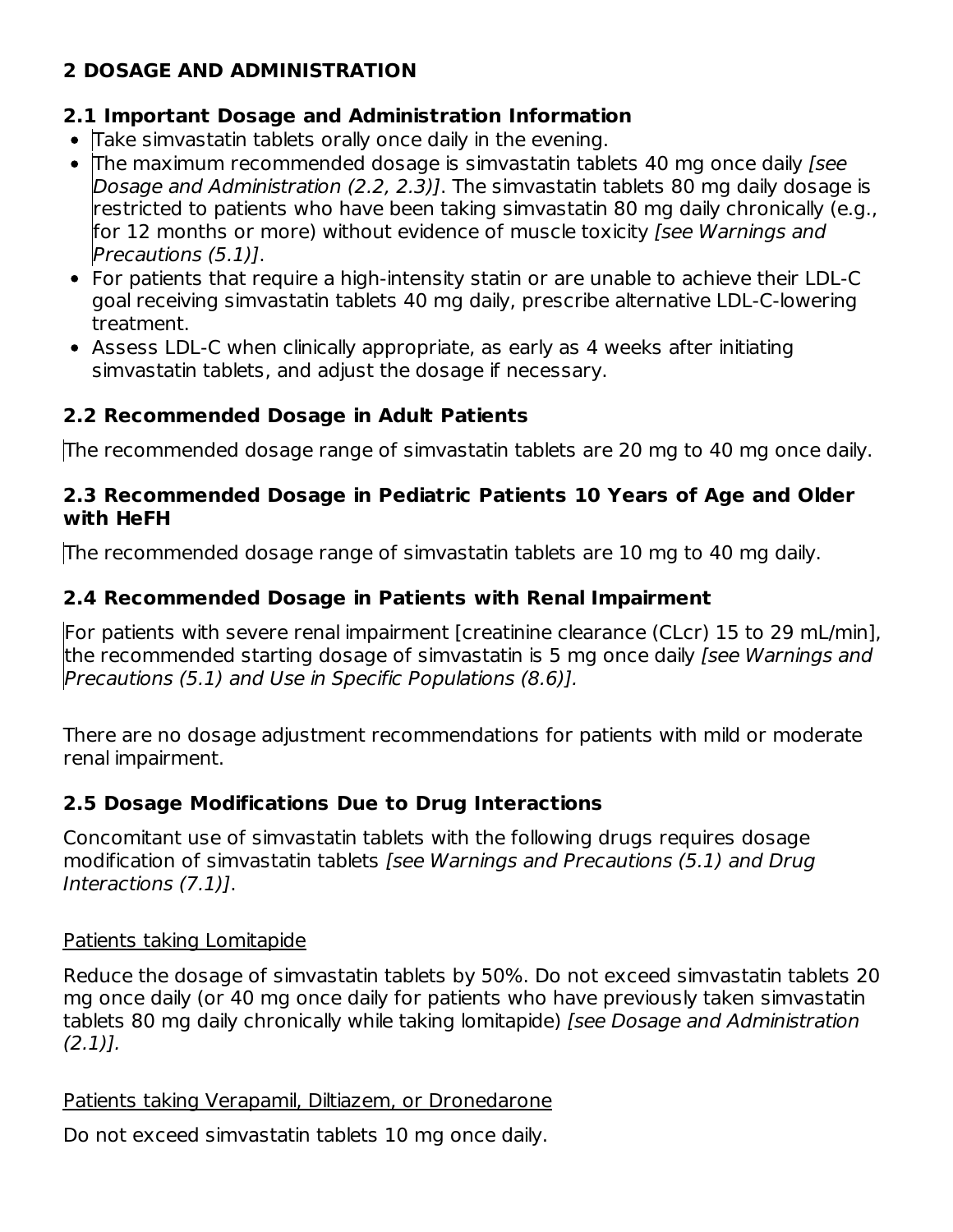Patients taking Amiodarone, Amlodipine, or Ranolazine

Do not exceed simvastatin tablets 20 mg once daily.

# **3 DOSAGE FORMS AND STRENGTHS**

Simvastatin tablets:

- 5 mg: yellow colored, round shaped, biconvex, film coated tablets, debossed with 'A' on one side and '15' on the other side.
- 10 mg: light pink colored, round shaped, biconvex, film coated tablets, debossed with 'A' on one side and '01' on the other side.
- 20 mg: light pink colored, round shaped, biconvex, film coated tablets, debossed with 'A' on one side and '02' on the other side.
- 40 mg: pink colored, round shaped, biconvex, film coated tablets, debossed with 'A' on one side and '03' on the other side.
- 80 mg: pink colored, capsule shaped, biconvex, film coated tablets, debossed with 'A' on one side and '04' on the other side.

# **4 CONTRAINDICATIONS**

Simvastatin tablets are contraindicated in the following conditions:

- Concomitant use of strong CYP3A4 inhibitors (select azole anti-fungals, macrolide antibiotics, anti-viral medications, and nefazodone) [see Drug Interactions (7.1)].
- Concomitant use of cyclosporine, danazol or gemfibrozil [see Drug Interactions  $(7.1)$ ].
- Acute liver failure or decompensated cirrhosis [see Warnings and Precautions (5.3)].
- Hypersensitivity to simvastatin or any excipients in simvastatin tablets. Hypersensitivity reactions, including anaphylaxis, angioedema and Stevens-Johnson syndrome, have been reported [see Adverse Reactions (6.2)].

# **5 WARNINGS AND PRECAUTIONS**

# **5.1 Myopathy and Rhabdomyolysis**

Simvastatin may cause myopathy and rhabdomyolysis. Acute kidney injury secondary to myoglobinuria and rare fatalities have occurred as a result of rhabdomyolysis in patients treated with statins, including simvastatin.

In clinical studies of 24,747 simvastatin-treated patients with a median follow-up of 4 years, the incidence of myopathy, defined as unexplained muscle weakness, pain, or tenderness accompanied by creatinine kinase (CK) increases greater than ten times the upper limit of normal (10xULN), were approximately 0.03%, 0.08%, and 0.61% in patients treated with simvastatin 20 mg, 40 mg, and 80 mg daily, respectively. In another clinical study of 12,064 simvastatin-treated patients (with a history of myocardial infarction) with a mean follow-up of 6.7 years, the incidences of myopathy in patients taking simvastatin 20 mg and 80 mg daily were approximately 0.02% and 0.9%, respectively. The incidences of rhabdomyolysis (defined as myopathy with a CK >40xULN) in patients taking simvastatin 20 mg and 80 mg daily were approximately 0%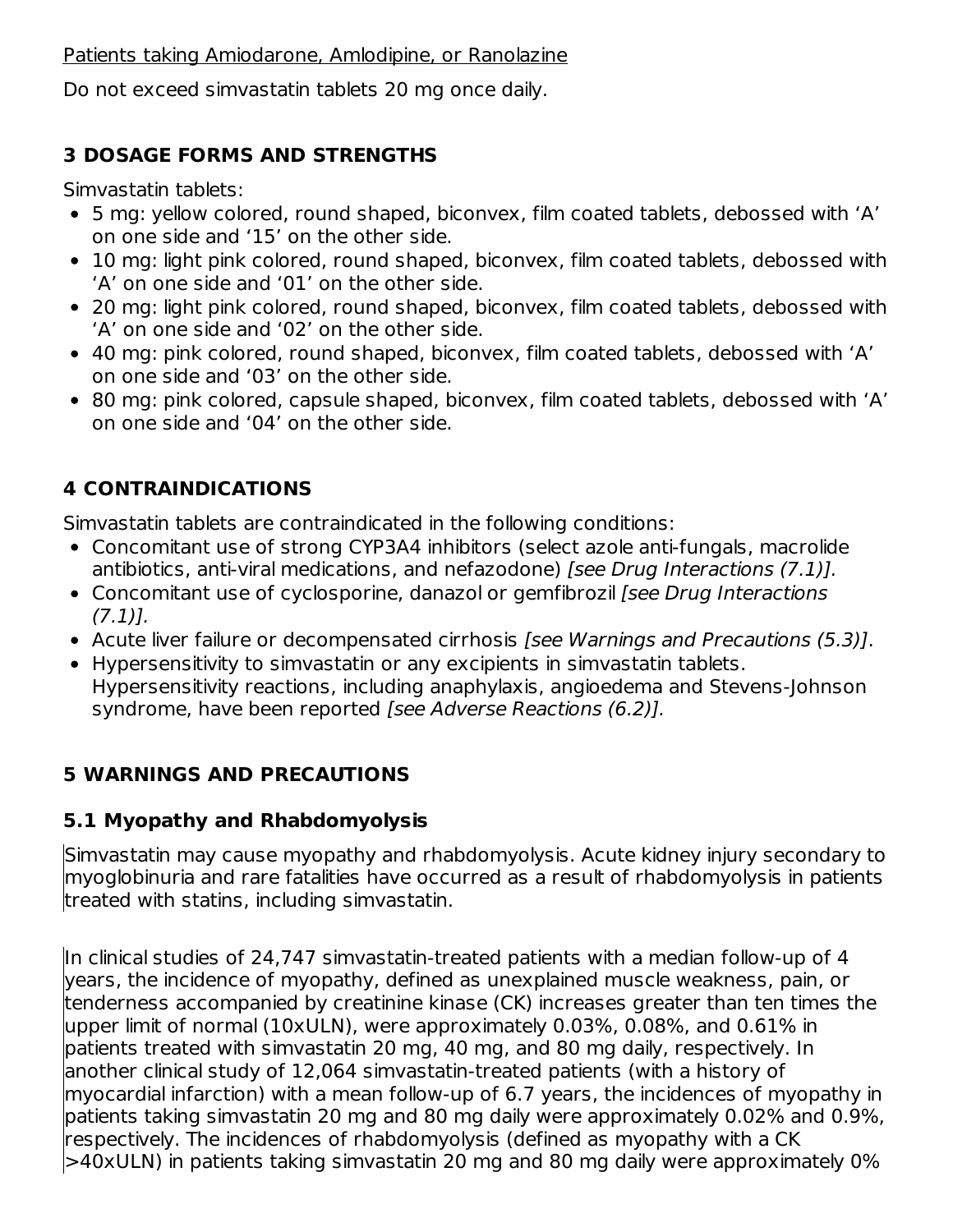## Risk Factors for Myopathy

Risk factors for myopathy include age 65 years or greater, uncontrolled hypothyroidism, renal impairment, concomitant use with certain other drugs (including other lipid-lowering therapies), and higher simvastatin dosage; Chinese patients on simvastatin may be at higher risk for myopathy [see Contraindications (4), Drug Interactions (7.1), and Use in Specific Populations (8.8)]. The risk of myopathy is increased by elevated plasma levels of simvastatin and simvastatin acid. The risk is also greater in patients taking simvastatin 80 mg daily compared with patients taking lower simvastatin dosages and compared with patients using other statins with similar or greater LDL-C-lowering efficacy [see Adverse Reactions (6.1)].

### Steps to Prevent or Reduce the Risk of Myopathy and Rhabdomyolysis

The concomitant use of strong CYP3A4 inhibitors with simvastatin is contraindicated. If short-term treatment with strong CYP3A4 inhibitors is required, temporarily suspend simvastatin during the duration of strong CYP3A4 inhibitor treatment. The concomitant use of simvastatin with gemfibrozil, cyclosporine, or danazol is also contraindicated [see Contraindications (4) and Drug Interactions (7.1)].

Simvastatin dosage modifications are recommended for patients taking lomitapide, verapamil, diltiazem, dronedarone, amiodarone, amlodipine or ranolazine [see Dosage and Administration (2.5)]. Simvastatin use should be temporarily suspended in patients taking daptomycin. Lipid modifying doses  $(21 \text{ gram/day})$  of niacin, fibrates, colchicine, and grapefruit juice may also increase the risk of myopathy and rhabdomyolysis [see Drug Interactions (7.1)].

Use the 80 mg daily dosage of simvastatin only in patients who have been taking simvastatin 80 mg daily chronically without evidence of muscle toxicity [see Dosage and Administration (2.1)]. If patients treated with simvastatin 80 mg are prescribed an interacting drug that increases the risk for myopathy and rhabdomyolysis, switch to an alternate statin [see Drug Interactions (7.1)].

Discontinue simvastatin if markedly elevated CK levels occur or if myopathy is either diagnosed or suspected. Muscle symptoms and CK increases may resolve if simvastatin is discontinued. Temporarily discontinue simvastatin in patients experiencing an acute or serious condition at high risk of developing renal failure secondary to rhabdomyolysis, e.g., sepsis; shock; severe hypovolemia; major surgery; trauma; severe metabolic, endocrine, or electrolyte disorders; or uncontrolled epilepsy.

Inform patients of the risk of myopathy and rhabdomyolysis when starting or increasing the simvastatin dosage and advise patients receiving simvastatin 80 mg of the increased risk of myopathy and rhabdomyolysis. Instruct patients to promptly report any unexplained muscle pain, tenderness or weakness, particularly if accompanied by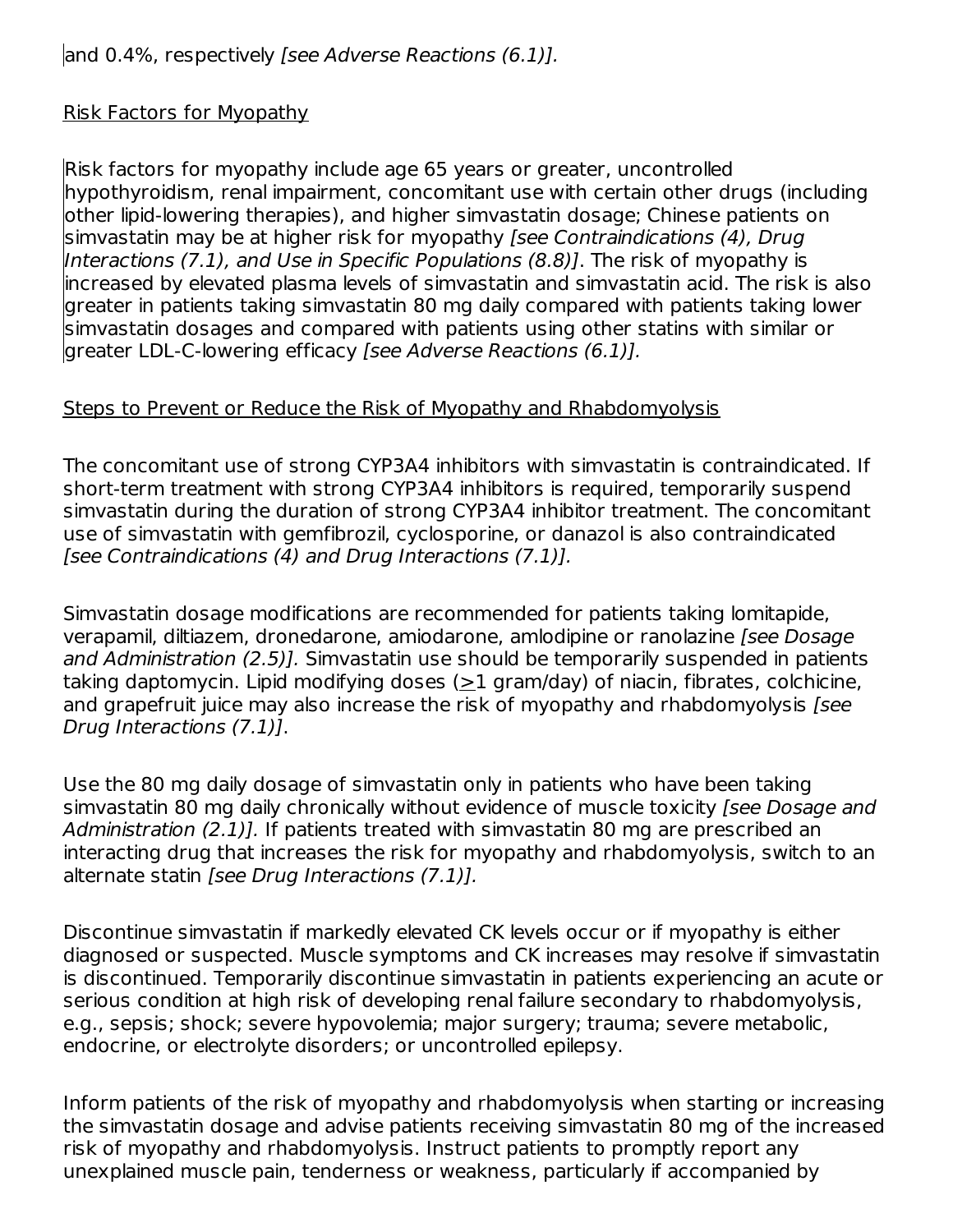malaise or fever.

# **5.2 Immune-Mediated Necrotizing Myopathy**

There have been rare reports of immune-mediated necrotizing myopathy (IMNM), an autoimmune myopathy, associated with statin use, including simvastatin. IMNM is characterized by proximal muscle weakness and elevated serum creatine kinase that persist despite discontinuation of statin treatment; positive anti-HMG CoA reductase antibody; muscle biopsy showing necrotizing myopathy without significant inflammation; and improvement with immunosuppressive agents. Additional neuromuscular and serologic testing may be necessary. Treatment with immunosuppressive agents may be required. Discontinue simvastatin if IMNM is suspected.

# **5.3 Hepatic Dysfunction**

Increases in serum transaminases have been reported with use of simvastatin [see Adverse Reactions (6.1)1. In most cases, these changes appeared soon after initiation, were transient, were not accompanied by symptoms, and resolved or improved on continued therapy or after a brief interruption in therapy. Persistent increases to more than 3xULN in serum transaminases have occurred in approximately 1% of patients receiving simvastatin in clinical studies. Marked persistent increases of hepatic transaminases have also occurred with simvastatin. There have been rare postmarketing reports of fatal and non-fatal hepatic failure in patients taking statins, including simvastatin.

Patients who consume substantial quantities of alcohol and/or have a history of liver disease may be at increased risk for hepatic injury.

Consider liver enzyme testing before simvastatin initiation and when clinically indicated thereafter. Simvastatin is contraindicated in patients with acute liver failure or decompensated cirrhosis [see Contraindications (4)]. If serious hepatic injury with clinical symptoms and/or hyperbilirubinemia or jaundice occurs, promptly discontinue simvastatin.

## **5.4 Increases in HbA1C and Fasting Serum Glucose Levels**

Increases in HbA1c and fasting serum glucose levels have been reported with statins, including simvastatin. Optimize lifestyle measures, including regular exercise, maintaining a healthy body weight, and making healthy food choices.

# **6 ADVERSE REACTIONS**

The following important adverse reactions are described below and elsewhere in the labeling:

- Myopathy and Rhabdomyolysis [see Warnings and Precautions (5.1)]
- Immune-Mediated Necrotizing Myopathy [see Warnings and Precautions (5.2)]
- Hepatic Dysfunction [see Warnings and Precautions (5.3)]
- Increases in HbA1c and Fasting Serum Glucose Levels [see Warnings and Precautions (5.4)]

# **6.1 Clinical Trials Experience**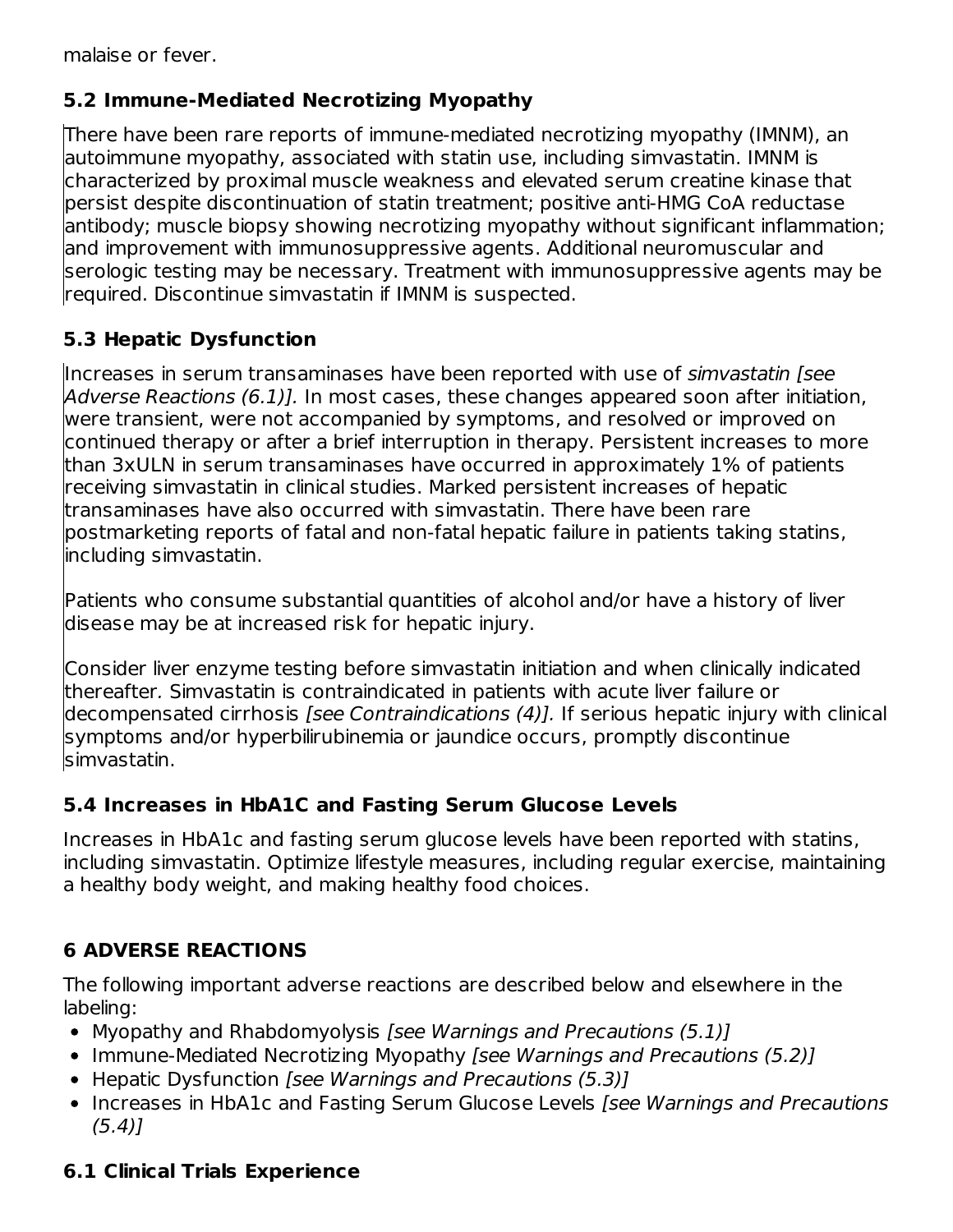Because clinical studies are conducted under widely varying conditions, adverse reaction rates observed in the clinical studies of a drug cannot be directly compared to rates in the clinical studies of another drug and may not reflect the rates observed in practice.

In clinical studies, 2,423 adult patients were exposed to simvastatin with a median duration of follow-up of approximately 18 months. The most commonly reported adverse reactions (incidence ≥5%) in these simvastatin clinical studies were: upper respiratory infections (9%), headache (7%), abdominal pain (7%), constipation (7%), and nausea (5%). Overall, 1.4% of patients discontinued simvastatin due to adverse reactions. The most common adverse reactions that led to discontinuation were: gastrointestinal disorders (0.5%), myalgia (0.1%), and arthralgia (0.1%).

In a Cardiovascular Outcomes Study (the Scandinavian Simvastatin Survival Study [Study 4S]), adult patients (age range 35 to 71 years, 19% women, 100% Caucasians) were treated with 20 to 40 mg per day of simvastatin or placebo over a median of 5.4 years [see Clinical Studies (14)]; adverse reactions reported in ≥2% of patients and at a rate greater than placebo are shown in Table 1.

|                            | % Placebo<br>$(N = 2,223)$ | % Simvastatin<br>$(N = 2,221)$ |
|----------------------------|----------------------------|--------------------------------|
| <b>Bronchitis</b>          | 6.3                        | 6.6                            |
| Abdominal pain             | 5.8                        | 5.9                            |
| <b>Atrial fibrillation</b> | 5.1                        | 5.7                            |
| Gastritis                  | 3.9                        | 4.9                            |
| Eczema                     | 3.0                        | 4.5                            |
| Vertigo                    | 4.2                        | 4.5                            |
| Diabetes mellitus          | 3.6                        | 4.2                            |
| Insomnia                   | 3.8                        | 4.0                            |
| Myalgia                    | 3.2                        | 3.7                            |
| Urinary tract infection    | 3.1                        | 3.2                            |
| Edema/swelling             | 2.3                        | 2.7                            |
| Headache                   | 2.1                        | 2.5                            |
| <b>Sinusitis</b>           | 1.8                        | 2.3                            |
| Constipation               | 1.6                        | 2.2                            |

### **Table 1: Adverse Reactions Reported ≥2% of Patients Treated with Simvastatin and Greater than Placebo in Study 4S**

## Myopathy/Rhabdomyolysis

In clinical studies with a median follow-up of at least 4 years, in which 24,747 patients received simvastatin, the incidence of myopathy (defined as unexplained muscle weakness, pain, or tenderness accompanied by CK increases greater than 10xULN) was approximately 0.03%, 0.08%, and 0.61% for the simvastatin 20 mg, 40 mg, and 80 mg daily groups, respectively.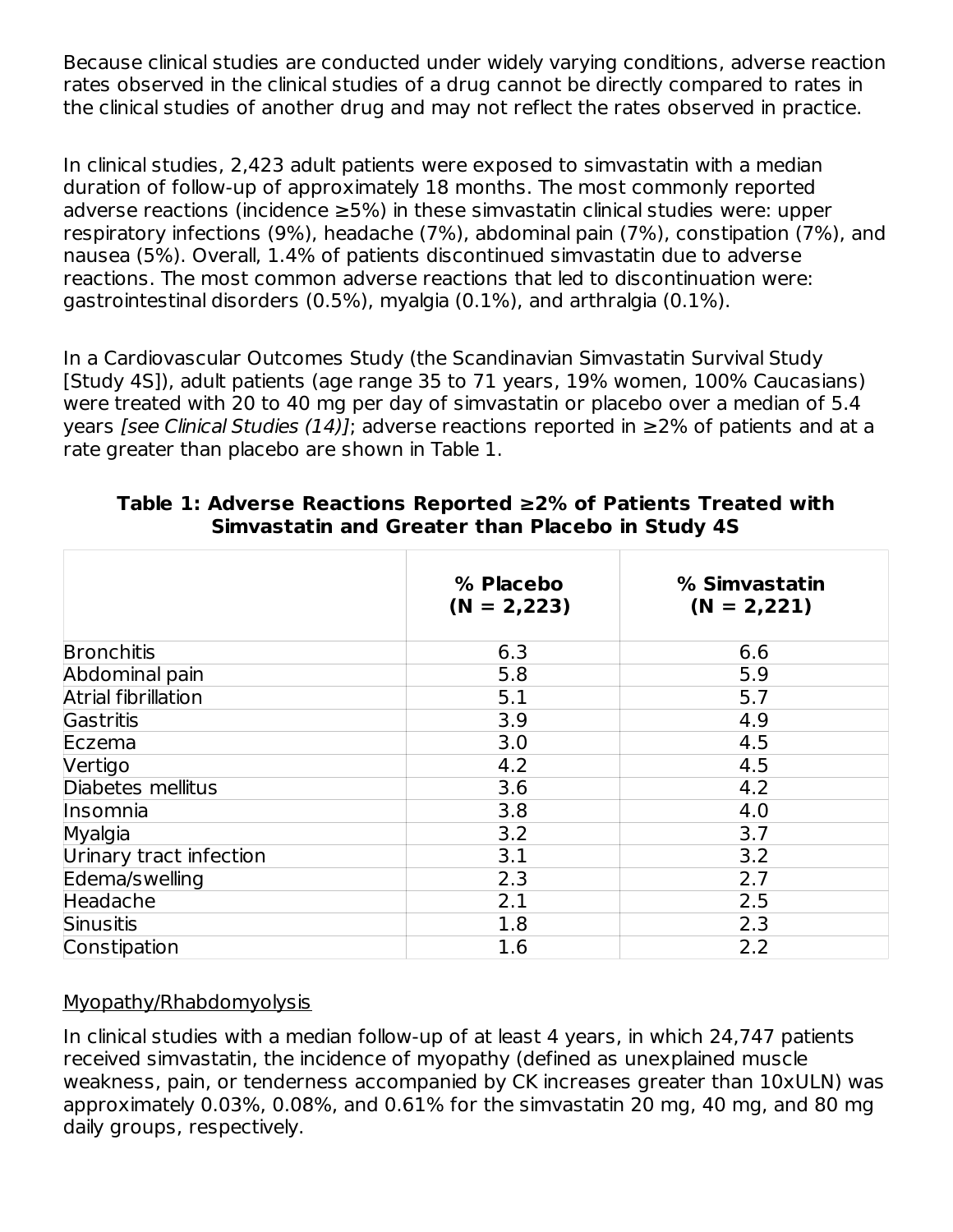In a clinical outcomes study in which 12,064 adult patients with a history of myocardial infarction were treated with simvastatin (mean follow-up 6.7 years), the incidence of myopathy (defined as unexplained muscle weakness or pain with a serum CK >10x [1200 U/L] ULN) in patients taking simvastatin 20 mg and 80 mg daily was approximately 0.02% and 0.9%, respectively. The incidence of rhabdomyolysis (defined as myopathy with a CK >40xULN) in patients on simvastatin 20 mg and 80 mg daily was approximately 0% and 0.4%, respectively. The incidence of myopathy and rhabdomyolysis were highest during the first year and then decreased during the subsequent years of treatment.

In another clinical outcomes study in which 10,269 adult patients were treated with simvastatin 40 mg per day (mean follow-up of 5 years), the incidence of myopathy/rhabdomyolysis was <0.1% in patients treated with simvastatin.

### Elevations in Liver Enzyme Tests

Moderate (less than 3xULN) elevations of serum transaminases have been reported with use of simvastatin.

Persistent increases to more than 3xULN in serum transaminases have occurred in approximately 1% of patients receiving simvastatin in clinical studies. Marked persistent increases of hepatic transaminases have occurred with simvastatin. Elevated alkaline phosphatase and γ-glutamyl transpeptidase have also been reported.

In Study 4S, with a median follow-up of 5.4 years, 1,986 adult patients were treated with simvastatin 20 mg once daily, of whom 37% titrated to 40 mg once daily. The percentage of patients with one or more occurrences of transaminase elevations to > 3xULN was 0.7% in patients taking simvastatin compared with 0.6% in patients taking placebo. Elevated transaminases leading to discontinuation of study treatment occurred in 0.4% of patients taking simvastatin and 0.2% of patients taking placebo. The majority of elevated transaminases leading to treatment discontinuation occurred within in the first year.

## Adverse Reactions in Pediatric Patients with Heterozygous Familial Hypercholesterolemia

In a 48-week clinical study in pediatric patients 10 years of age and older (43% female, 97.7% Caucasians, 1.7% Hispanics, 0.6% Multiracial) with HeFH (n=175), treated with placebo or simvastatin (10 to 40 mg daily), the most common adverse reactions were upper respiratory infection, headache, abdominal pain, and nausea [see Use in Specific Populations (8.4) and Clinical Studies (14)].

# **6.2 Postmarketing Experience**

The following adverse reactions have been identified during post-approval use of simvastatin. Because these reactions are reported voluntarily from a population of uncertain size, it is not always possible to reliably estimate their frequency or establish a causal relationship to drug exposure.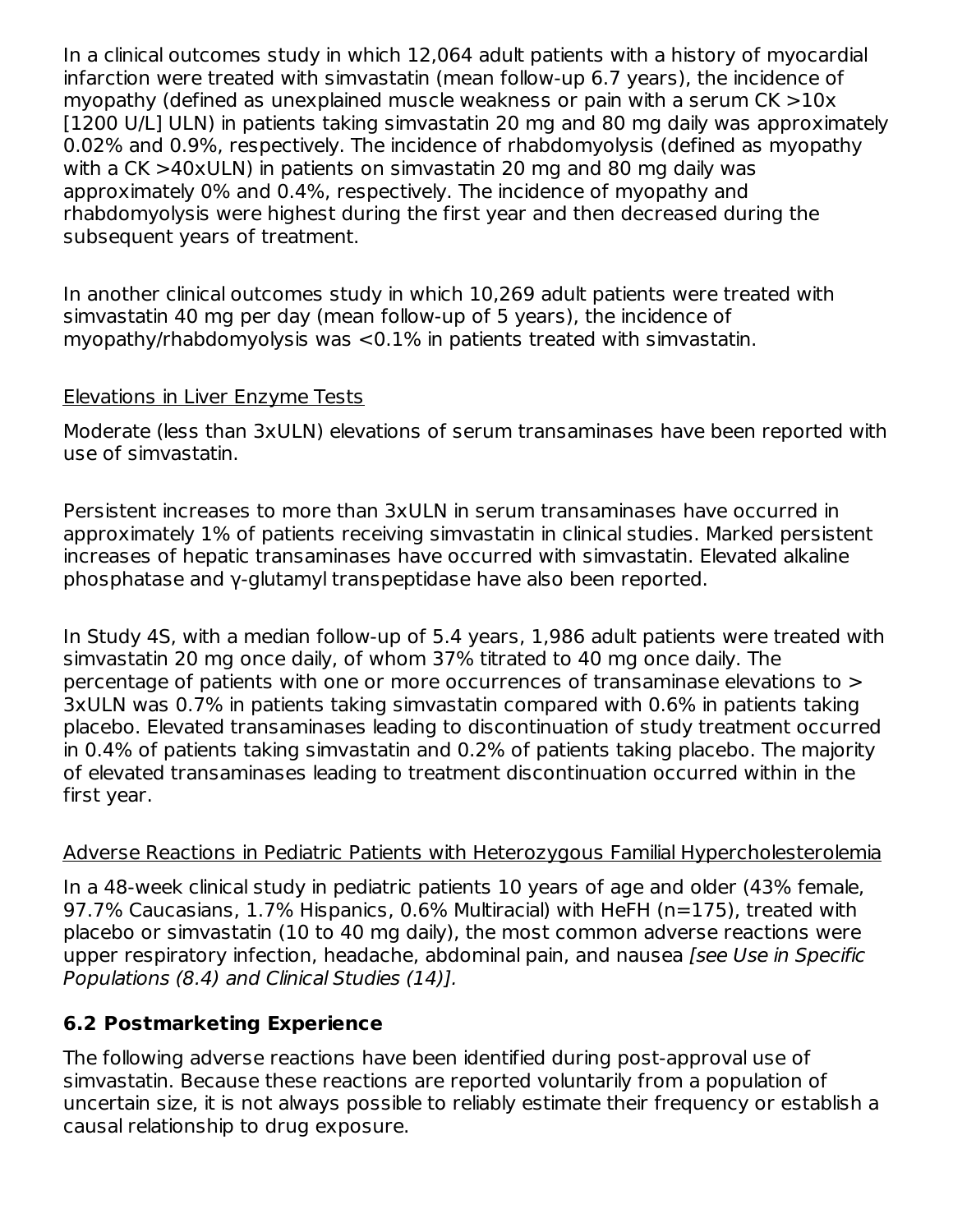Body as whole: fever, chills, malaise, asthenia

Blood and Lymphatic System Disorders: anemia, thrombocytopenia, leukopenia, hemolytic anemia, positive ANA, ESR increase, eosinophilia

Gastrointestinal Disorders: pancreatitis, vomiting

Hepatic and Pancreatic Disorders: hepatitis/jaundice, fatal and non-fatal hepatic failure

Immune System Disorders: hypersensitivity syndrome including: anaphylaxis, angioedema, lupus erythematous-like syndrome, dermatomyositis, vasculitis

Musculoskeletal and Connective Tissue Disorders: muscle cramps, immune-mediated necrotizing myopathy, polymyalgia rheumatica, arthritis

Nervous System Disorders: dizziness, depression, paresthesia, peripheral neuropathy, Rare reports of cognitive impairment (e.g., memory loss, forgetfulness, amnesia, memory impairment, confusion) associated with statin use. Cognitive impairment was generally nonserious, and reversible upon statin discontinuation, with variable times to symptom onset (1 day to years) and symptom resolution (median of 3 weeks).

Skin and Subcutaneous Tissue Disorders: pruritus, alopecia, a variety of skin changes (e.g., nodules, discoloration, dryness of skin/mucous membranes, changes to hair/nails), purpura, urticaria, photosensitivity, flushing, toxic epidermal necrolysis, erythema multiforme, including Stevens-Johnson syndrome

Respiratory and Thoracic: interstitial lung disease, dyspnea

Reproductive System Disorders: erectile dysfunction

# **7 DRUG INTERACTIONS**

### **7.1 Drug Interactions that Increase the Risk of Myopathy and Rhabdomyolysis with Simvastatin**

Simvastatin is a substrate of CYP3A4 and of the transport protein OATP1B1. Simvastatin exposure can be significantly increased with concomitant administration of inhibitors of CYP3A4 and OATP1B1. Table 2 includes a list of drugs that increase the risk of myopathy and rhabdomyolysis when used concomitantly with simvastatin and instructions for preventing or managing them [see Warnings and Precautions (5.1) and Clinical Pharmacology (12.3)].

| <b>Strong CYP3A4 inhibitors</b> |                                                                                                                                                                                                                                                           |
|---------------------------------|-----------------------------------------------------------------------------------------------------------------------------------------------------------------------------------------------------------------------------------------------------------|
|                                 | Simvastatin is a substrate of CYP3A4. Concomitant use of strong<br>CYP3A4 inhibitors with simvastatin increases simvastatin exposure                                                                                                                      |
| Clinical Impact:                | and increases the risk of myopathy and rhabdomyolysis, particularly<br>with higher simvastatin dosages.                                                                                                                                                   |
| Intervention:                   | Concomitant use of strong CYP3A4 inhibitors with simvastatin is<br>contraindicated [see Contraindications $(4)$ ]. If treatment with a<br>CYP3A4 inhibitor is unavoidable, suspend simvastatin during the<br>course of strong CYP3A4 inhibitor treatment. |

### **Table 2: Drug Interactions that Increase the Risk of Myopathy and Rhabdomyolysis with Simvastatin**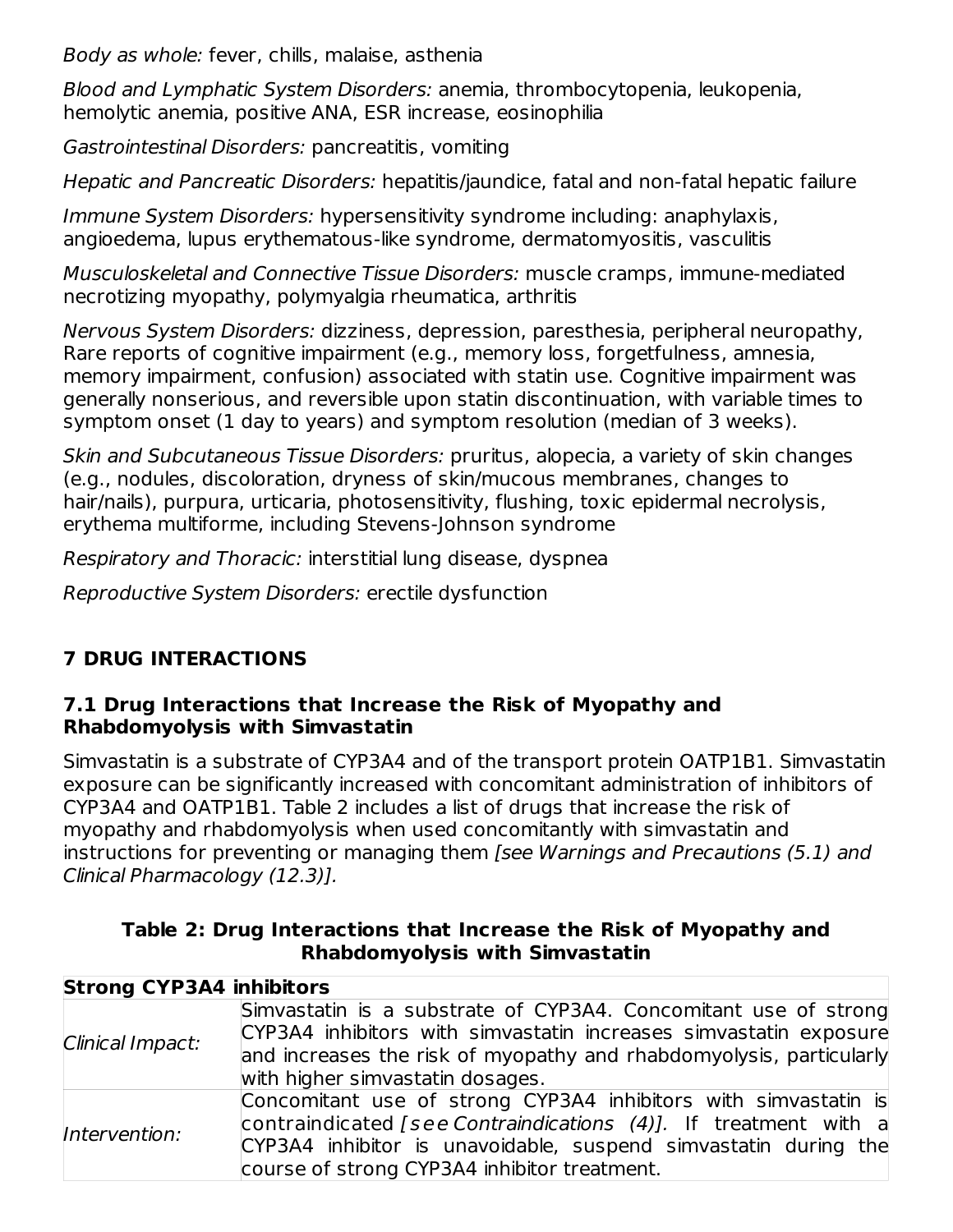|                   | Select azole anti-fungals (e.g., itraconazole, ketoconazole,             |  |  |  |  |  |
|-------------------|--------------------------------------------------------------------------|--|--|--|--|--|
|                   | posaconazole, and voriconazole), select macrolide antibiotics (e.g.,     |  |  |  |  |  |
|                   | erythromycin and clarithromycin), select HIV protease inhibitors (e.g.,  |  |  |  |  |  |
| Examples:         | nelfinavir, ritonavir, and darunavir/ritonavir), select HCV protease     |  |  |  |  |  |
|                   | inhibitors (e.g., boceprevir and telaprevir), cobicistat-containing      |  |  |  |  |  |
|                   | products, and nefazodone.                                                |  |  |  |  |  |
|                   | Cyclosporine, Danazol, or Gemfibrozil                                    |  |  |  |  |  |
|                   | The risk of myopathy and rhabdomyolysis is increased<br>with             |  |  |  |  |  |
| Clinical Impact:  | concomitant use of cyclosporine, danazol, or gemfibrozil<br>with         |  |  |  |  |  |
|                   | simvastatin. Gemfibrozil may cause myopathy when given alone.            |  |  |  |  |  |
|                   | Concomitant use of cyclosporine, danazol, or gemfibrozil<br>with         |  |  |  |  |  |
| Intervention:     | simvastatin is contraindicated [see Contraindications (4)].              |  |  |  |  |  |
|                   | Amiodarone, Dronedarone, Ranolazine, or Calcium Channel Blockers         |  |  |  |  |  |
|                   | The risk of myopathy and rhabdomyolysis is increased by                  |  |  |  |  |  |
| Clinical Impact:  | concomitant use of amiodarone, dronedarone, ranolazine, or calcium       |  |  |  |  |  |
|                   | channel blockers with simvastatin.                                       |  |  |  |  |  |
|                   | For patients taking verapamil, diltiazem, or dronedarone, do not         |  |  |  |  |  |
|                   | exceed simvastatin 10 mg daily. For patients taking amiodarone,          |  |  |  |  |  |
| Intervention:     | amlodipine, or ranolazine, do not exceed simvastatin 20 mg daily [see    |  |  |  |  |  |
|                   | Dosage and Administration (2.5)].                                        |  |  |  |  |  |
| Lomitapide        |                                                                          |  |  |  |  |  |
|                   | Simvastatin exposure is approximately doubled with concomitant use       |  |  |  |  |  |
| Clinical Impact:  | of lomitapide and the risk of myopathy and rhabdomyolysis is             |  |  |  |  |  |
|                   | increased.                                                               |  |  |  |  |  |
|                   | Reduce the dose of simvastatin by 50% if initiating lomitapide. Do not   |  |  |  |  |  |
|                   | exceed simvastatin 20 mg daily (or simvastatin 40 mg daily for           |  |  |  |  |  |
| Intervention:     | patients who have previously taken simvastatin 80 mg daily               |  |  |  |  |  |
|                   |                                                                          |  |  |  |  |  |
|                   | chronically) while taking lomitapide [see Dosage and Administration      |  |  |  |  |  |
|                   | $(2.1, 2.5)$ ].                                                          |  |  |  |  |  |
| <b>Daptomycin</b> |                                                                          |  |  |  |  |  |
|                   | Cases of rhabdomyolysis<br>with simvastatin<br>been reported<br>have     |  |  |  |  |  |
|                   | administered with daptomycin. Both simvastatin and daptomycin can        |  |  |  |  |  |
| Clinical Impact:  | cause myopathy and rhabdomyolysis when given alone and the risk          |  |  |  |  |  |
|                   | rhabdomyolysis may be<br>myopathy and<br>increased<br>of<br>by           |  |  |  |  |  |
|                   | coadministration.                                                        |  |  |  |  |  |
| Intervention:     | If treatment with daptomycin is required, consider temporarily           |  |  |  |  |  |
|                   | suspending simvastatin during the course of daptomycin treatment.        |  |  |  |  |  |
| <b>Niacin</b>     |                                                                          |  |  |  |  |  |
|                   | Cases of myopathy and rhabdomyolysis have been observed with             |  |  |  |  |  |
|                   | concomitant use of lipid modifying dosages of niacin-containing          |  |  |  |  |  |
|                   | $p$ roducts ( $\geq$ 1 gram/day niacin) with simvastatin. The risk of    |  |  |  |  |  |
|                   | myopathy is greater in Chinese patients. In a clinical study (median     |  |  |  |  |  |
| Clinical Impact:  | follow-up 3.9 years) of patients at high risk of CVD and with well-      |  |  |  |  |  |
|                   | controlled LDL-C levels on simvastatin 40 mg/day with or without         |  |  |  |  |  |
|                   | ezetimibe 10 mg/day, there was no incremental benefit on                 |  |  |  |  |  |
|                   | cardiovascular outcomes with the addition of lipid-modifying doses of    |  |  |  |  |  |
|                   | niacin                                                                   |  |  |  |  |  |
|                   | Concomitant use of simvastatin with lipid-modifying dosages of niacin    |  |  |  |  |  |
|                   | is not recommended in Chinese patients [see Use in Specific              |  |  |  |  |  |
|                   | Populations (8.8)]. For non-Chinese patients, consider if the benefit of |  |  |  |  |  |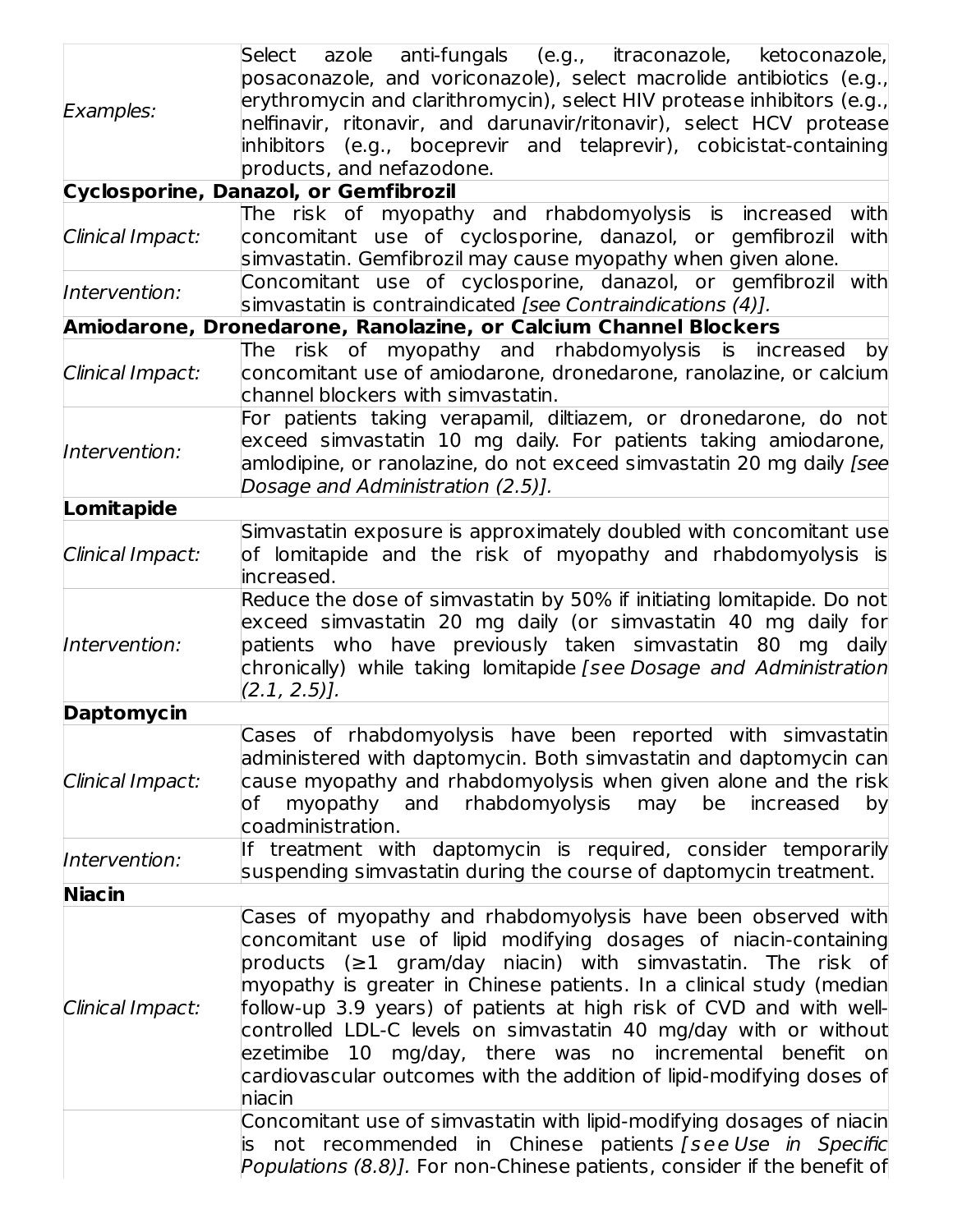| Intervention:           | using lipid-modifying doses of niacin concomitantly with simvastatin<br>outweighs the increased risk of myopathy and rhabdomyolysis. If<br>concomitant use is decided, monitor patients for signs and<br>symptoms of myopathy, particularly during initiation of therapy and<br>during upward dose titration of either drug.          |
|-------------------------|---------------------------------------------------------------------------------------------------------------------------------------------------------------------------------------------------------------------------------------------------------------------------------------------------------------------------------------|
|                         | <b>Fibrates (other than Gemfibrozil)</b>                                                                                                                                                                                                                                                                                              |
| Clinical Impact:        | Fibrates may cause myopathy when given alone. The risk of<br>myopathy and rhabdomyolysis is increased with concomitant use of<br>fibrates with simvastatin.                                                                                                                                                                           |
| Intervention:           | Consider if the benefit of using fibrates concomitantly<br>with<br>simvastatin outweighs the increased risk of myopathy and<br>rhabdomyolysis. If concomitant use is decided, monitor patients for<br>signs and symptoms of myopathy, particularly during initiation of<br>therapy and during upward dose titration of either drug.   |
| <b>Colchicine</b>       |                                                                                                                                                                                                                                                                                                                                       |
| Clinical Impact:        | Cases of myopathy and rhabdomyolysis have been reported with<br>concomitant use of colchicine with simvastatin                                                                                                                                                                                                                        |
| Intervention:           | Consider if the benefit of using colchicine concomitantly<br>with<br>simvastatin outweighs the increased risk of myopathy and<br>rhabdomyolysis. If concomitant use is decided, monitor patients for<br>signs and symptoms of myopathy, particularly during initiation of<br>therapy and during upward dose titration of either drug. |
| <b>Grapefruit Juice</b> |                                                                                                                                                                                                                                                                                                                                       |
| Clinical Impact:        | Grapefruit juice can raise the plasma levels of simvastatin and may<br>increase the risk of myopathy and rhabdomyolysis.                                                                                                                                                                                                              |
| Intervention:           | Avoid grapefruit juice when taking simvastatin.                                                                                                                                                                                                                                                                                       |

# **7.2 Simvastatin Effects on Other Drugs**

Table 3 presents simvastatin's effect on other drugs and instructions for preventing or managing them.

| Table 3: Simvastatin Effects on Other Drugs |  |  |  |
|---------------------------------------------|--|--|--|
|---------------------------------------------|--|--|--|

| <b>Coumarin Anticoagulants</b> |                                                                                                                                                                                                                                                                                                                                                                                                                                                         |
|--------------------------------|---------------------------------------------------------------------------------------------------------------------------------------------------------------------------------------------------------------------------------------------------------------------------------------------------------------------------------------------------------------------------------------------------------------------------------------------------------|
| Clinical Impact:               | Simvastatin may potentiate the effect of coumarin anticoagulants and<br>increase the INR. The concomitant use of simvastatin (20 to 40 mg)<br>and coumarin anticoagulants increased the INR from a baseline of<br>1.7 to 1.8 in healthy subjects and from 2.6 to 3.4 in patients with<br>hyperlipidemia. There are postmarketing reports of clinically evident<br>bleeding and/or increased INR in patients taking concomitant statins<br>and warfarin. |
| Intervention:                  | In patients taking coumarin anticoagulants, obtain an INR before<br>starting simvastatin and frequently enough after initiation, dose<br>titration, or discontinuation to ensure that no significant alteration in<br>INR occurs. Once the INR is stable, monitor INR at regularly<br>recommended intervals.                                                                                                                                            |
| <b>Digoxin</b>                 |                                                                                                                                                                                                                                                                                                                                                                                                                                                         |
| Clinical Impact:               | Concomitant use of digoxin with simvastatin may result in elevated<br>plasma digoxin concentrations [see Clinical Pharmacology (12.3)].                                                                                                                                                                                                                                                                                                                 |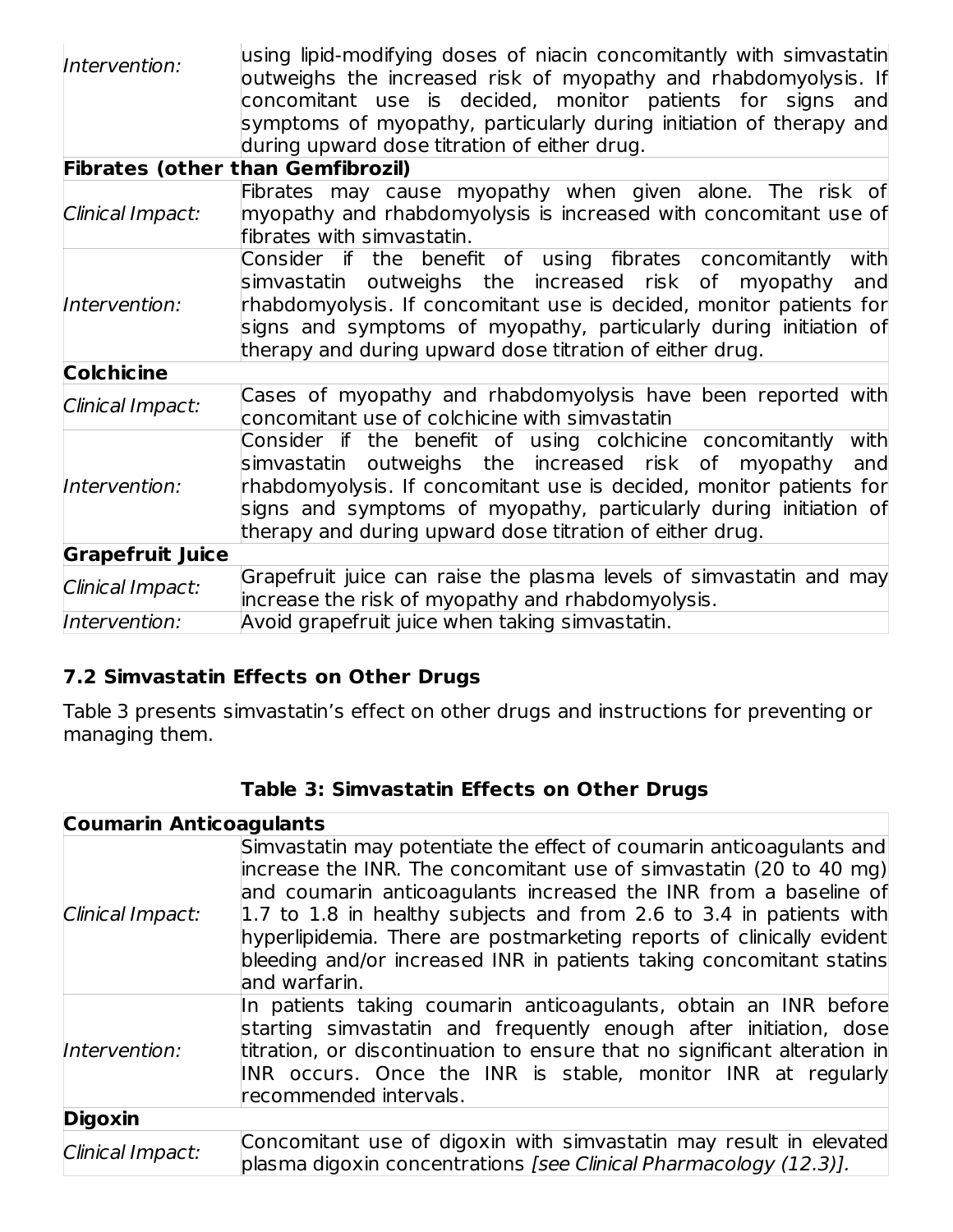# **8 USE IN SPECIFIC POPULATIONS**

### **8.1 Pregnancy**

Risk Summary

Discontinue simvastatin when pregnancy is recognized. Alternatively, consider the ongoing therapeutic needs of the individual patient.

Simvastatin decreases synthesis of cholesterol and possibly other biologically active substances derived from cholesterol; therefore, simvastatin may cause fetal harm when administered to pregnant patients based on the mechanism of action [see Clinical Pharmacology (12.1)]. In addition, treatment of hyperlipidemia is not generally necessary during pregnancy. Atherosclerosis is a chronic process and the discontinuation of lipidlowering drugs during pregnancy should have little impact on the outcome of long-term therapy of primary hyperlipidemia for most patients.

Available data from case series and prospective and retrospective observational cohort studies over decades of use with statins in pregnant women have not identified a drugassociated risk of major congenital malformations. Published data from prospective and retrospective observational cohort studies with simvastatin use in pregnant women are insufficient to determine if there is a drug-associated risk of miscarriage (see Data).

In animal reproduction studies, no adverse developmental effects were observed in pregnant rats or rabbits orally administered simvastatin during the period of organogenesis at doses that resulted in 2.5 and 2 times, respectively, the human exposure at the maximum recommended human dosage of 80 mg/day, based on body surface area (mg/m<sup>2</sup>) *(see Data).* 

The estimated background risk of major birth defects and miscarriage for the indicated population is unknown. In the U.S. general population, the estimated background risk of major birth defects and miscarriage in clinically recognized pregnancies is 2 to 4% and 15 to 20%, respectively.

### Data

### Human Data

A Medicaid cohort linkage study of 1152 statin-exposed pregnant women compared to 886,996 controls did not find a significant teratogenic effect from maternal use of statins in the first trimester of pregnancy, after adjusting for potential confounders – including maternal age, diabetes mellitus, hypertension, obesity, and alcohol and tobacco use – using propensity score-based methods. The relative risk of congenital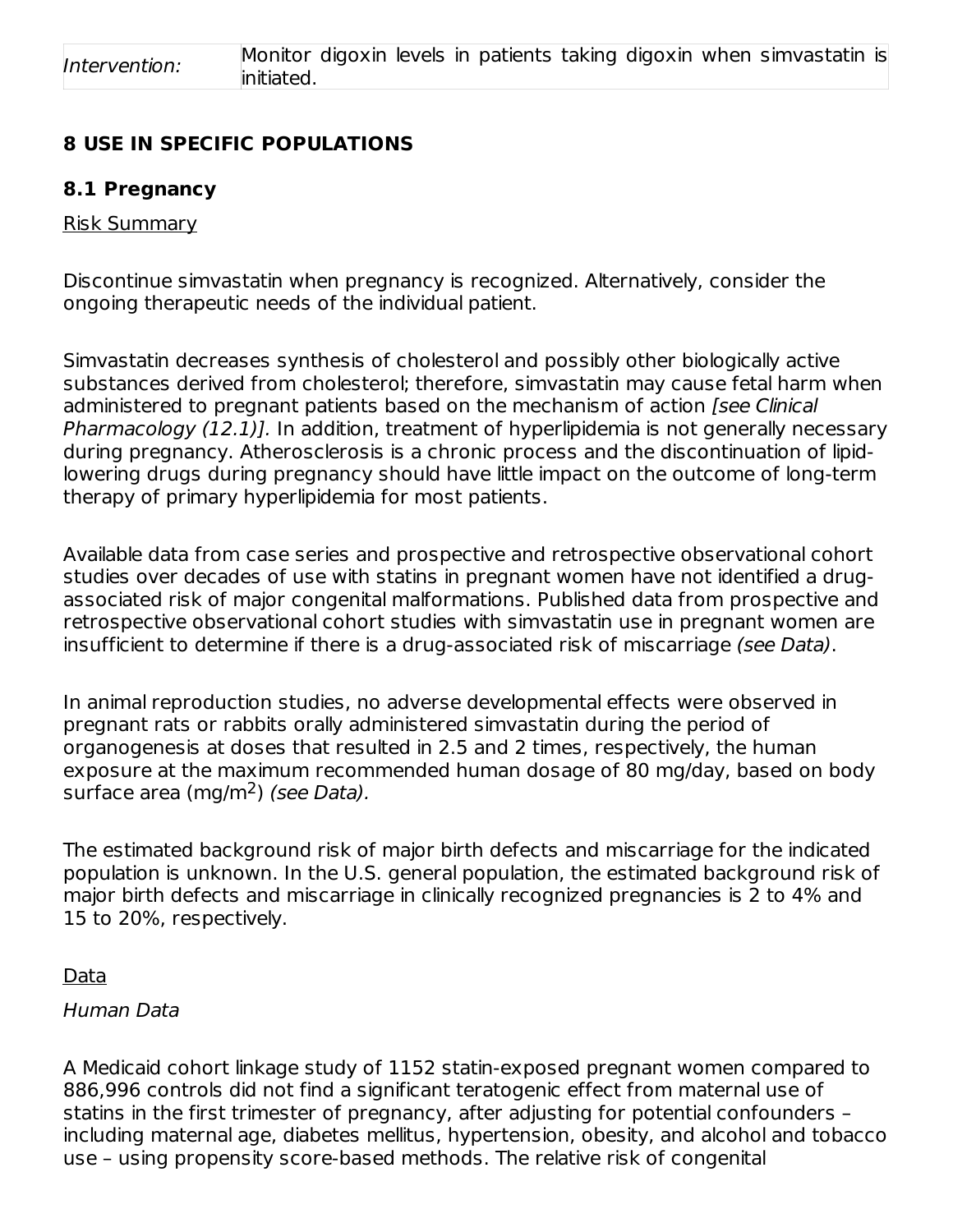malformations between the group with statin use and the group with no statin use in the first trimester was 1.07 (95% confidence interval 0.85 to 1.37) after controlling for confounders, particularly pre-existing diabetes mellitus. There were also no statistically significant increases in any of the organ-specific malformations assessed after accounting for confounders. In the majority of pregnancies, statin treatment was initiated prior to pregnancy and was discontinued at some point in the first trimester when pregnancy was identified. Study limitations include reliance on physician coding to define the presence of a malformation, lack of control for certain confounders such as body mass index, use of prescription dispensing as verification for the use of a statin, and lack of information on non-live births.

### Animal Data

Simvastatin was given to pregnant rats at doses of 6.25, 12.5 and 25 mg/kg/day (0.6 times, 1.3 times, and 2.5 times, respectively, the maximum recommended dosage of 80 mg/day when normalized to body surface area) from gestation days 6 to 17 and to pregnant rabbits from gestation days 6 to 18 at doses of 2.5, 5, and 10 mg/kg/day (0.5 times, 1 times, and 2 times, respectively, the maximum recommended dosage of 80 mg/day when normalized to body surface area). For both species, there was no evidence of maternal toxicity or embryolethality. In rats, mean fetal body weights in the 25 mg/kg/day group were decreased 5.4%. Similar fetal body weight effects were not observed in rabbits.

Simvastatin doses of 6.25, 12.5 and 25 mg/kg/day (0.6 times, 1.3 times, and 2.5 times, respectively, the maximum recommended dosage of 80 mg/day when normalized to body surface area) were given to pregnant rats from gestation day 15 to lactation day 21. Slight decreases in maternal body weight gain and pup postnatal day 0 weight were observed in the 25 mg/kg/day dose group. Mean body weight gain of pups during lactation was slightly decreased at doses  $\geq$ 12.5 mg/kg/day. Post weaning weight, behavior, reproductive performance and fertility of the offspring were not affected at any dose tested.

Placental transfer of simvastatin was not evaluated in rats or rabbits. However, it has been shown that other drugs in this class cross the placenta.

### **8.2 Lactation**

#### Risk Summary

There is no information about the presence of simvastatin in human or animal milk, the effects of the drug on the breastfed infant or the effects of the drug on milk production. However, it has been shown that another drug in this class passes into human milk. Statins, including simvastatin, decrease cholesterol synthesis and possibly the synthesis of other biologically active substances derived from cholesterol and may cause harm to the breastfed infant.

Because of the potential for serious adverse reactions in a breastfed infant, based on the mechanism of action, advise patients that breastfeeding is not recommended during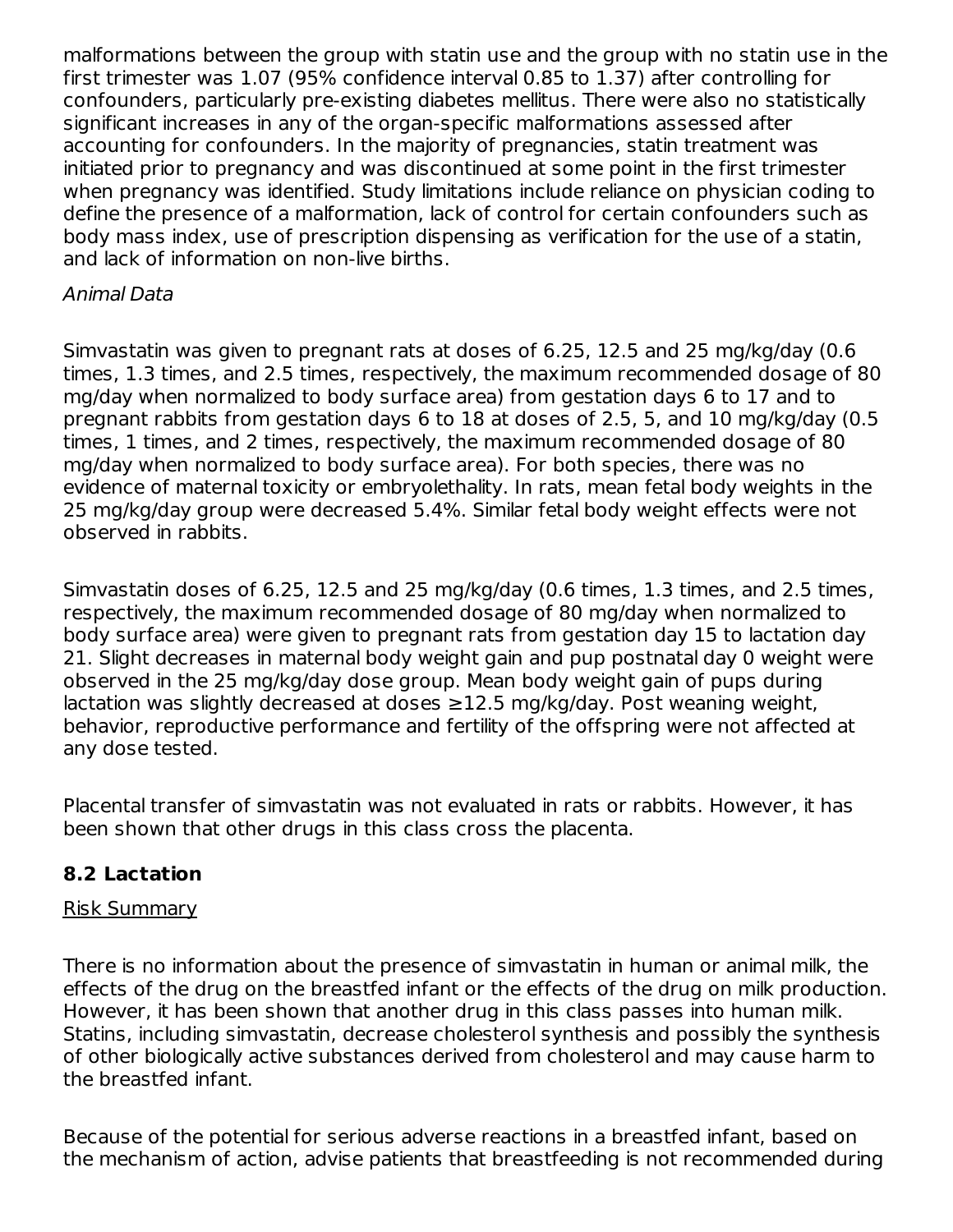treatment with simvastatin [see Use in Specific Populations (8.1), Clinical Pharmacology (12.1)].

# **8.4 Pediatric Use**

The safety and effectiveness of simvastatin as an adjunct to diet to reduce LDL-C have been established in pediatric patients 10 years of age and older with HeFH. Use of simvastatin for this indication is based on a double-blind, placebo-controlled clinical study in 175 pediatric patients (99 boys and 76 girls at least 1 year post-menarche) 10 years of age and older with HeFH. In this limited controlled study, there was no significant effect on growth or sexual maturation in the boys or girls, or on menstrual cycle length in girls.

The safety and effectiveness of simvastatin have not been established in pediatric patients younger than 10 years of age with HeFH or in pediatric patients with other types of hyperlipidemia (other than HeFH).

# **8.5 Geriatric Use**

Of the total number of simvastatin-treated patients in clinical studies 1,021 (23%) patients, 5,366 (52%) patients, and 363 (15%) patients were ≥65 years old, respectively. In Study HPS, 615 (6%) patients were  $\geq$ 75 years old *[see Clinical Studies*  $(14)$ ]. In a clinical study of patients treated with simvastatin 80 mg daily, patients  $\geq 65$ years of age had an increased risk of myopathy, including rhabdomyolysis, compared to patients <65 years of age.

A pharmacokinetic study with simvastatin use showed the mean plasma level of total inhibitors to be approximately 45% higher in geriatric patients between 70 to 78 years of age compared with patients between 18 to 30 years of age [see Clinical Pharmacology (12.3)].

Advanced age (≥65 years) is a risk factor for simvastatin-associated myopathy and rhabdomyolysis. Dose selection for an elderly patient should be cautious, recognizing the greater frequency of decreased hepatic, renal, or cardiac function, and of concomitant disease or other drug therapy and the higher risk of myopathy. Monitor geriatric patients receiving simvastatin for the increased risk of myopathy [see Warnings] and Precautions (5.1)].

# **8.6 Renal Impairment**

Renal impairment is a risk factor for myopathy and rhabdomyolysis. Monitor all patients with renal impairment for development of myopathy. In patients with severe renal impairment (CLcr 15 to 29 mL/min), the recommended starting dosage is simvastatin 5 mg once daily [see Dosage and Administration (2.4), Warnings and Precautions (5.1)].

# **8.7 Hepatic Impairment**

Simvastatin is contraindicated in patients with acute liver failure or decompensated cirrhosis [see Contraindications (4), Warnings and Precautions (5.3)].

# **8.8 Chinese Patients**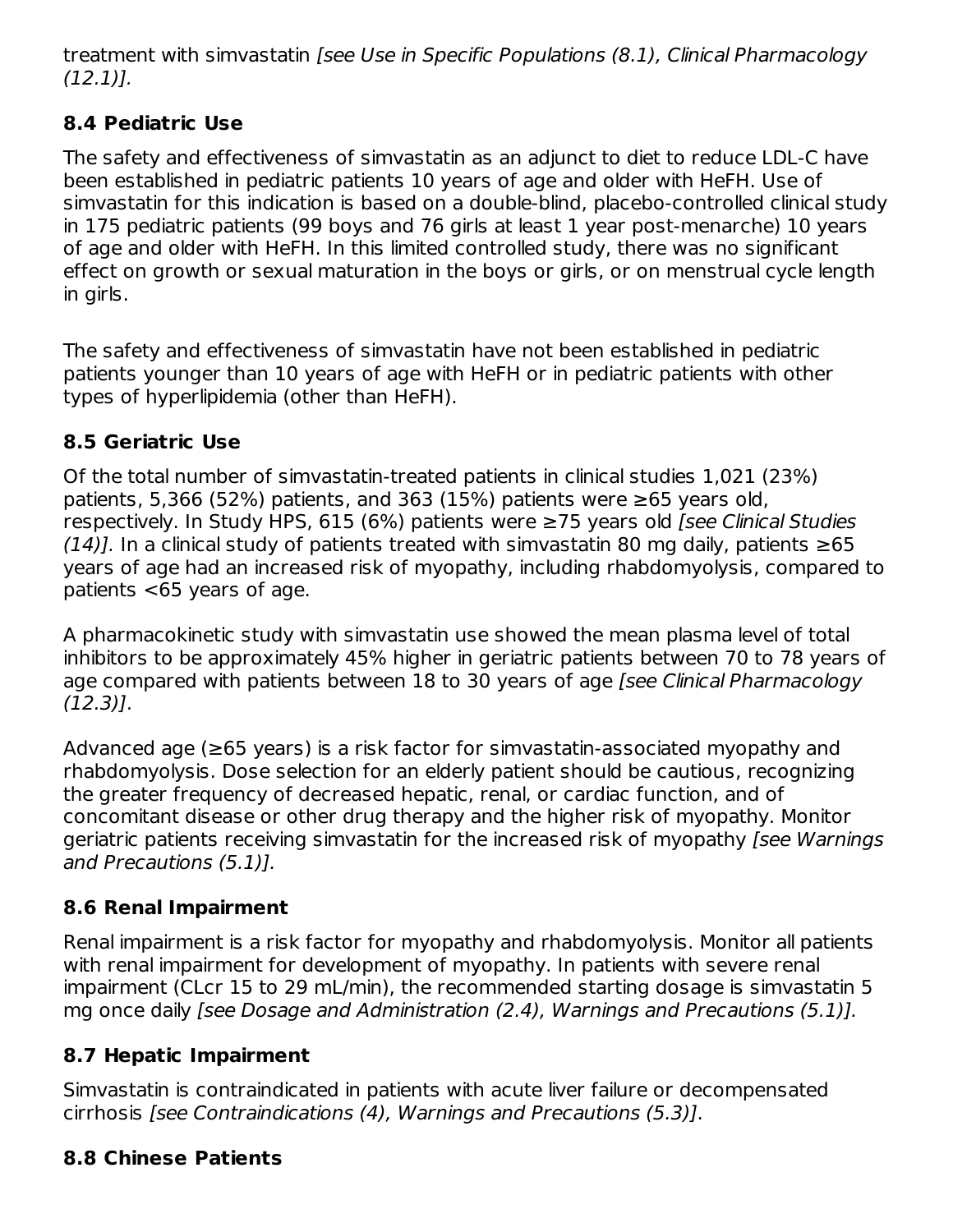In a clinical study in which patients at high risk of CVD were treated with simvastatin 40 mg/day (median follow-up 3.9 years), the incidence of myopathy was approximately 0.05% for non-Chinese patients (n=7367) compared with 0.24% for Chinese patients (n=5468). In this study, the incidence of myopathy for Chinese patients on simvastatin 40 mg/day or ezetimibe/simvastatin 10/40 mg/day coadministered with extended-release niacin 2 g/day was 1.24%.

Chinese patients may be at higher risk for myopathy, monitor these patients appropriately. Coadministration of simvastatin with lipid-modifying doses of niacincontaining products ( $\geq$ 1 g/day niacin) is not recommended in Chinese patients *[see*] Warnings and Precautions (5.1), Drug Interactions (7.1)].

# **10 OVERDOSAGE**

No specific antidotes for simvastatin are known. Contact Poison Control (1-800-222- 1222) for latest recommendations.

# **11 DESCRIPTION**

Simvastatin is a prodrug of 3-hydoroxy-3-methylglutaryl coenzyme A (HMG-CoA) reductase inhibitor that is derived synthetically from a fermentation product of Aspergillus terreus.

Simvastatin is butanoic acid, 2,2-dimethyl-,1,2,3,7,8,8a-hexahydro-3,7-dimethyl-8-[2- (tetrahydro-4-hydroxy-6-oxo-2H-pyran-2-yl)-ethyl]-1-naphthalenyl ester, [1S- [1α,3α,7β,8β (2S\*,4S\*),-8aβ]]. The molecular formula of simvastatin is C<sub>25</sub>H<sub>38</sub>O<sub>5</sub> and its molecular weight is 418.57. Its structural formula is:



Simvastatin USP is a white to off-white, nonhygroscopic, crystalline powder that is practically insoluble in water, and freely soluble in chloroform, methanol and ethanol.

Simvastatin tablets USP for oral use contain 5 mg, 10 mg, 20 mg, 40 mg or 80 mg of simvastatin USP and the following inactive ingredients: ascorbic acid, lactose monohydrate, microcrystalline cellulose, pregelatinized starch (maize), hydroxypropyl cellulose, hypromellose, titanium dioxide, talc, citric acid monohydrate, isopropyl alcohol, magnesium stearate and butylated hydroxyanisole. Simvastatin 5 mg also contains ferric oxide yellow, simvastatin 10 mg and simvastatin 20 mg also contains ferric oxide red and ferric oxide yellow, simvastatin 40 mg and simvastatin 80 mg also contains ferric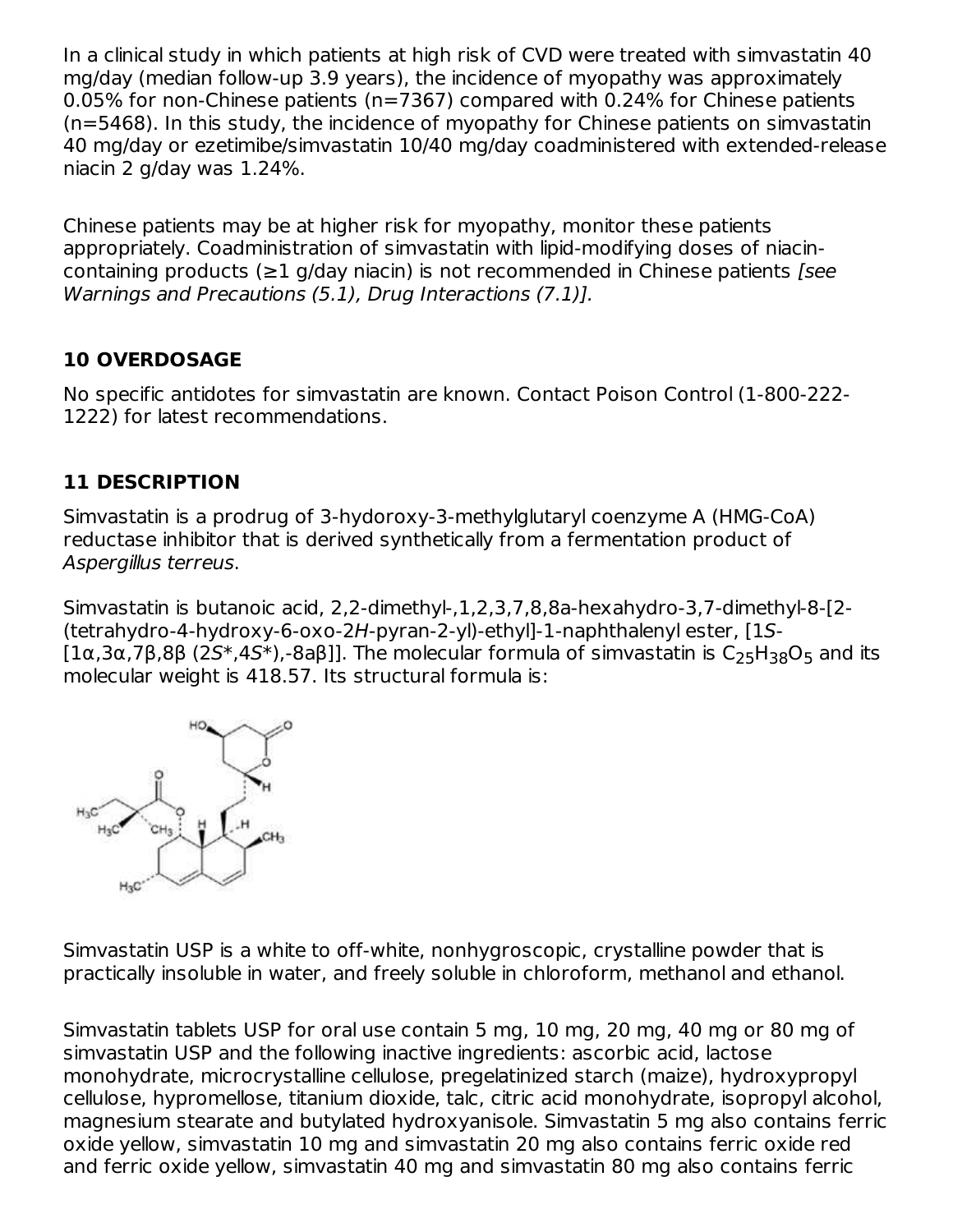oxide red.

# **12 CLINICAL PHARMACOLOGY**

### **12.1 Mechanism of Action**

Simvastatin is a prodrug and is hydrolyzed to its active β-hydroxyacid form, simvastatin acid, after administration. Simvastatin acid and its metabolites are inhibitors of HMG-CoA reductase, the rate-limiting enzyme that converts HMG-CoA to mevalonate, a precursor of cholesterol.

### **12.2 Pharmacodynamics**

Inhibition of HMG-CoA reductase by simvastatin acid accelerates the expression of LDLreceptors, followed by the uptake of LDL-C from blood to the liver, leading to a decrease in plasma LDL-C and total cholesterol. Sustained inhibition of cholesterol synthesis in the liver also decreases levels of very-low-density lipoproteins. The maximum LDL-C reduction of simvastatin is usually achieved by 4 weeks and is maintained after that.

### **12.3 Pharmacokinetics**

Simvastatin is a lactone that is readily hydrolyzed in vivo to the corresponding βhydroxyacid. Pharmacokinetics (PK) of simvastatin and its metabolites was originally characterized using inhibition of HMG-CoA reductase activity following base hydrolysis of plasma samples, as specific bioanalytical methods were not available. Inhibition of the enzyme activity (equivalent to the level of total inhibitors) represented the combination of activities in plasma following administration of simvastatin from both active (simvastatin acid and its metabolites) and latent forms (simvastatin and its metabolites) after conversion to the active forms in the presence of base.

### **Absorption**

Following an oral dose of  $^{14}$ C-labeled simvastatin, plasma concentrations of total radioactivity (simvastatin plus  $^{14}$ C-metabolites) peaked at 4 hours and declined rapidly to about 10% of peak by 12 hours postdose. Since simvastatin undergoes extensive firstpass extraction in the liver, the availability of simvastatin to the general circulation is low (<5%). PK, assessed as area under the concentrations of total inhibitors – time curve, was apparently linear with doses up to 120 mg.

### Effect of Food

The plasma profile of total inhibitors concentration was not affected when simvastatin was administered with low fat meal.

### **Distribution**

Both simvastatin and its β-hydroxyacid metabolite are highly bound (approximately 95%) to human plasma proteins.

#### **Elimination**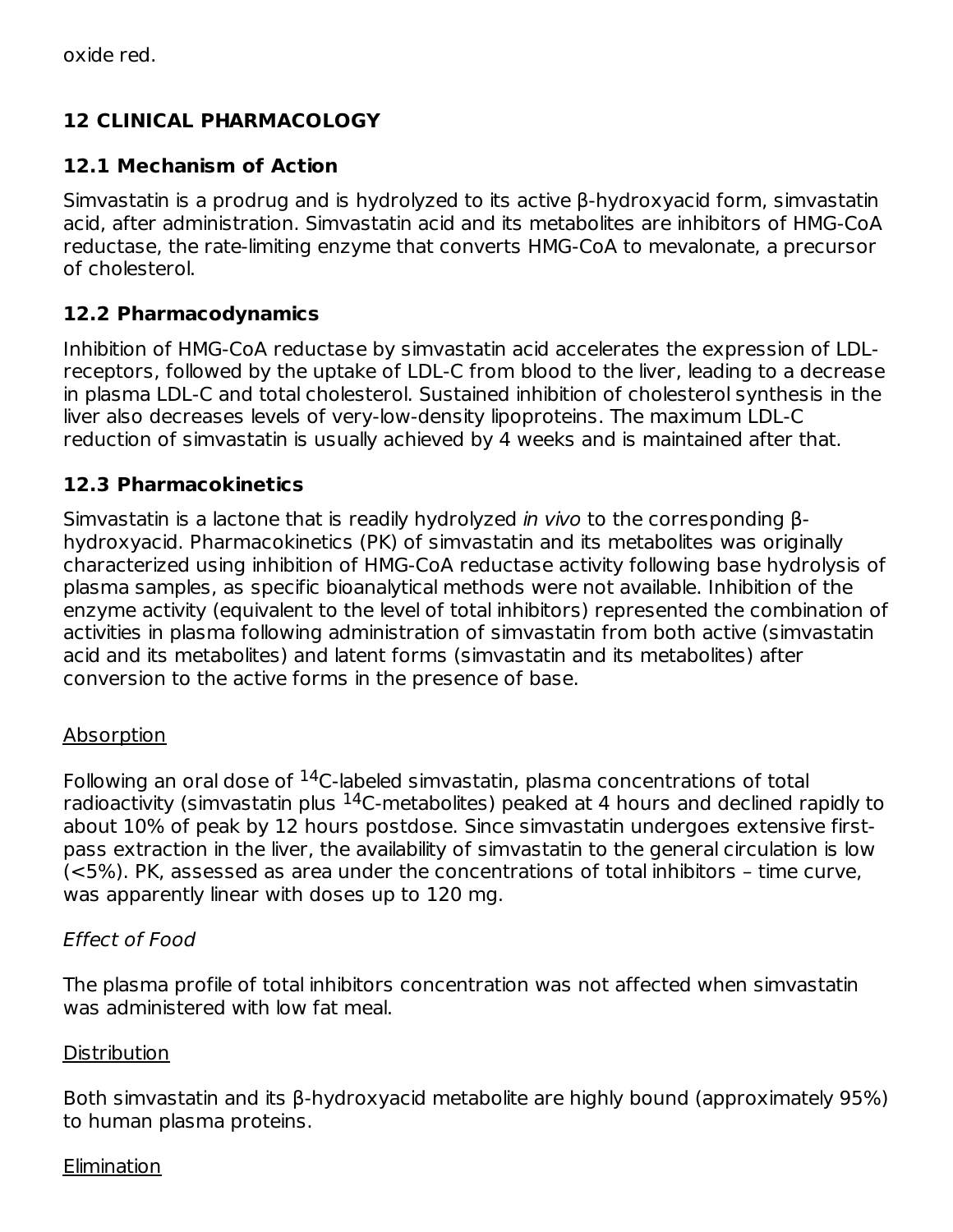### Metabolism

Simvastatin is metabolized by CYP3A4. The major active metabolites of simvastatin present in human plasma are simvastatin acid and its 6′-hydroxy, 6′-hydroxymethyl, and 6′-exomethylene derivatives. Peak plasma concentrations of both active and total inhibitors were attained within 1.3 to 2.4 hours postdose.

### Excretion

Following an oral dose of  $^{14}$ C-labeled simvastatin, 13% of the dose was excreted in urine and 60% in feces.

### Specific Populations

### Geriatric Patients

In a study including 16 geriatric patients between 70 and 78 years of age who received simvastatin 40 mg/day, the mean plasma level of total inhibitors was increased approximately 45% compared with 18 patients between 18 to 30 years of age [see Use in Specific Populations (8.5)].

### Drug Interaction Studies

Simvastatin acid is a substrate of the transport protein OATP1B1. Concomitant administration of inhibitors of the transport protein OATP1B1 and/or CYP3A4 may lead to increased exposure of simvastatin acid. Cyclosporine has been shown to increase the AUC of statins; although the mechanism is not fully understood, the increase in AUC for simvastatin acid is presumably due, in part, to inhibition of CYP3A4 and/or OATP1B1 [see Drug Interactions (7)].

Table 4 displays the effect of coadministered drugs or grapefruit juice on simvastatin systemic exposure [see Drug Interactions (7)].

### **Table 4: Effect of Coadministered Drugs or Grapefruit Juice on Simvastatin Systemic Exposure**

| <b>Coadministered</b><br>Drug or<br>Grapefruit<br>Juice | Dosing of<br><b>Coadministered</b><br><b>Drug or Grapefruit Simvastatin</b><br>Juice | Dosing of | <b>Geometric Mean Ratio</b><br>(Ratio* with / without<br>coadministered drug)<br>No Effect $= 1$ |            |                             |
|---------------------------------------------------------|--------------------------------------------------------------------------------------|-----------|--------------------------------------------------------------------------------------------------|------------|-----------------------------|
|                                                         |                                                                                      |           |                                                                                                  | <b>AUC</b> | $\mathsf{c}_{\mathsf{max}}$ |
| Telithromycin <sup>t</sup>                              | 200 mg QD for 4 days                                                                 | 80 mg     | simvastatin                                                                                      | 12         | 15                          |
|                                                         |                                                                                      |           | $ accid^{\ddagger} $                                                                             | 8.9        | 5.3                         |
|                                                         |                                                                                      |           | simvastatin                                                                                      |            |                             |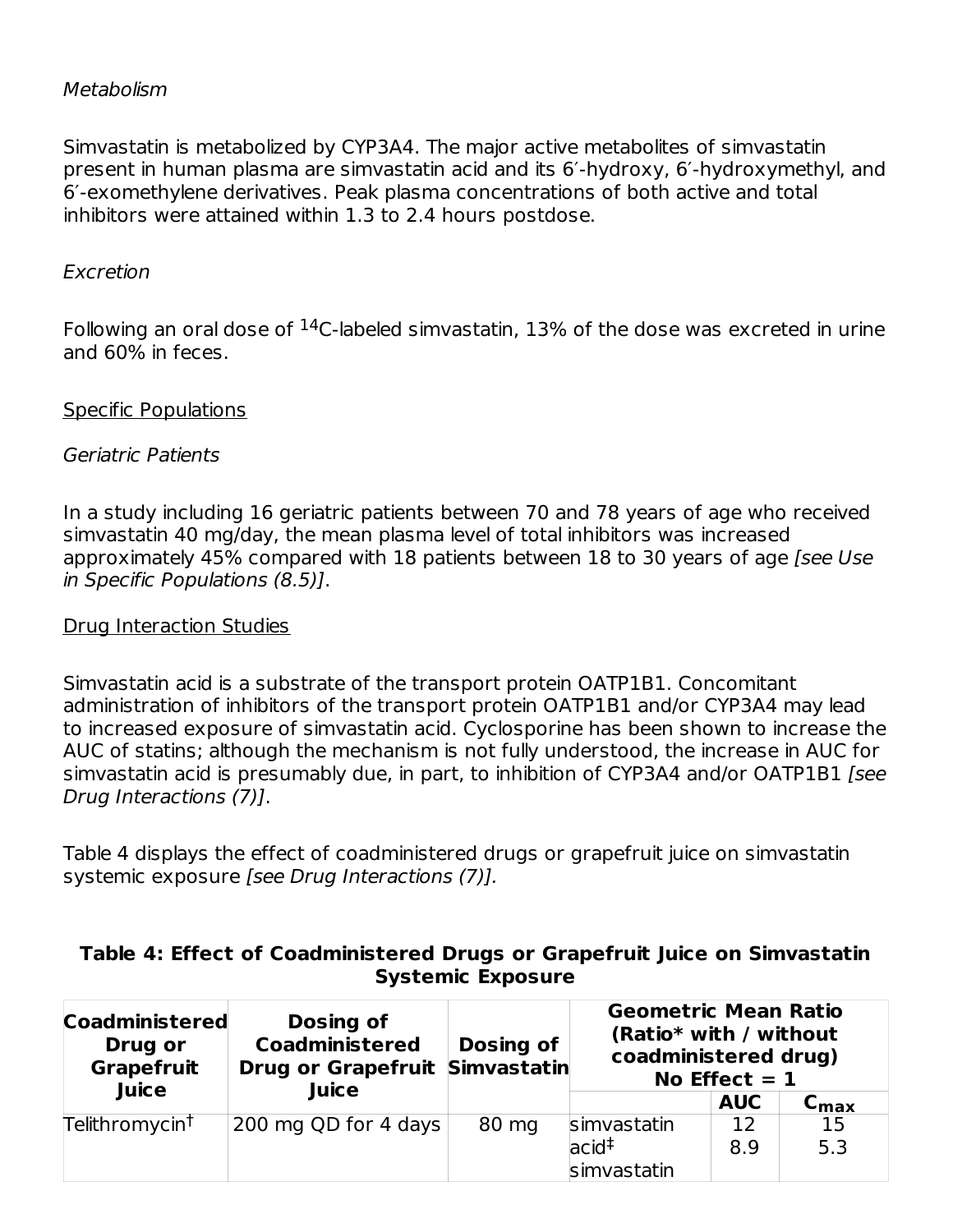| Nelfinavir <sup>t</sup>                      | 1250 mg BID for 14<br>days                                         | for 28 days $ acc $                                | 20 mg QD simvastatin                            |                      |                       |
|----------------------------------------------|--------------------------------------------------------------------|----------------------------------------------------|-------------------------------------------------|----------------------|-----------------------|
|                                              |                                                                    |                                                    | simvastatin                                     | 6                    | 6.2                   |
| Itraconazole <sup>†</sup>                    | 200 mg QD for 4 days                                               | 80 mg                                              | simvastatin<br>$acid^{\ddagger}$<br>simvastatin |                      | 13.1<br>13.1          |
| Posaconazole                                 | 100 mg (oral<br>suspension)<br>QD for 13 days                      | 40 mg                                              | simvastatin<br>acid<br>simvastatin              | 7.3<br>10.3          | 9.2<br>9.4            |
|                                              | 200 mg (oral<br>suspension) QD for 13<br>days                      | 40 mg                                              | simvastatin<br>acid<br>simvastatin              | 8.5<br>10.6          | 9.5<br>11.4           |
| Gemfibrozil                                  | 600 mg BID for 3 days                                              | 40 mg                                              | simvastatin<br>acid<br>simvastatin              | 2.85<br>1.35         | 2.18<br>0.91          |
| Grapefruit Juice <sup>§</sup><br>(high dose) | 200 mL of double-<br>strength TID <sup>¶</sup>                     | 60 mg singlesimvastatin<br>dose                    | acid<br>simvastatin                             | $\overline{7}$<br>16 |                       |
| Grapefruit Juice <sup>§</sup><br>(low dose)  | 8 oz (about 237 mL) of 20 mg singlesimvastatin<br>single-strength# | dose                                               | acid<br>simvastatin                             | 1.3<br>1.9           |                       |
| Verapamil SR                                 | 240 mg QD Days 1 to<br>7 then 240 mg BID on<br>Days 8 to 10        | 80 mg on<br>Day 10                                 | simvastatin<br>acid<br>simvastatin              | 2.3<br>2.5           | 2.4<br>2.1            |
| <b>Diltiazem</b>                             | 120 mg BID for 10<br>days                                          | 80 mg on<br>Day 10                                 | simvastatin<br>acid<br>simvastatin              | 2.69<br>3.10         | 2.69<br>2.88          |
| Diltiazem                                    | 120 mg BID for 14<br>days                                          | 20 mg on<br>Day 14                                 | simvastatin                                     | 4.6                  | 3.6                   |
| Dronedarone                                  | 400 mg BID for 14<br>days                                          | 40 mg QD<br>for 14 days                            | simvastatin<br>acid<br>simvastatin              | 1.96<br>3.90         | 2.14<br>3.75          |
| Amiodarone                                   | 400 mg QD for 3 days                                               | 40 mg on<br>Day $3$                                | simvastatin<br>acid<br>simvastatin              | 1.75<br>1.76         | 1.72<br>1.79          |
| Amlodipine                                   | 10 mg QD x 10 days                                                 | 80 mg on<br>Day 10                                 | simvastatin<br>acid<br>simvastatin              | 1.58<br>1.77         | 1.56<br>1.47          |
| Ranolazine SR                                | 1000 mg BID for 7<br>days                                          | $80$ mg on<br>Day 1 and<br>Days 6 to 9 simvastatin | simvastatin<br>acid                             | 2.26<br>1.86         | 2.28<br>1.75          |
| Lomitapide                                   | 60 mg QD for 7 days                                                | 40 mg single<br>dose                               | simvastatin<br>acid<br>simvastatin              | 1.7<br>2             | 1.6<br>$\overline{2}$ |
| Lomitapide                                   | 10 mg QD for 7 days                                                | 20 mg single<br>dose                               | simvastatin<br>acid<br>simvastatin              | 1.4<br>1.6           | 1.4<br>1.7            |
|                                              | 160 mg QD x 14 days                                                | 80 mg QD                                           | simvastatin                                     | 0.64                 | 0.89                  |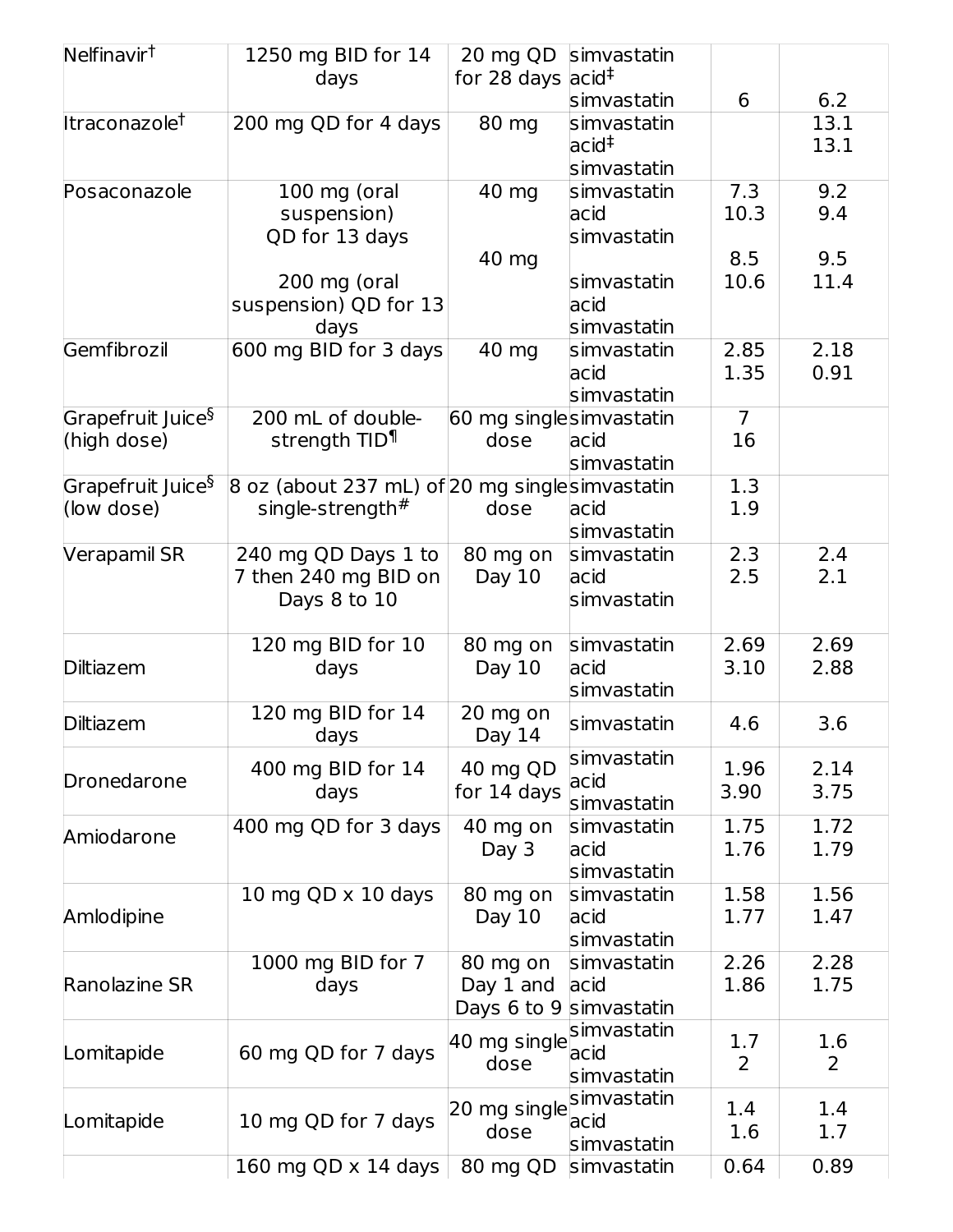| Fenofibrate      |                   | on Days 8               | acid                        | 0.89 | 0.83              |
|------------------|-------------------|-------------------------|-----------------------------|------|-------------------|
|                  |                   | to $14$                 | simvastatin                 |      |                   |
| Niacin extended- | 2 g single dose   | 20 mg singlesimvastatin |                             | 1.6  | 1.84              |
| release          |                   | dose                    | acid                        | 1.4  | 1.08              |
|                  |                   |                         | simvastatin                 |      |                   |
| Propranolol      | 80 mg single dose |                         | 80 mg singletotal inhibitor | 0.79 | $\downarrow$ from |
|                  |                   | dose                    |                             |      | 33.6 to           |
|                  |                   |                         |                             |      | 21.1              |
|                  |                   |                         |                             |      | ng eq/mL          |
|                  |                   |                         | active inhibitor            | 0.79 |                   |
|                  |                   |                         |                             |      | $\downarrow$ from |
|                  |                   |                         |                             |      | 7 to 4.7          |
|                  |                   |                         |                             |      | $nq \cdot eq/mL$  |

\* Results based on a chemical assay except results with propranolol as indicated.

<sup>†</sup> Results could be representative of the following CYP3A4 inhibitors: ketoconazole, erythromycin, clarithromycin, HIV protease inhibitors, and nefazodone.

 $\dagger$  Simvastatin acid refers to the β-hydroxyacid of simvastatin.

 $\mathrm{\$}$  The effect of amounts of grapefruit juice between those used in these two studies on simvastatin pharmacokinetics has not been studied.

Double-strength: one can of frozen concentrate diluted with one can of water. Grapefruit juice was administered TID for 2 days, and 200 mL together with single dose simvastatin and 30 and 90 minutes following single dose simvastatin on Day 3. ¶

 $*$  Single-strength: one can of frozen concentrate diluted with 3 cans of water. Grapefruit juice was administered with breakfast for 3 days, and simvastatin was administered in the evening on Day 3.

### Simvastatin's Effect on the Pharmacokinetics of Other Drugs

In a study of 12 healthy volunteers, simvastatin at the 80 mg dose had no effect on the metabolism of the probe cytochrome P450 isoform 3A4 (CYP3A4) substrates midazolam and erythromycin. Simvastatin is not an inhibitor of CYP3A4 and is not expected to affect the plasma levels of other drugs metabolized by CYP3A4.

Coadministration of simvastatin (40 mg QD for 10 days) resulted in an increase in the maximum mean levels of cardioactive digoxin (given as a single 0.4 mg dose on day 10) by approximately 0.3 ng/mL [see Drug Interactions (7.2)].

## **13 NONCLINICAL TOXICOLOGY**

### **13.1 Carcinogenesis, Mutagenesis, Impairment of Fertility**

In a 72-week carcinogenicity study, mice were administered daily doses of simvastatin of 25, 100, and 400 mg/kg body weight, which resulted in mean plasma drug levels approximately 1, 4, and 8 times higher than the mean human plasma drug level, respectively (as total inhibitory activity based on AUC) after an 80 mg oral dose. Liver carcinomas were significantly increased in high-dose females and mid- and high-dose males with a maximum incidence of 90% in males. The incidence of adenomas of the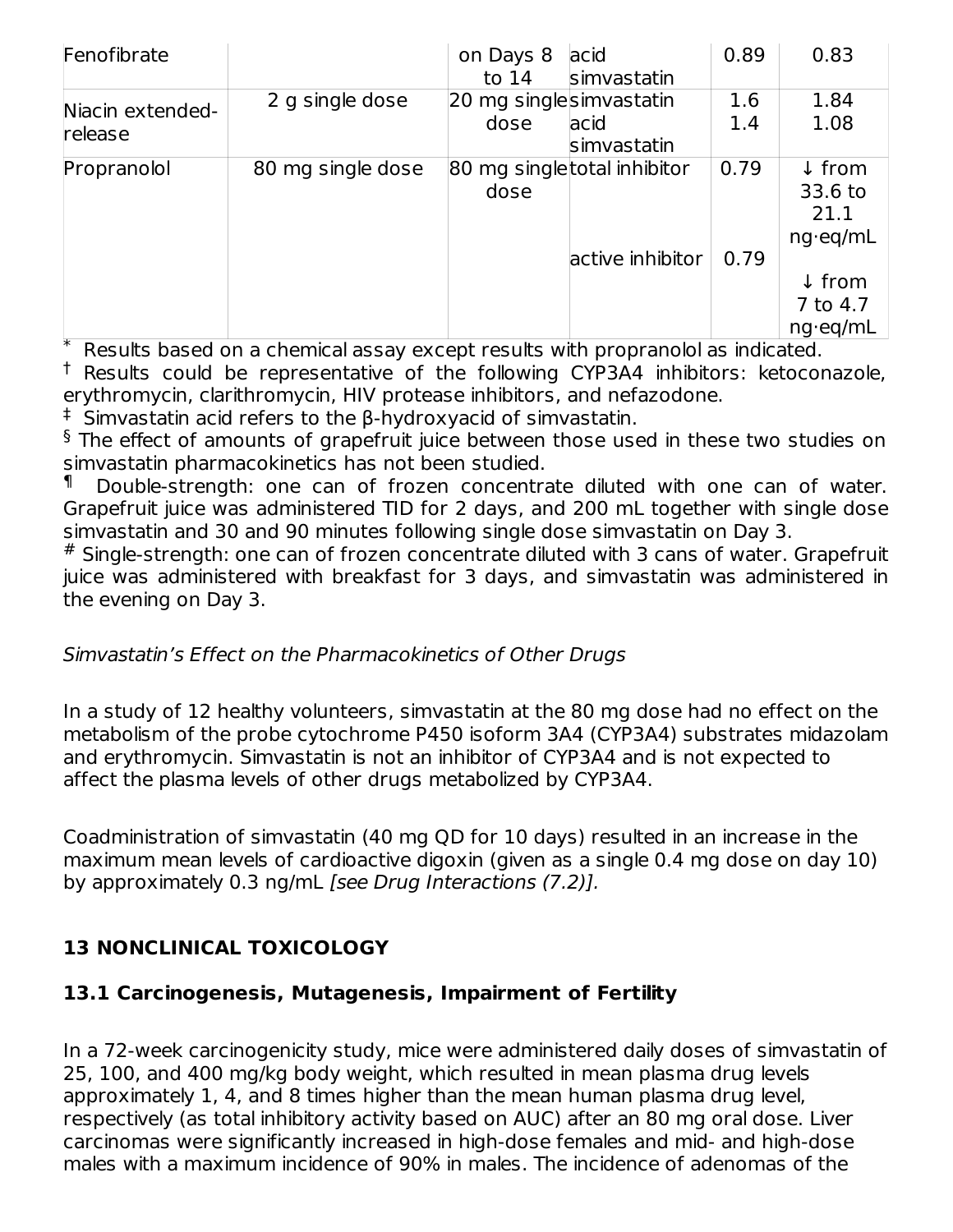liver was significantly increased in mid- and high-dose females. Drug treatment also significantly increased the incidence of lung adenomas in mid- and high-dose males and females. Adenomas of the Harderian gland (a gland of the eye of rodents) were significantly higher in high-dose mice than in controls. No evidence of a tumorigenic effect was observed at 25 mg/kg/day.

In a separate 92-week carcinogenicity study in mice at doses up to 25 mg/kg/day, no evidence of a tumorigenic effect was observed (mean plasma drug levels were 1 times higher than humans given 80 mg simvastatin as measured by AUC).

In a two-year study in rats at 25 mg/kg/day, there was a statistically significant increase in the incidence of thyroid follicular adenomas in female rats exposed to approximately 11 times higher levels of simvastatin than in humans given 80 mg simvastatin (as measured by AUC).

A second two-year rat carcinogenicity study with doses of 50 and 100 mg/kg/day produced hepatocellular adenomas and carcinomas (in female rats at both doses and in males at 100 mg/kg/day). Thyroid follicular cell adenomas were increased in males and females at both doses; thyroid follicular cell carcinomas were increased in females at 100 mg/kg/day. The increased incidence of thyroid neoplasms appears to be consistent with findings from other statins. These treatment levels represented plasma drug levels (AUC) of approximately 7 and 15 times (males) and 22 and 25 times (females) the mean human plasma drug exposure after an 80 milligram daily dose.

No evidence of mutagenicity was observed in a microbial mutagenicity (Ames) test with or without rat or mouse liver metabolic activation. In addition, no evidence of damage to genetic material was noted in an in vitro alkaline elution assay using rat hepatocytes, a V-79 mammalian cell forward mutation study, an in vitro chromosome aberration study in CHO cells, or an in vivo chromosomal aberration assay in mouse bone marrow.

There was decreased fertility in male rats treated with simvastatin for 34 weeks at 25 mg/kg body weight (4 times the maximum human exposure level, based on AUC, in patients receiving 80 mg/day); however, this effect was not observed during a subsequent fertility study in which simvastatin was administered at this same dose level to male rats for 11 weeks (the entire cycle of spermatogenesis including epididymal maturation). No microscopic changes were observed in the testes of rats from either study. At 180 mg/kg/day, (which produces exposure levels 22 times higher than those in humans taking 80 mg/day based on surface area, mg/m<sup>2</sup>), seminiferous tubule degeneration (necrosis and loss of spermatogenic epithelium) was observed. In dogs, there was drug-related testicular atrophy, decreased spermatogenesis, spermatocytic degeneration and giant cell formation at 10 mg/kg/day, (approximately 2 times the human exposure, based on AUC, at 80 mg/day). The clinical significance of these findings is unclear.

## **14 CLINICAL STUDIES**

Adults at High Risk of Coronary Heart Disease Events

In a randomized, double-blind, placebo-controlled, multi-centered study [the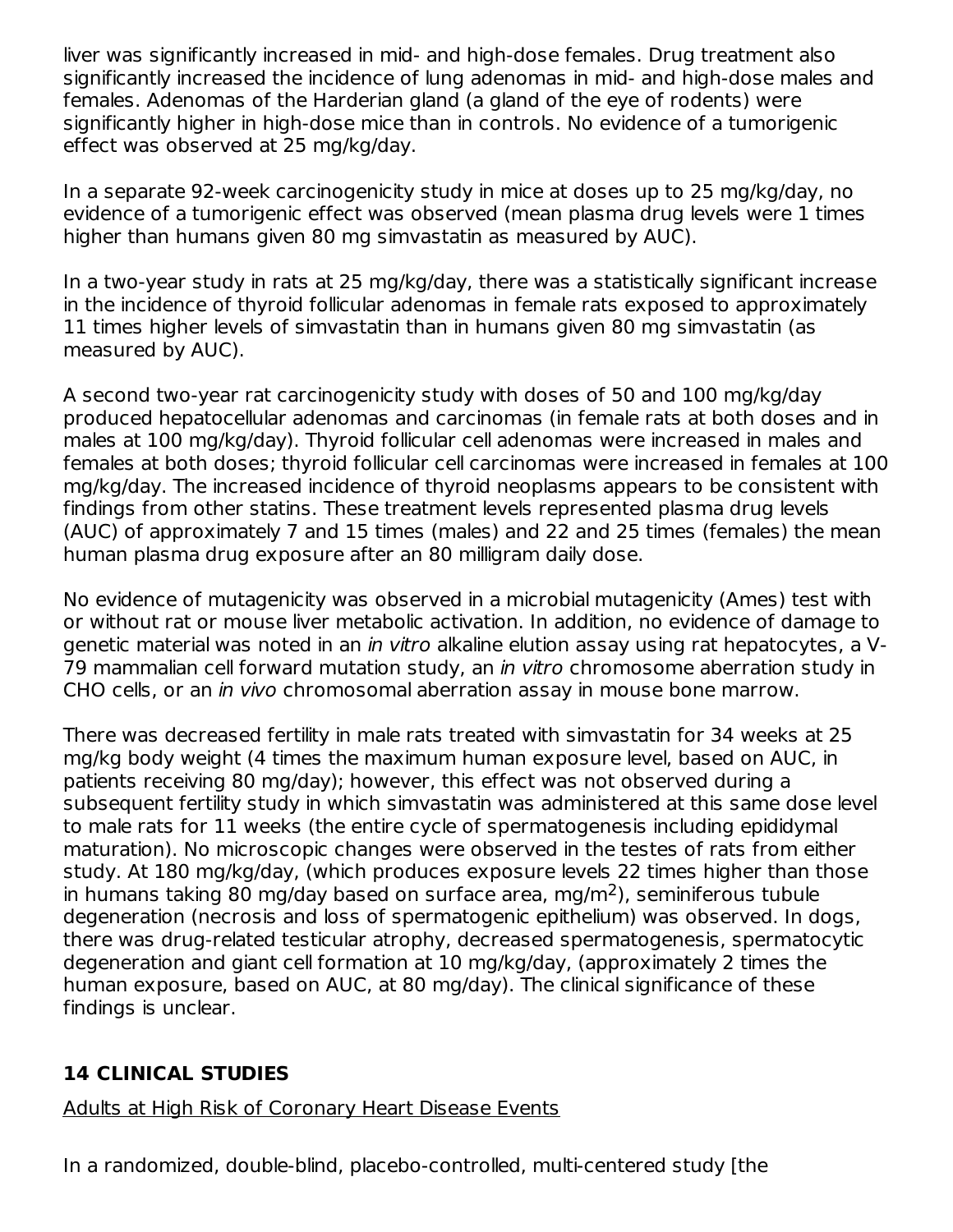Scandinavian Simvastatin Survival Study (Study 4S)], the effect of therapy with simvastatin on total mortality was assessed in 4,444 adult patients with CHD (history of angina and/or a previous myocardial infarction) and baseline total cholesterol (total-C) between 212 and 309 mg/dL who were on a lipid-lowering diet. In Study 4S, patients were treated with standard care, including lipid-lowering diet, and randomized to either simvastatin 20 to 40 mg/day (n=2,221) or placebo (n=2,223) for a median duration of 5.4 years.

- $\bullet$  Simvastatin significantly reduced the risk of mortality by 30% (p=0.0003, 182 deaths in the simvastatin group vs 256 deaths in the placebo group). The risk of CHD mortality was significantly reduced by  $42\%$  (p=0.00001, 111 deaths in the simvastatin group vs 189 deaths in the placebo group). There was no statistically significant difference between groups in non-cardiovascular mortality.
- Simvastatin significantly reduced the risk for the secondary composite endpoint (time to first occurrence of CHD death, definite or probable hospital verified non-fatal MI, silent MI verified by ECG, or resuscitated cardiac arrest) by 34% (p<0.00001, 431 vs 622 patients with one or more events). Simvastatin reduced the risk of major coronary events to a similar extent across the range of baseline total and LDL cholesterol levels. The risk of having a hospital-verified non-fatal MI was reduced by 37%.
- Simvastatin significantly reduced the risk for undergoing myocardial revascularization procedures (coronary artery bypass grafting or percutaneous transluminal coronary angioplasty) by 37% (p<0.00001, 252 vs 383 patients).
- Simvastatin significantly reduced the risk of fatal plus non-fatal cerebrovascular events (combined stroke and transient ischemic attacks) by 28% (p=0.033, 75 vs 102 patients).
- Over the course of the study, treatment with simvastatin led to mean reductions in total-C, LDL-C and triglycerides (TG) of 25%, 35%, and 10%, respectively, and a mean increase in high-density lipoprotein cholesterol (HDL-C) of 8%. In contrast, treatment with placebo led to increases in total-C, LDL-C and TG of 1%, 1%, and 7%, respectively.
- Because there were only 53 female deaths (approximately 18% of the study population was female), the effect of simvastatin on mortality in women could not be adequately assessed. However, simvastatin significantly reduced the risk of having major coronary events in women by 34% (60 vs 91 women with one or more event).
- Simvastatin resulted in similar decreases in relative risk for total mortality, CHD mortality, and major coronary events in geriatric patients (≥65 years) compared with younger adults.

The Heart Protection Study (Study HPS) was a randomized, placebo-controlled, doubleblind, multi-centered study with a mean duration of 5 years conducted in 10,269 patients on simvastatin 40 mg and 10,267 on placebo. Patients had a mean age of 64 years (range 40 to 80 years old), 97% were white, and were at high risk of developing a major coronary event because of existing CHD (65%), diabetes (Type 2, 26%; Type 1, 3%), history of stroke or other cerebrovascular disease (16%), peripheral vascular disease (33%), or they were males  $\geq 65$  years with hypertension in (6%). At baseline:

- 3,421 patients (17%) had LDL-C levels below 100 mg/dL, including 953 (5%) below 80 mg/dL; and
- 10,047 patients (49%) had levels greater than 130 mg/dL.

Patients were randomized to simvastatin or placebo using a covariate adaptive method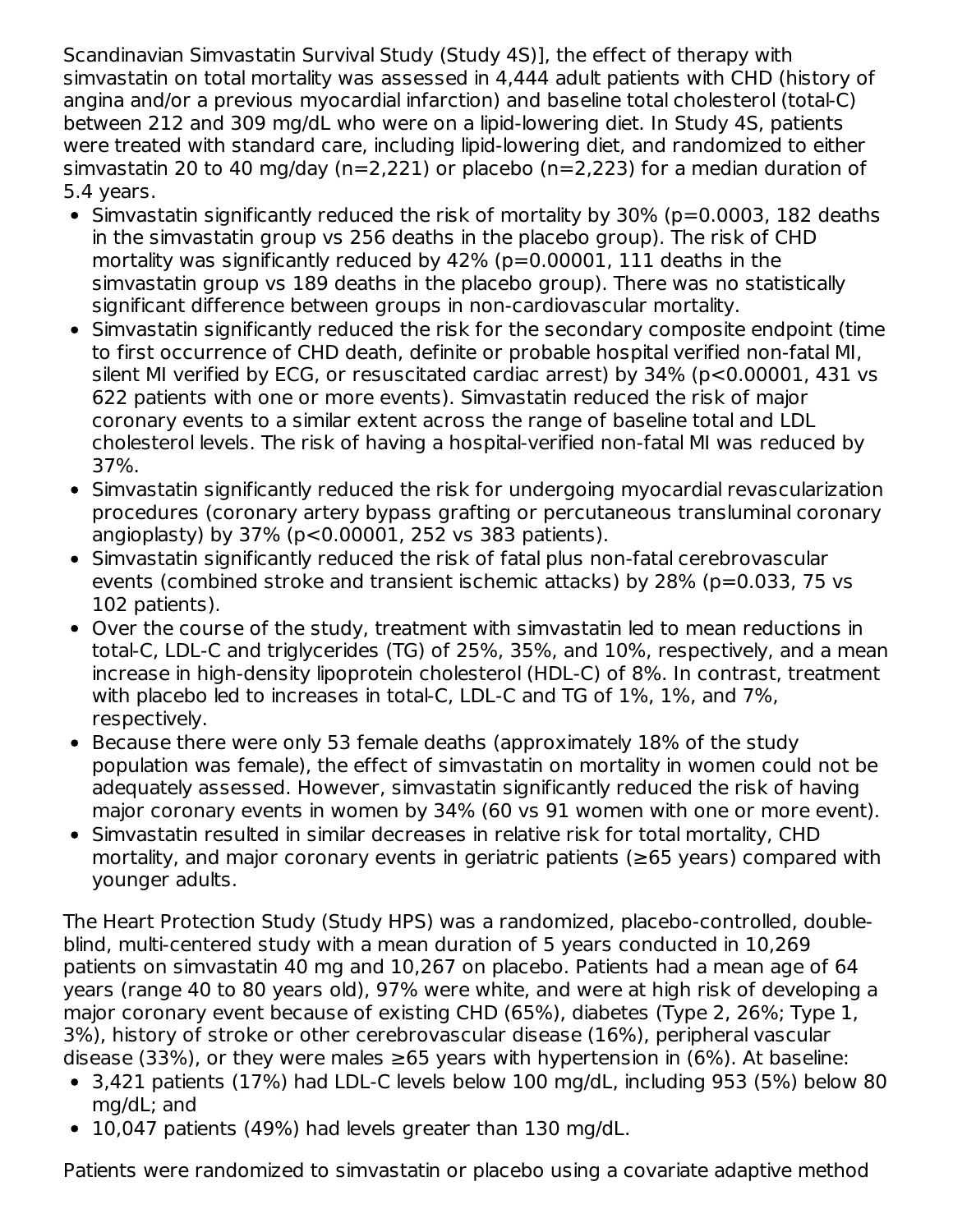which considered the distribution of 10 important baseline characteristics of patients already enrolled.

The Study HPS results showed that simvastatin 40 mg/day significantly reduced: total and CHD mortality; and non-fatal MI, stroke, and revascularization procedures (coronary and non-coronary) (see Table 5).

| <b>Endpoint</b>                                               | Simvastatin $(N=10,269)$<br>$n (%)^*$ | <b>Placebo</b><br>$(N=10,267)$<br>$n (%)^*$ | <b>Risk</b><br><b>Reduction</b><br>(% )<br>(95% CI) | p-Value    |
|---------------------------------------------------------------|---------------------------------------|---------------------------------------------|-----------------------------------------------------|------------|
| <b>Primary</b>                                                |                                       |                                             |                                                     |            |
| Mortality                                                     | 1,328 (12.9%)                         | 1,507 (14.7%)                               | 13% (6 to<br>19%)                                   | $p=0.0003$ |
| CHD mortality                                                 | 587 (5.7%)                            | 707 (6.9%)                                  | 18% (8 to<br>26%)                                   | $p=0.0005$ |
| <b>Secondary</b>                                              |                                       |                                             |                                                     |            |
| Non-fatal MI                                                  | 357 (3.5%)                            | 574 (5.6%)                                  | 38% (30 to<br>46%)                                  | p<0.0001   |
| <b>Stroke</b>                                                 | 444 (4.3%)                            | 585 (5.7%)                                  | 25% (15 to<br>34%)                                  | p<0.0001   |
| <b>Tertiary</b>                                               |                                       |                                             |                                                     |            |
| Coronary<br>revascularization                                 | 513 (5%)                              | 725 (7.1%)                                  | 30%<br>(22 to 38%)                                  | p<0.0001   |
| Peripheral and<br>other non-<br>coronary<br>revascularization | 450 (4.4%)                            | 532 (5.2%)                                  | 16%<br>(5 to 26%)                                   | $p=0.006$  |

### **Table 5: CHD Mortality and Cardiovascular Events in Adult Patients with High Risk of Developing a Major Coronary Event in Study HPS**

 $*$  n = number of patients with indicated event

Two composite endpoints were defined to have enough events to assess relative risk reductions across a range of baseline characteristics:

- Major coronary events (MCE) was comprised of CHD mortality and non-fatal MI. Analyzed by time-to-first event; 898 patients (8.7%) treated with simvastatin had events and 1,212 patients (11.8%) treated with placebo had events.
- Major vascular events (MVE) was comprised of MCE, stroke, and revascularization procedures including coronary, peripheral and other non-coronary procedures. Analyzed by time-to-first event; 2,033 patients (19.8%) treated with simvastatin had events and 2,585 patients (25.2%) on placebo had events.

Simvastatin use led to significant relative risk reductions for both composite endpoints (27% for MCE and 24% for MVE, p<0.0001) and for all components of the composite endpoints. The risk reductions produced by simvastatin in both MCE and MVE were evident and consistent regardless of cardiovascular disease related medical history at study entry (i.e., CHD alone; or peripheral vascular disease, cerebrovascular disease, diabetes or treated hypertension, with or without CHD), gender, age, baseline levels of LDL-C, baseline concomitant cardiovascular medications (i.e., aspirin, beta blockers, or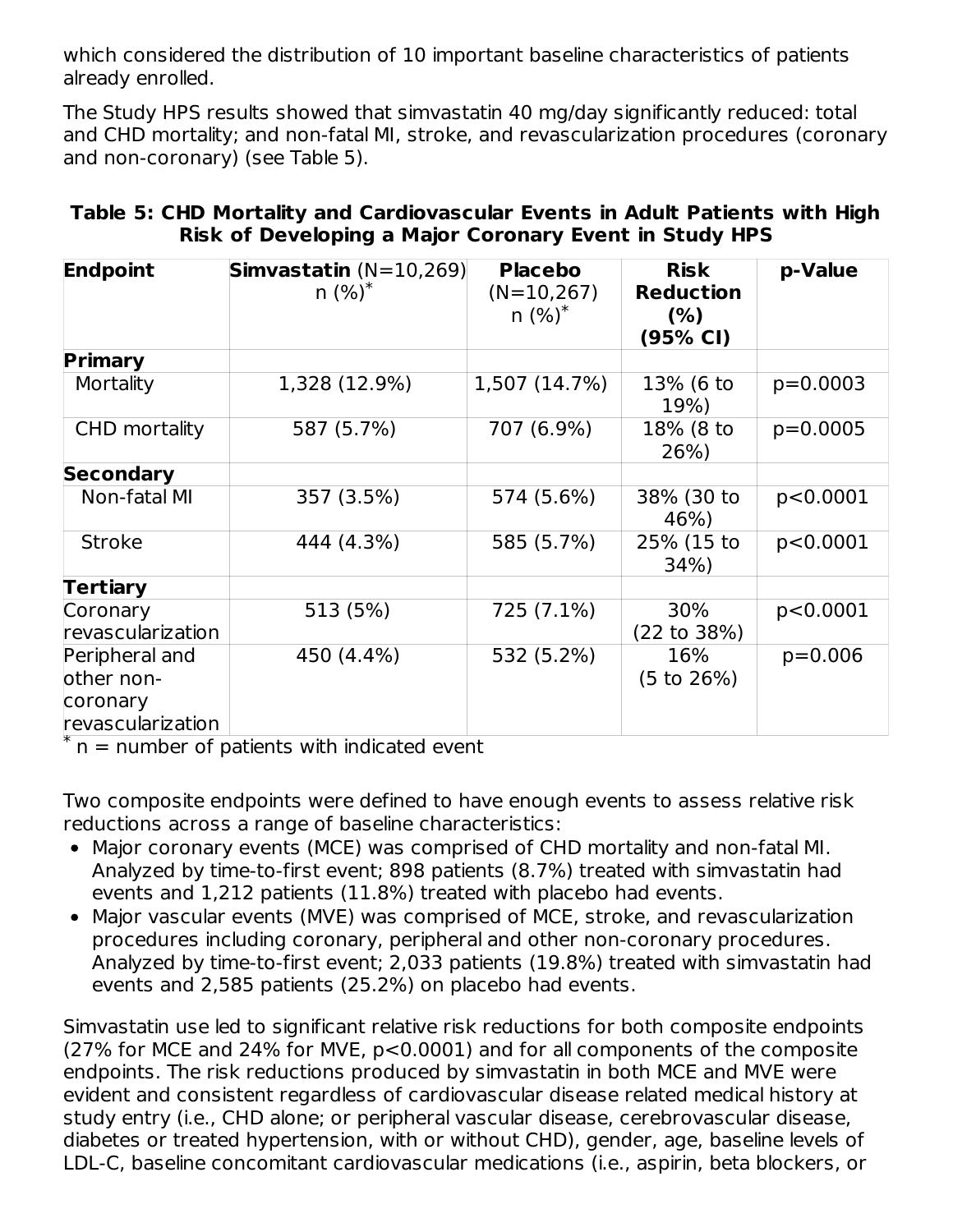calcium channel blockers), smoking status, or obesity. Patients with diabetes showed risk reductions for MCE and MVE due to simvastatin treatment regardless of baseline HbA1c levels or obesity.

### Primary Hyperlipidemia in Adults

The effects of simvastatin on total-C and LDL-C were assessed in controlled clinical studies in adult patients with heterozygous familial and non-familial forms of hyperlipidemia and in mixed hyperlipidemia. Simvastatin significantly decreased total-C, LDL-C, and TG, and increased HDL-C (see Table 6). Maximal to near maximal response was generally achieved within 4 to 6 weeks and maintained during chronic therapy.

### **Table 6: Mean Changes in Lipid Levels in Adult Patients with Primary Hyperlipidemia and Combined (mixed) Hyperlipidemia (Mean Percent Change from Baseline After 6 to 24 Weeks)**

| <b>TREATMENT</b>                                                                | N    | <b>TOTAL-C</b> | LDL-C  | HDL-C  | $\overline{\text{TG}^*}$ |  |  |
|---------------------------------------------------------------------------------|------|----------------|--------|--------|--------------------------|--|--|
| Lower Dosage Comparative Study <sup>†</sup> (Mean % Change at Week 6)           |      |                |        |        |                          |  |  |
| Simvastatin 5 mg once at<br>night                                               | 109  | $-19%$         | $-26%$ | $+10%$ | $-12%$                   |  |  |
| Simvastatin 10 mg once at<br>hight                                              | 110  | $-23%$         | $-30%$ | $+12%$ | $-15%$                   |  |  |
| Scandinavian Simvastatin Survival Study <sup>‡</sup> (Mean % Change at Week 6)  |      |                |        |        |                          |  |  |
| Placebo                                                                         | 2223 | $-1%$          | $-1%$  | $0\%$  | $-2%$                    |  |  |
| Simvastatin 20 mg once at<br><b>night</b>                                       | 2221 | $-28%$         | $-38%$ | $+8%$  | $-19%$                   |  |  |
| Upper Dosage Comparative Study <sup>§</sup> (Mean % Change Averaged at Weeks 18 |      |                |        |        |                          |  |  |
| and 24)                                                                         |      |                |        |        |                          |  |  |
| Simvastatin 40 mg once at<br>night                                              | 433  | $-31%$         | $-41%$ | $+9%$  | $-18%$                   |  |  |
| Simvastatin 80 mg once at<br>night. 1                                           | 664  | $-36%$         | $-47%$ | $+8%$  | $-24%$                   |  |  |
| Combined Hyperlipidemia Study# (Mean % Change at Week 6)                        |      |                |        |        |                          |  |  |
| Placebo                                                                         | 125  | $1\%$          | 2%     | $+3%$  | $-4%$                    |  |  |
| Simvastatin 40 mg once at<br>night                                              | 123  | $-25%$         | $-29%$ | $+13%$ | $-28%$                   |  |  |
| Simvastatin 80 mg once at<br>night                                              | 124  | $-31%$         | $-36%$ | $+16%$ | $-33%$                   |  |  |

median percent change \*

 $^\dagger$  mean baseline LDL-C = 244 mg/dL and median baseline TG = 168 mg/dL

 $\dagger$  mean baseline LDL-C = 188 mg/dL and median baseline TG = 128 mg/dL

 $\frac{1}{2}$  mean baseline LDL-C = 226 mg/dL and median baseline TG = 156 mg/dL

 $\text{121\%}$  and 36% median reduction in TG in patients with TG  $\leq$ 200 mg/dL and TG  $>$ 200 mg/dL, respectively. Patients with TG >350 mg/dL were excluded

 $*$  mean baseline LDL-C = 156 mg/dL and median baseline TG = 391 mg/dL.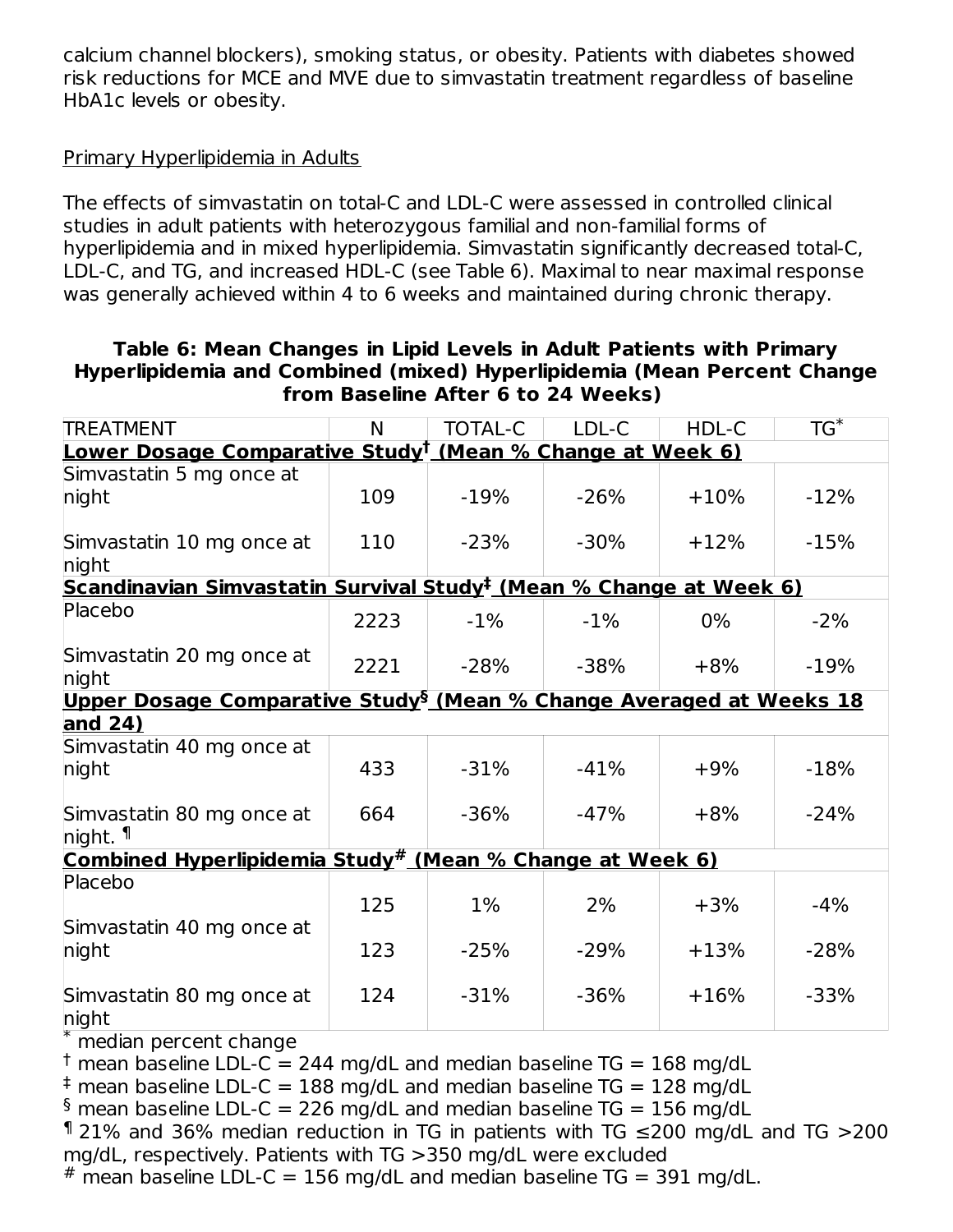### Hypertriglyceridemia in Adults

The results of a subgroup analysis in 74 adult patients with hypertriglyceridemia from a 130-patient, double-blind, placebo-controlled, 3-period crossover study are similar to those presented in Table 6 for the Combined Hyperlipidemia Study. Simvastatin decreased TC, LDL-C, and TG in these patients.

### Dysbetalipoproteinemia in Adults

The results of a subgroup analysis in 7 adult patients with dysbetalipoproteinemia (apo E2/2) (very-low-density lipoprotein cholesterol [VLDL-C]/TG>0.25) from a 130-patient, double-blind, placebo-controlled, 3-period crossover study are presented in Table 7. Simvastatin decreased total-C, LDL-C + intermediate-density lipoprotein (IDL), VLDL-C + IDL, and TG compared to placebo.

### **Table 7: Lipid Effects in Adult Patients with Dysbetalipoproteinemia Over Six Weeks [Median Percent Change (min, max) from Baseline] \***

|                  |   |              | $LDL-C +$    |             |                                                                  | $VLDL-C +$   |              |
|------------------|---|--------------|--------------|-------------|------------------------------------------------------------------|--------------|--------------|
| <b>TREATMENT</b> | N | Total-C      | IDL          | HDL-C       | TG                                                               | IDL          | Non-HDL-C    |
| Placebo          |   | $-8\%$       | -8%          | $-2\%$      | $+4%$                                                            | $-4\%$       | $-8\%$       |
|                  |   |              |              |             | $(-24, +34)$ $(-27, +23)$ $(-21, +16)$ $(-22, +90)$ $(-28, +78)$ |              | $(-26, -39)$ |
| Simvastatin      |   | $-50%$       | $-50\%$      | $+7%$       | $-41%$                                                           | $-58%$       | $-57%$       |
| 40 mg/day        |   | (-66, -39)   | $(-60, -31)$ | $(-8, +23)$ | (-74, -16)                                                       | (-90, -37)   | $(-72, -44)$ |
| Simvastatin      |   | $-52%$       | $-51%$       | $+7%$       | $-38%$                                                           | $-60%$       | -59%         |
| 80 mg/day        |   | $(-55, -41)$ | $(-57, -28)$ | (-5, +29)   | (-58, +2)                                                        | $(-72, -39)$ | $(-61, -46)$ |

 $\ast$  The median baseline values (mg/dL) were: total-C = 324, LDL-C = 121, HDL-C = 31, TG  $= 411$ , VLDL-C = 170, and non-HDL-C = 291.

#### Homozygous Familial Hypercholesterolemia

In a controlled clinical study, 12 patients 15 to 39 years of age with homozygous familial hypercholesterolemia (HoFH) received simvastatin 40 mg/day in a single dose, or 80 mg/day in 3 divided doses. In 12 patients the mean LDL-C changes at 9 weeks for the 40 and 80 mg doses were -13.7% (range -22.5% to -4.9%) and -24.6% (range -37.3% to -11.9%), respectively.

### Pediatric Patients 10 Years of Age and Older with HeFH

In a double-blind, placebo-controlled study, 175 pediatric patients (99 boys and 76 postmenarchal girls) 10 years of age and older (mean age 14 years old) with heterozygous familial hypercholesterolemia (HeFH) were randomized to simvastatin (n=106) or placebo  $(n=67)$  for 24 weeks (base study). To be included in the study, patients were required to have a baseline LDL-C level between 160 and 400 mg/dL and at least one parent with an LDL-C level >189 mg/dL. The dosage of simvastatin (once daily in the evening) was 10 mg for the first 8 weeks, 20 mg for the second 8 weeks, and 40 mg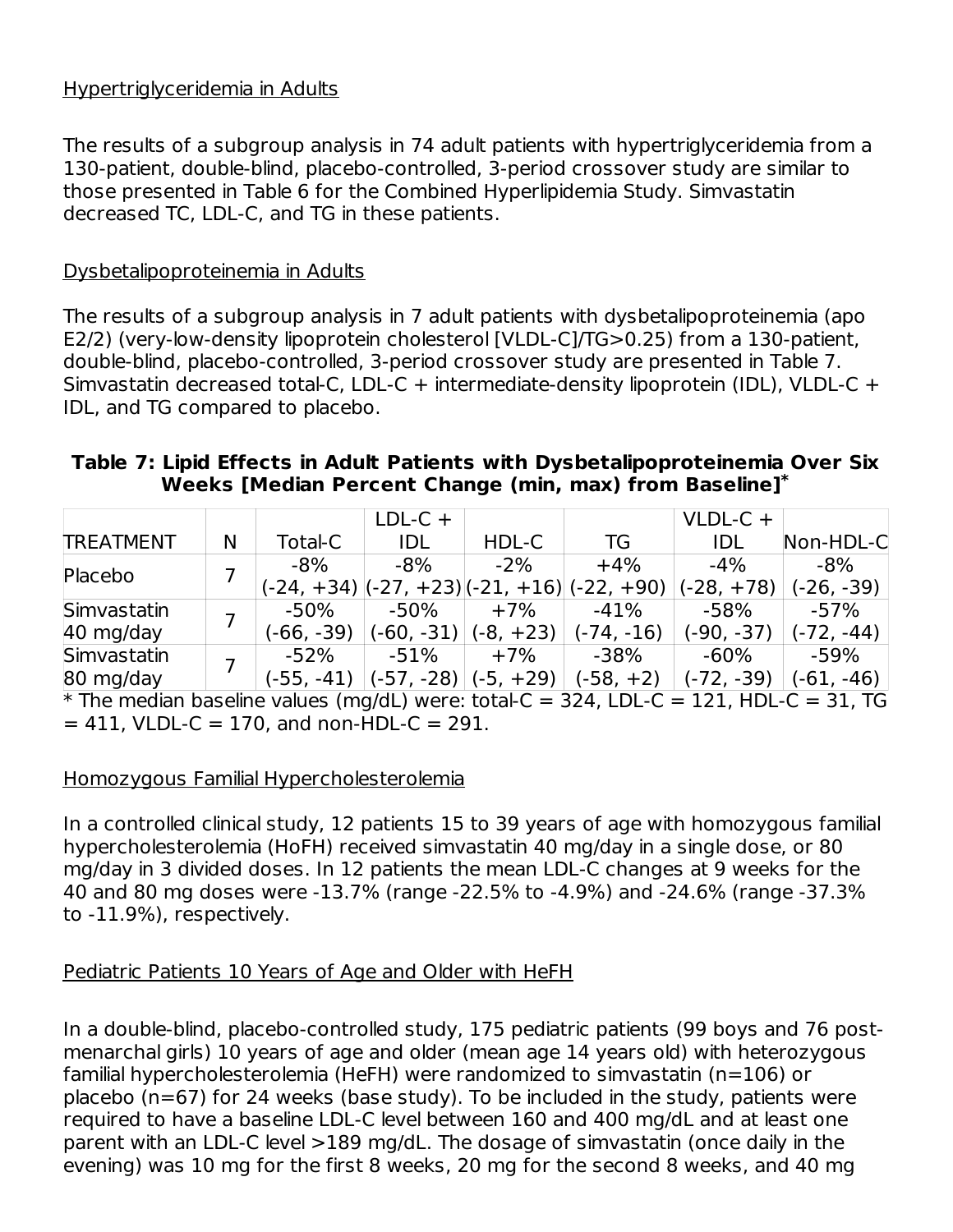thereafter. In a 24-week extension, 144 patients elected to continue therapy with simvastatin 40 mg or placebo.

Simvastatin significantly decreased plasma levels of total-C, LDL-C, and apolipoprotein B (ApoB) (see Table 8) in the HeFH study. Results from the extension at 48 weeks were comparable to the results at Week 24.

The safety and effectiveness of dosages above 40 mg daily have not been studied in pediatric patients with HeFH. The long-term efficacy of simvastatin therapy in pediatric patients to reduce morbidity and mortality in adulthood has not been established.

#### **Table 8: Lipid Effects in Pediatric Patients 10 Years of Age and Older with Heterozygous Familial Hypercholesterolemia (Mean Percent Change from Baseline)**

| Dosage      | Duration           | N   |                            | <b>Total-C</b>                          | LDL-C              | HDL-C          | $TG^*$                         | ApoB             |
|-------------|--------------------|-----|----------------------------|-----------------------------------------|--------------------|----------------|--------------------------------|------------------|
| Placebo     | 24<br><b>Weeks</b> | 67  | % Change<br>from Baseline  | $+1.6%$                                 | $+1.1%$            | $+3.6%$        | $-3.2%$                        | $-0.5%$          |
|             |                    |     | (95% CI)                   | $(-2.2, 5.3)$ $(-3.4, 5.5)$ $(-0.7, 8)$ |                    |                | $(-11.8,$<br>5.4)              | $(-4.7,$<br>3.6) |
|             |                    |     | Mean<br>baseline,          |                                         |                    |                |                                |                  |
|             |                    |     | mg/dL<br>(SD)              | 279<br>(52)                             | 212<br>(49)        | 47<br>(12)     | 90<br>(51)                     | 186<br>(38)      |
| Simvastatin | 24<br>Weeks        | 106 | % Change<br>from Baseline  | $-26.5%$                                | $-36.8%$           | $+8.3%$        | $-7.9\%$                       | $-32.4%$         |
|             |                    |     | (95% CI)                   | $(-29.6, -$<br>23.3)                    | $(-40.5, -$<br>33) | (4.6,<br>11.9) | $(-15.8,$<br>$\left( 0\right)$ | 35.9,<br>$-29)$  |
|             |                    |     | Mean<br>baseline,<br>mg/dL | 270                                     | 204                | 48             | 78                             | 180              |
|             |                    |     | (SD)                       | (44)                                    | (42)               | (9)            | (46)                           | (34)             |

median percent change \*

### **16 HOW SUPPLIED/STORAGE AND HANDLING**

**Simvastatin Tablets USP, 5 mg** are yellow colored, round shaped, biconvex, film coated tablets, debossed with 'A' on one side and '15' on the other side. They are supplied as follows: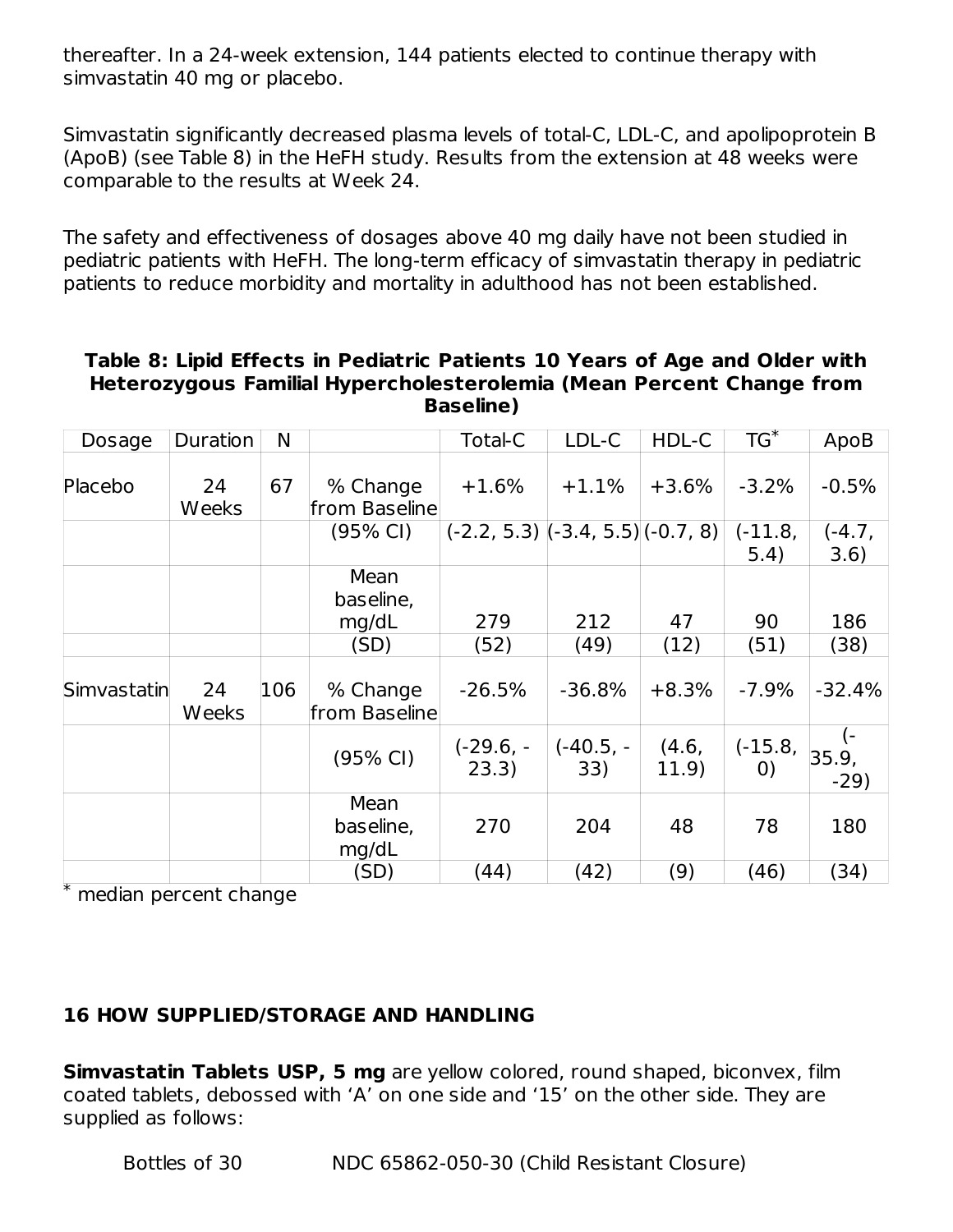Bottles of 45 NDC 65862-050-45 (Child Resistant Closure) Bottles of 90 NDC 65862-050-90 (Child Resistant Closure) Bottles of 100 NDC 65862-050-01 (Child Resistant Closure) Bottles of 100 NDC 65862-050-00 (Non-Child Resistant Closure) Bottles of 1,000 NDC 65862-050-99 (Non-Child Resistant Closure) Bottles of 2,500 NDC 65862-050-26 (Non-Child Resistant Closure)

**Simvastatin Tablets USP, 10 mg** are light pink colored, round shaped, biconvex, film coated tablets, debossed with 'A' on one side and '01' on the other side. They are supplied as follows:

| Bottles of 30    | NDC 65862-051-30 (Child Resistant Closure)     |
|------------------|------------------------------------------------|
| Bottles of 45    | NDC 65862-051-45 (Child Resistant Closure)     |
| Bottles of 90    | NDC 65862-051-90 (Child Resistant Closure)     |
| Bottles of 100   | NDC 65862-051-01 (Child Resistant Closure)     |
| Bottles of 100   | NDC 65862-051-00 (Non-Child Resistant Closure) |
| Bottles of 1,000 | NDC 65862-051-99 (Non-Child Resistant Closure) |
| Bottles of 2,500 | NDC 65862-051-26 (Non-Child Resistant Closure) |

**Simvastatin Tablets USP, 20 mg** are light pink colored, round shaped, biconvex, film coated tablets, debossed with 'A' on one side and '02' on the other side. They are supplied as follows:

| Bottles of 30    | NDC 65862-052-30 (Child Resistant Closure)     |
|------------------|------------------------------------------------|
| Bottles of 45    | NDC 65862-052-45 (Child Resistant Closure)     |
| Bottles of 90    | NDC 65862-052-90 (Child Resistant Closure)     |
| Bottles of 100   | NDC 65862-052-01 (Child Resistant Closure)     |
| Bottles of 100   | NDC 65862-052-00 (Non-Child Resistant Closure) |
| Bottles of 1,000 | NDC 65862-052-99 (Non-Child Resistant Closure) |
| Bottles of 2,500 | NDC 65862-052-26 (Non-Child Resistant Closure) |

**Simvastatin Tablets USP, 40 mg** are pink colored, round shaped, biconvex, film coated tablets, debossed with 'A' on one side and '03' on the other side. They are supplied as follows:

NDC 65862-053-30 (Child Resistant Closure) NDC 65862-053-45 (Child Resistant Closure) NDC 65862-053-90 (Child Resistant Closure) NDC 65862-053-01 (Child Resistant Closure) NDC 65862-053-00 (Non-Child Resistant Closure) NDC 65862-053-99 (Non-Child Resistant Closure) NDC 65862-053-22 (Non-Child Resistant Closure)

**Simvastatin Tablets USP, 80 mg** are pink colored, capsule shaped, biconvex, film coated tablets, debossed with 'A' on one side and '04' on the other side. They are supplied as follows:

| Bottles of 30 | NDC 65862-054-30 (Child Resistant Closure) |
|---------------|--------------------------------------------|
| Bottles of 45 | NDC 65862-054-45 (Child Resistant Closure) |
| Bottles of 90 | NDC 65862-054-90 (Child Resistant Closure) |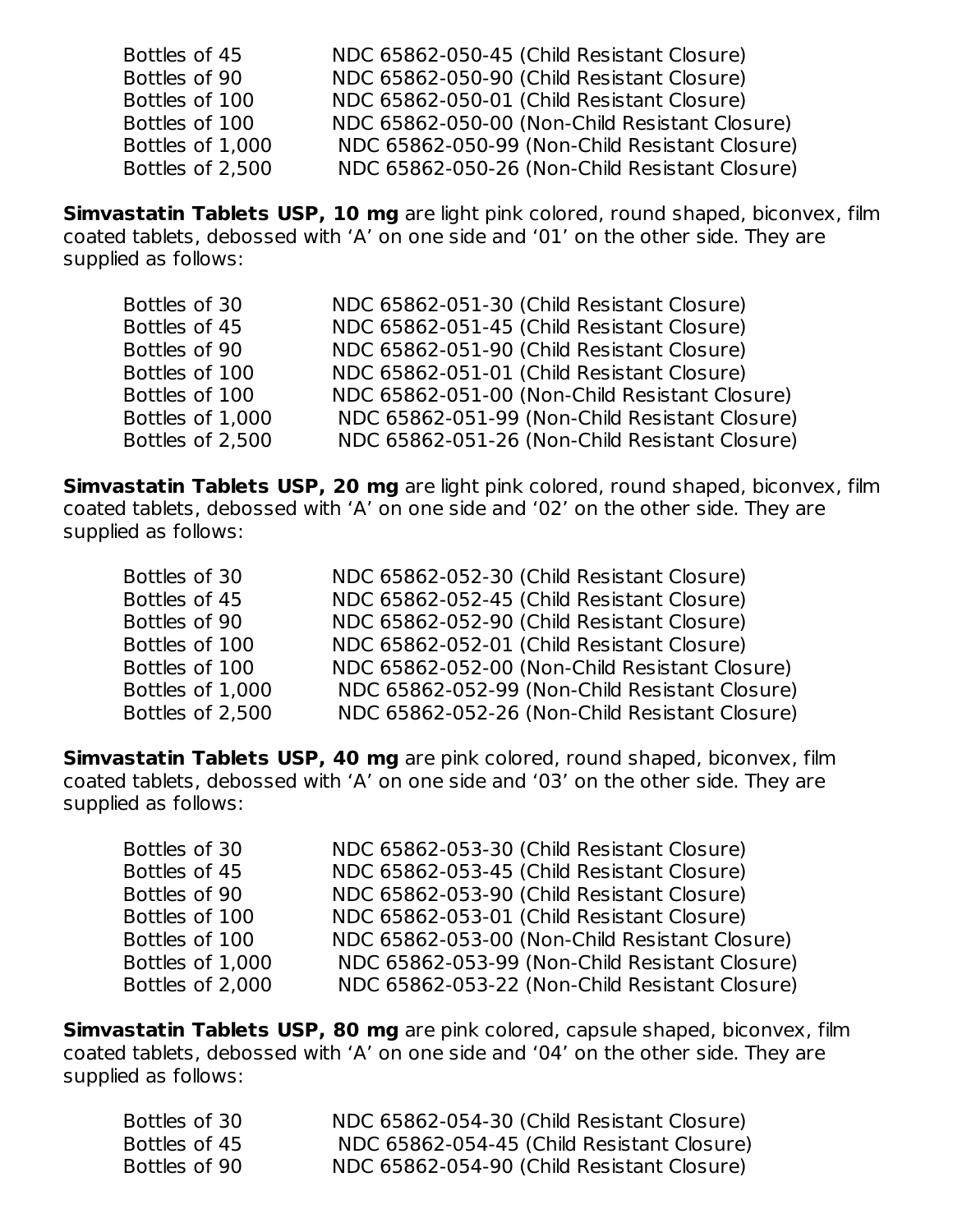| Bottles of 100   | NDC 65862-054-00 (Non-Child Resistant Closure) |
|------------------|------------------------------------------------|
| Bottles of 1,000 | NDC 65862-054-99 (Non-Child Resistant Closure) |
| Bottles of 3,000 | NDC 65862-054-39 (Non-Child Resistant Closure) |

**Store at** 20° to 25°C (68° to 77°F); excursions permitted to 15° to 30°C (59° to 86°F) [see USP Controlled Room Temperature].

# **17 PATIENT COUNSELING INFORMATION**

### Myopathy and Rhabdomyolysis

Advise patients that simvastatin may cause myopathy and rhabdomyolysis. Inform patients taking the 80 mg daily dose of simvastatin that they are at an increased risk. Inform patients that the risk is also increased when taking certain types of medication or consuming grapefruit juice and they should discuss all medication, both prescription and over the counter, with their healthcare provider. Instruct patients to inform other healthcare providers prescribing a new medication or increasing the dose of an existing medication that they are taking simvastatin. Instruct patients to promptly report any unexplained muscle pain, tenderness or weakness particularly if accompanied by malaise or fever [see Contraindications (4), Warnings and Precautions (5.1), and Drug Interactions (7.1)].

### Hepatic Dysfunction

Inform patients that simvastatin may cause liver enzyme elevations and possibly liver failure. Advise patients to promptly report fatigue, anorexia, right upper abdominal discomfort, dark urine or jaundice [see Warnings and Precautions (5.3)].

### Increases in HbA1c and Fasting Serum Glucose Levels

Inform patients that increases in HbA1c and fasting serum glucose levels may occur with simvastatin. Encourage patients to optimize lifestyle measures, including regular exercise, maintaining a healthy body weight, and making healthy food choices [see Warnings and Precautions (5.4)].

### Pregnancy

Advise pregnant patients and patients who can become pregnant of the potential risk to a fetus. Advise patients to inform their healthcare provider of a known or suspected pregnancy to discuss if simvastatin should be discontinued [see Use in Specific Populations (8.1)].

#### Lactation

Advise patients that breastfeeding is not recommended during treatment with simvastatin [see Use in Specific Populations (8.2)].

Distributed by: **Aurobindo Pharma USA, Inc.** 279 Princeton-Hightstown Road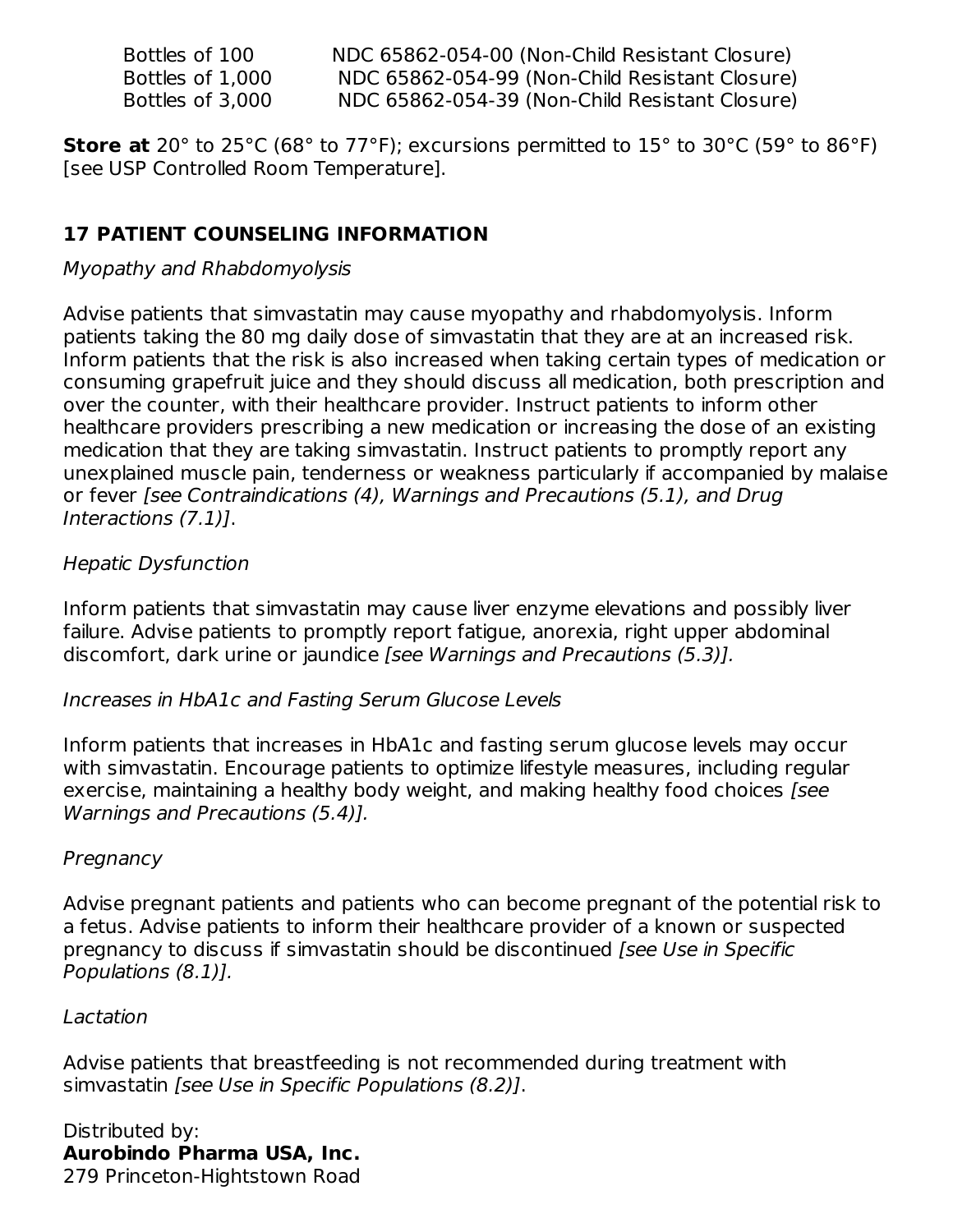East Windsor, NJ 08520

Manufactured by: **Aurobindo Pharma Limited** Hyderabad-500 032, India

Revised: 04/2022

### **PACKAGE LABEL-PRINCIPAL DISPLAY PANEL - 5 mg (30 Tablets Bottle)**



### **PACKAGE LABEL-PRINCIPAL DISPLAY PANEL - 10 mg (30 Tablets Bottle)**

**NDC 65862-051-30 Rx only Simvastatin Tablets, USP 10 mg AUROBINDO 30 Tablets**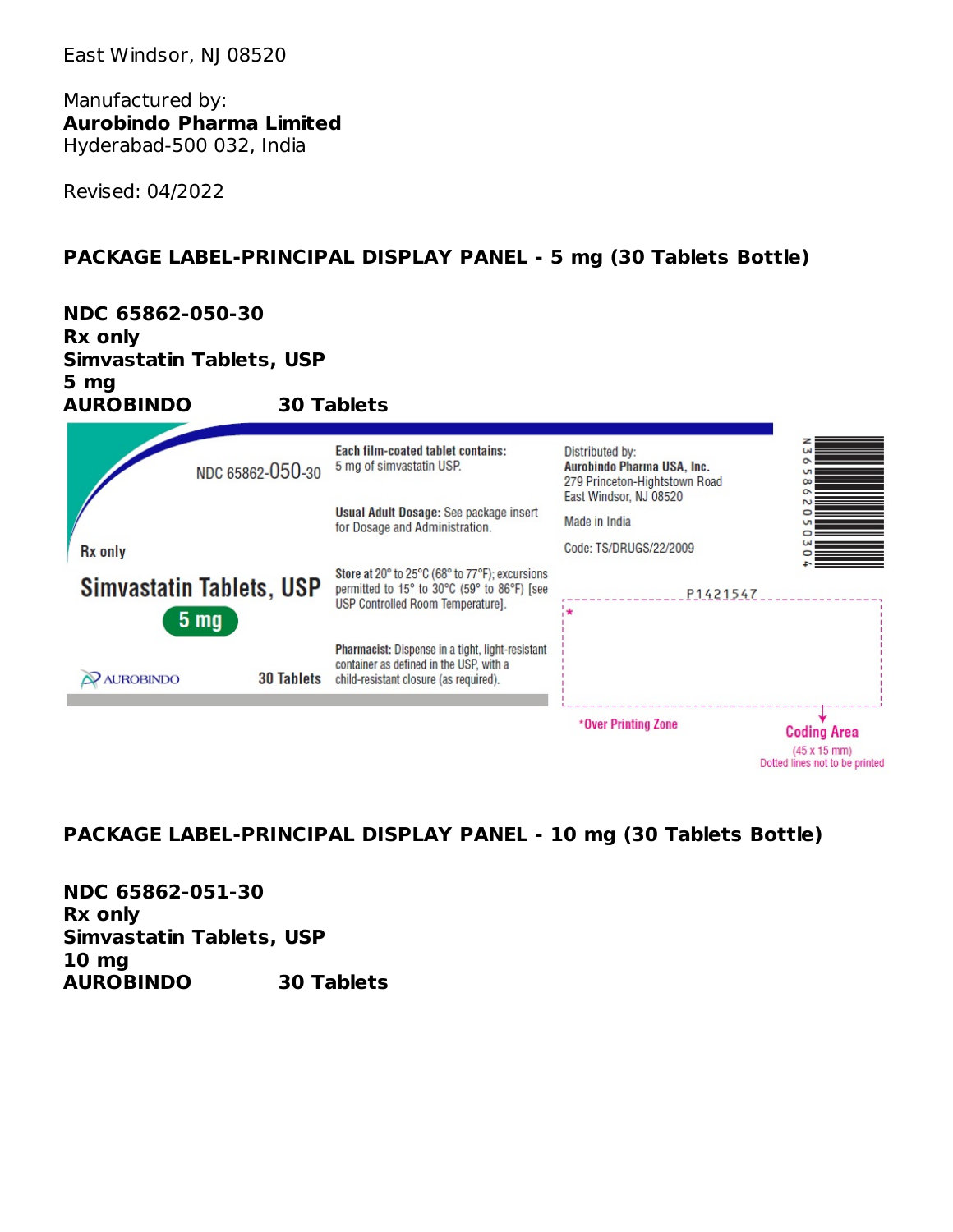

### **PACKAGE LABEL-PRINCIPAL DISPLAY PANEL - 20 mg (30 Tablets Bottle)**

**NDC 65862-052-30 Rx only Simvastatin Tablets, USP 20 mg AUROBINDO 30 Tablets**



**Coding Area**  $(45 \times 15 \text{ mm})$ Dotted lines not to be printed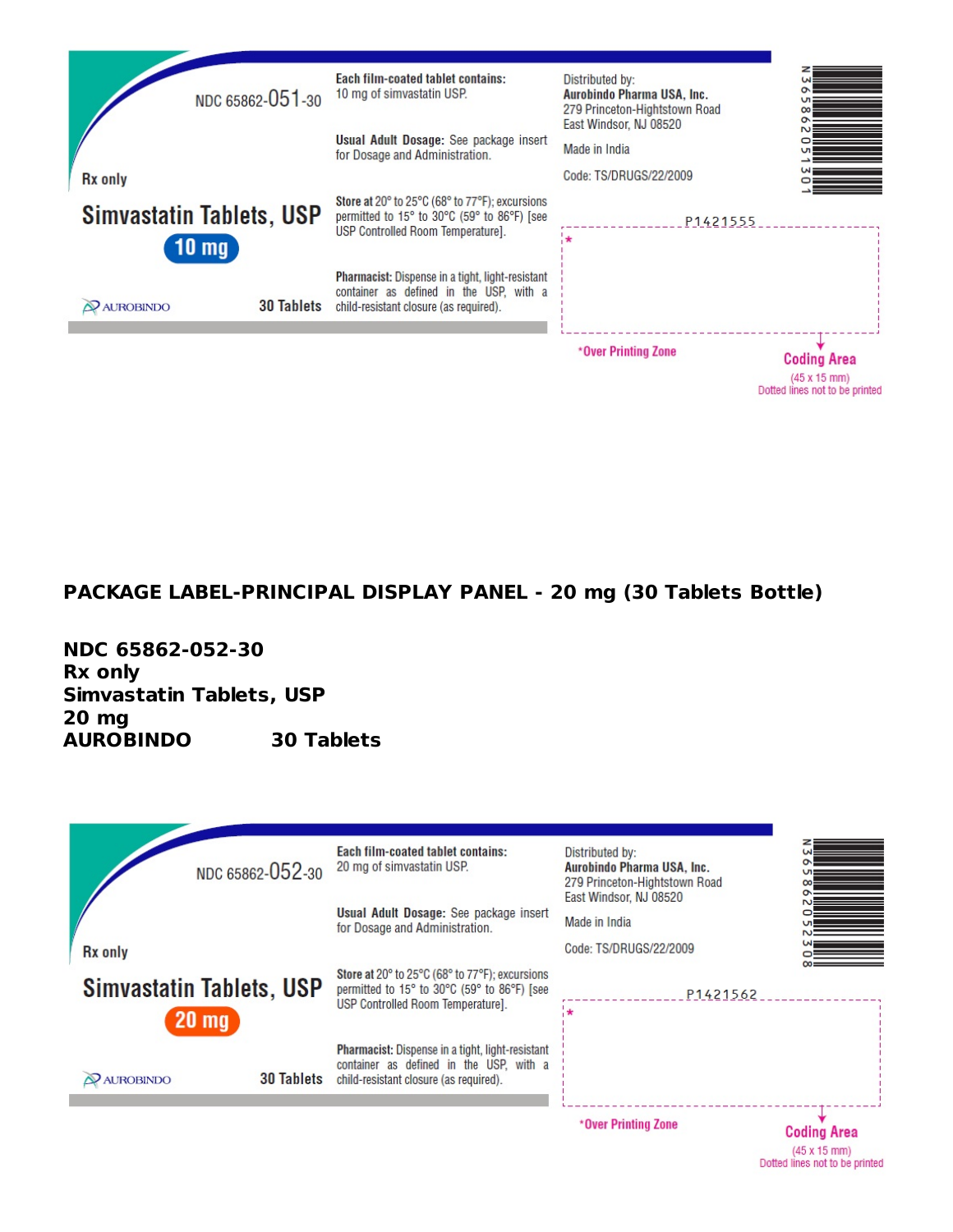### **PACKAGE LABEL-PRINCIPAL DISPLAY PANEL - 40 mg (30 Tablets Bottle)**

#### **NDC 65862-053-30 Rx only Simvastatin Tablets, USP 40 mg AUROBINDO 30 Tablets**



#### **PACKAGE LABEL-PRINCIPAL DISPLAY PANEL - 80 mg (30 Tablets Bottle)**

**NDC 65862-054-30 Rx only Simvastatin Tablets, USP 80 mg AUROBINDO 30 Tablets**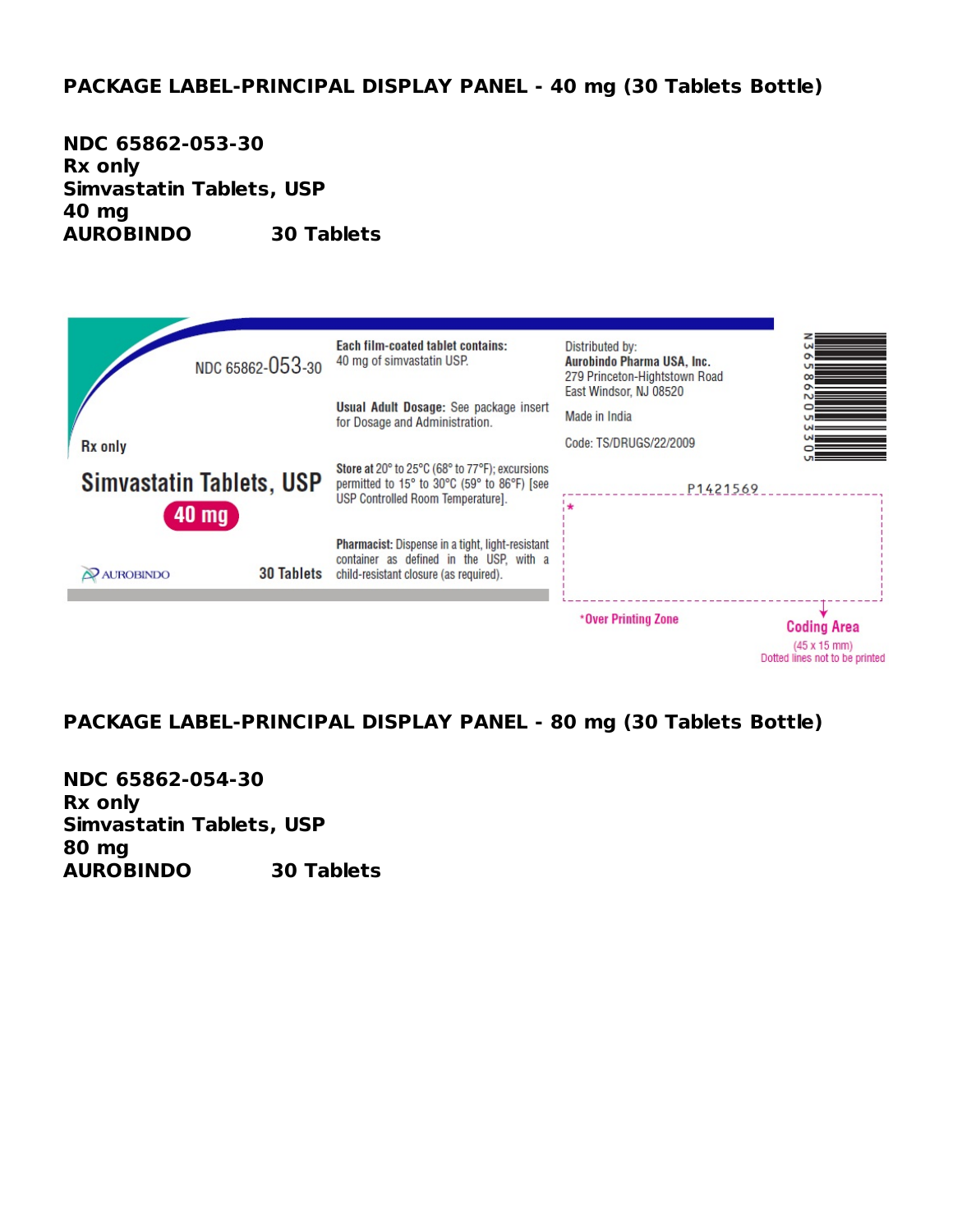| <b>Rx</b> only                                  | NDC 65862-054-30  | Each film-coated tablet contains:<br>80 mg of simvastatin USP.<br>Usual Adult Dosage: See package insert<br>for Dosage and Administration.   | Distributed by:<br>Aurobindo Pharma USA, Inc.<br>279 Princeton-Hightstown Road<br>East Windsor, NJ 08520<br>Made in India<br>Code: TS/DRUGS/22/2009 |                                                                      |
|-------------------------------------------------|-------------------|----------------------------------------------------------------------------------------------------------------------------------------------|-----------------------------------------------------------------------------------------------------------------------------------------------------|----------------------------------------------------------------------|
| <b>Simvastatin Tablets, USP</b><br><b>80 mg</b> |                   | Store at 20° to 25°C (68° to 77°F); excursions<br>permitted to 15° to 30°C (59° to 86°F) [see<br>USP Controlled Room Temperature].           | P1421576                                                                                                                                            |                                                                      |
| <b>AUROBINDO</b>                                | <b>30 Tablets</b> | <b>Pharmacist:</b> Dispense in a tight, light-resistant<br>container as defined in the USP, with a<br>child-resistant closure (as required). |                                                                                                                                                     |                                                                      |
|                                                 |                   |                                                                                                                                              | *Over Printing Zone                                                                                                                                 | <b>Coding Area</b><br>(45 x 15 mm)<br>Dotted lines not to be printed |

| <b>SIMVASTATIN</b>                                                                          |                                                                |                           |                 |
|---------------------------------------------------------------------------------------------|----------------------------------------------------------------|---------------------------|-----------------|
| simvastatin tablet, film coated                                                             |                                                                |                           |                 |
|                                                                                             |                                                                |                           |                 |
| <b>Product Information</b>                                                                  |                                                                |                           |                 |
| <b>Product Type</b>                                                                         | <b>HUMAN PRESCRIPTION DRUG</b>                                 | <b>Item Code (Source)</b> | NDC:65862-050   |
| <b>Route of Administration</b>                                                              | ORAL                                                           |                           |                 |
|                                                                                             |                                                                |                           |                 |
|                                                                                             |                                                                |                           |                 |
| <b>Active Ingredient/Active Moiety</b>                                                      |                                                                |                           |                 |
|                                                                                             | <b>Ingredient Name</b>                                         | <b>Basis of Strength</b>  | <b>Strength</b> |
|                                                                                             | SIMVASTATIN (UNII: AGG2FN16EV) (SIMVASTATIN - UNII:AGG2FN16EV) | SIMVASTATIN               | 5 mg            |
|                                                                                             |                                                                |                           |                 |
|                                                                                             |                                                                |                           |                 |
| <b>Inactive Ingredients</b>                                                                 |                                                                |                           |                 |
|                                                                                             | <b>Ingredient Name</b>                                         |                           | <b>Strength</b> |
| <b>ASCORBIC ACID (UNII: PQ6CK8PD0R)</b>                                                     |                                                                |                           |                 |
| <b>LACTOSE MONOHYDRATE (UNII: EWQ57Q8I5X)</b>                                               |                                                                |                           |                 |
| MICROCRYSTALLINE CELLULOSE (UNII: OP1R32D61U)                                               |                                                                |                           |                 |
| STARCH, CORN (UNII: 08232NY3SJ)                                                             |                                                                |                           |                 |
|                                                                                             | HYDROXYPROPYL CELLULOSE (1600000 WAMW) (UNII: RFW2ET671P)      |                           |                 |
| HYPROMELLOSE 2910 (6 MPA.S) (UNII: 0WZ8WG20P6)                                              |                                                                |                           |                 |
| TITANIUM DIOXIDE (UNII: 15FIX9V2JP)                                                         |                                                                |                           |                 |
| TALC (UNII: 7SEV7J4R1U)                                                                     |                                                                |                           |                 |
| CITRIC ACID MONOHYDRATE (UNII: 2968PHW8QP)                                                  |                                                                |                           |                 |
| ISOPROPYL ALCOHOL (UNII: ND2M416302)                                                        |                                                                |                           |                 |
| MAGNESIUM STEARATE (UNII: 70097M6I30)<br><b>BUTYLATED HYDROXYANISOLE (UNII: REK4960K2U)</b> |                                                                |                           |                 |
| FERRIC OXIDE YELLOW (UNII: EX43802MRT)                                                      |                                                                |                           |                 |
|                                                                                             |                                                                |                           |                 |
|                                                                                             |                                                                |                           |                 |
|                                                                                             |                                                                |                           |                 |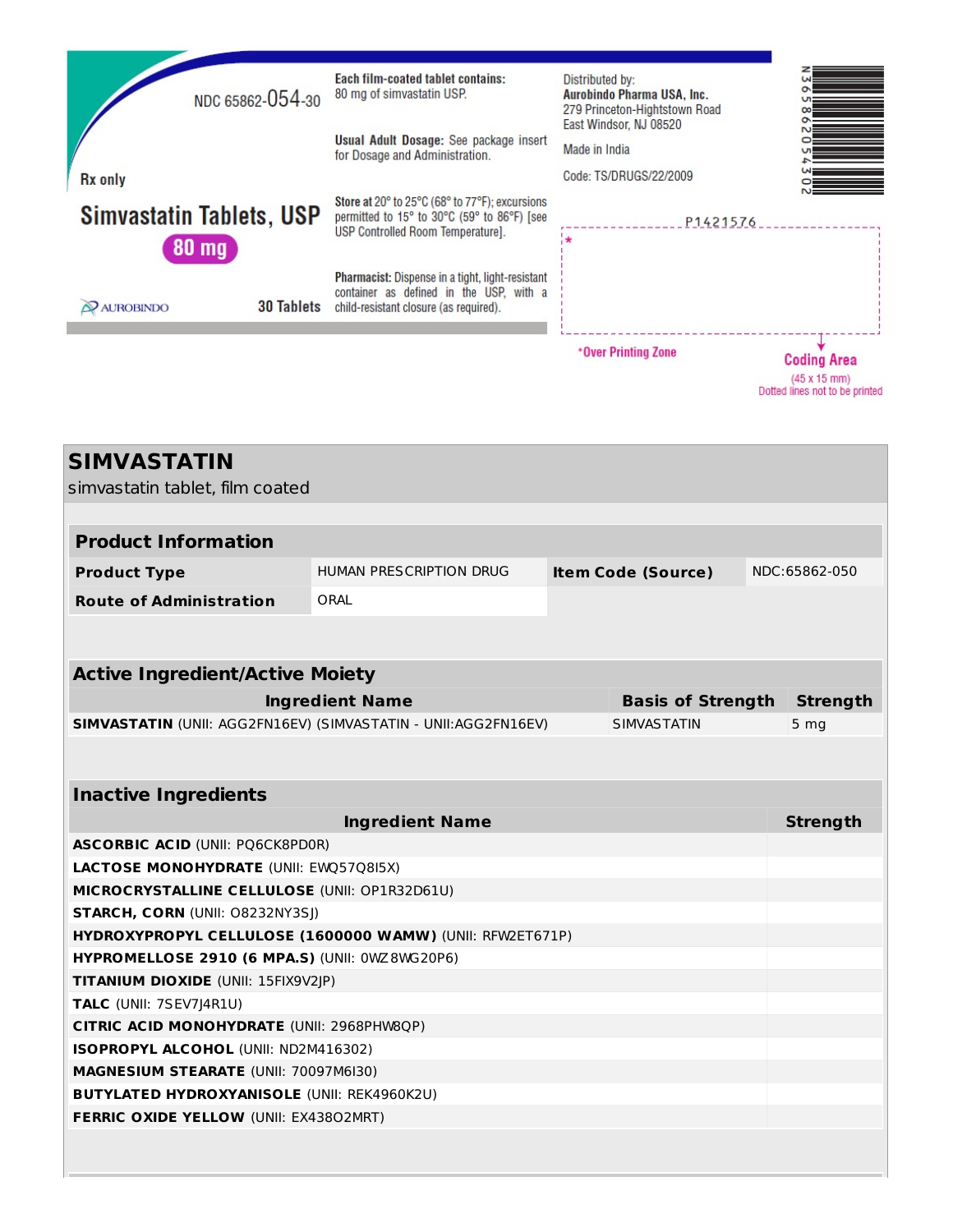| <b>Product Characteristics</b> |                  |                     |                 |  |  |  |  |
|--------------------------------|------------------|---------------------|-----------------|--|--|--|--|
| Color                          | <b>YELLOW</b>    | <b>Score</b>        | no score        |  |  |  |  |
| <b>Shape</b>                   | ROUND (Biconvex) | <b>Size</b>         | 5 <sub>mm</sub> |  |  |  |  |
| <b>Flavor</b>                  |                  | <b>Imprint Code</b> | A; 15           |  |  |  |  |
| <b>Contains</b>                |                  |                     |                 |  |  |  |  |

### **Packaging**

| #              | <b>Item Code</b>     | <b>Package Description</b>                                            | <b>Marketing Start</b><br><b>Date</b> | <b>Marketing End</b><br>Date |
|----------------|----------------------|-----------------------------------------------------------------------|---------------------------------------|------------------------------|
|                | NDC:65862-050-<br>30 | 30 in 1 BOTTLE; Type 0: Not a Combination<br>Product                  | 12/20/2006                            |                              |
| $\overline{2}$ | NDC:65862-050-<br>45 | 45 in 1 BOTTLE; Type 0: Not a Combination<br>Product                  | 12/20/2006                            |                              |
|                | NDC:65862-050-<br>90 | 90 in 1 BOTTLE; Type 0: Not a Combination<br>Product                  | 12/20/2006                            |                              |
| 4              | NDC:65862-050-<br>01 | 100 in 1 BOTTLE; Type 0: Not a Combination<br>Product                 | 12/20/2006                            |                              |
| 5              | 00                   | NDC:65862-050- 100 in 1 BOTTLE; Type 0: Not a Combination<br>Product  | 12/20/2006                            |                              |
| 6              | NDC:65862-050-<br>99 | 1000 in 1 BOTTLE; Type 0: Not a Combination<br>Product                | 12/20/2006                            |                              |
|                | 26                   | NDC:65862-050- 2500 in 1 BOTTLE; Type 0: Not a Combination<br>Product | 12/20/2006                            |                              |
|                |                      |                                                                       |                                       |                              |

#### **Marketing Information Marketing Category Application Number or Monograph Citation Marketing Start Date Marketing End Date** ANDA ANDA077691 12/20/2006

| <b>SIMVASTATIN</b>                                                    |                                |                           |                  |
|-----------------------------------------------------------------------|--------------------------------|---------------------------|------------------|
| simvastatin tablet, film coated                                       |                                |                           |                  |
|                                                                       |                                |                           |                  |
| <b>Product Information</b>                                            |                                |                           |                  |
| <b>Product Type</b>                                                   | <b>HUMAN PRESCRIPTION DRUG</b> | <b>Item Code (Source)</b> | NDC:65862-051    |
| <b>Route of Administration</b>                                        | ORAL                           |                           |                  |
|                                                                       |                                |                           |                  |
|                                                                       |                                |                           |                  |
| <b>Active Ingredient/Active Moiety</b>                                |                                |                           |                  |
|                                                                       | <b>Ingredient Name</b>         | <b>Basis of Strength</b>  | <b>Strength</b>  |
| <b>SIMVASTATIN (UNII: AGG2FN16EV) (SIMVASTATIN - UNII:AGG2FN16EV)</b> |                                | SIMVASTATIN               | 10 <sub>mg</sub> |
|                                                                       |                                |                           |                  |
|                                                                       |                                |                           |                  |
| <b>Inactive Ingredients</b>                                           |                                |                           |                  |
|                                                                       | <b>Ingredient Name</b>         |                           | <b>Strength</b>  |
| <b>ASCORBIC ACID (UNII: PQ6CK8PD0R)</b>                               |                                |                           |                  |
| <b>LACTOSE MONOHYDRATE (UNII: EWQ57Q8I5X)</b>                         |                                |                           |                  |
|                                                                       |                                |                           |                  |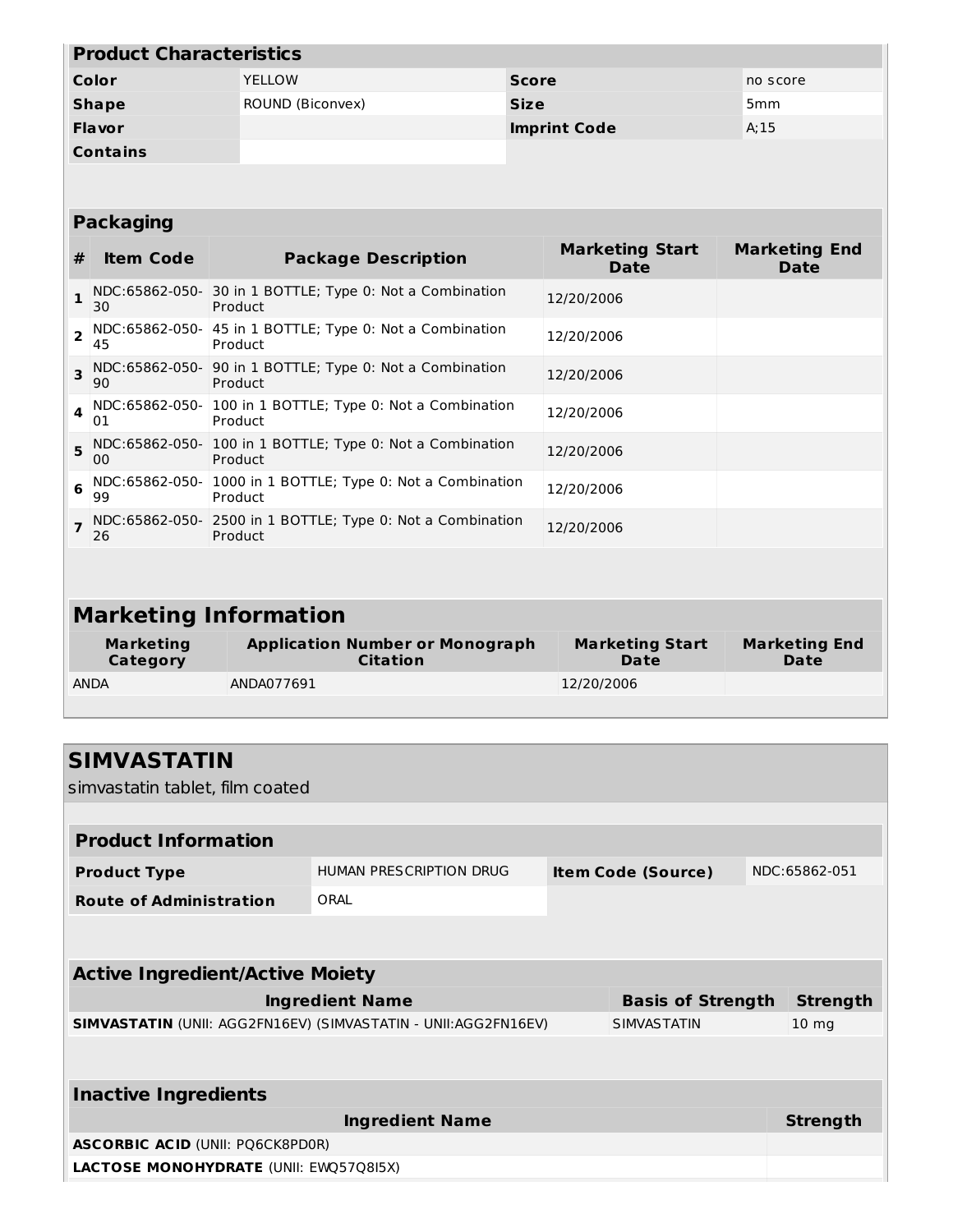| <b>MICROCRYSTALLINE CELLULOSE (UNII: OP1R32D61U)</b>             |  |
|------------------------------------------------------------------|--|
| <b>STARCH, CORN (UNII: 08232NY3SI)</b>                           |  |
| <b>HYDROXYPROPYL CELLULOSE (1600000 WAMW) (UNII: RFW2ET671P)</b> |  |
| <b>HYPROMELLOSE 2910 (6 MPA.S) (UNII: 0WZ8WG20P6)</b>            |  |
| <b>TITANIUM DIOXIDE</b> (UNII: 15FIX9V2IP)                       |  |
| <b>TALC</b> (UNII: 7SEV7 4R1U)                                   |  |
| <b>CITRIC ACID MONOHYDRATE (UNII: 2968PHW8QP)</b>                |  |
| <b>ISOPROPYL ALCOHOL (UNII: ND2M416302)</b>                      |  |
| <b>MAGNESIUM STEARATE (UNII: 70097M6I30)</b>                     |  |
| <b>BUTYLATED HYDROXYANISOLE (UNII: REK4960K2U)</b>               |  |
| <b>FERRIC OXIDE RED (UNII: 1K09F3G675)</b>                       |  |
| <b>FERRIC OXIDE YELLOW (UNII: EX43802MRT)</b>                    |  |
|                                                                  |  |

### **Product Characteristics**

| Color           | PINK (Light Pink) | <b>Score</b>        | no score        |
|-----------------|-------------------|---------------------|-----------------|
| <b>Shape</b>    | ROUND (Biconvex)  | <b>Size</b>         | 6 <sub>mm</sub> |
| <b>Flavor</b>   |                   | <b>Imprint Code</b> | A;01            |
| <b>Contains</b> |                   |                     |                 |

# **Packaging**

| #              | <b>Item Code</b> | <b>Package Description</b>                                                        | <b>Marketing Start</b><br>Date | <b>Marketing End</b><br><b>Date</b> |
|----------------|------------------|-----------------------------------------------------------------------------------|--------------------------------|-------------------------------------|
| $\mathbf{1}$   | 30               | NDC:65862-051- 30 in 1 BOTTLE; Type 0: Not a Combination<br>Product               | 12/20/2006                     |                                     |
| $\overline{2}$ | 45               | NDC:65862-051- 45 in 1 BOTTLE; Type 0: Not a Combination<br>Product               | 12/20/2006                     |                                     |
|                | 90               | $\frac{3}{2}$ NDC:65862-051- 90 in 1 BOTTLE; Type 0: Not a Combination<br>Product | 12/20/2006                     |                                     |
| $\Delta$       | 01               | NDC:65862-051- 100 in 1 BOTTLE; Type 0: Not a Combination<br>Product              | 12/20/2006                     |                                     |
|                | 00               | $5$ NDC:65862-051- 100 in 1 BOTTLE; Type 0: Not a Combination<br>Product          | 12/20/2006                     |                                     |
| 6              | 99               | NDC:65862-051- 1000 in 1 BOTTLE; Type 0: Not a Combination<br>Product             | 12/20/2006                     |                                     |
|                | 26               | NDC:65862-051- 2500 in 1 BOTTLE; Type 0: Not a Combination<br>Product             | 12/20/2006                     |                                     |

# **Marketing Information**

| Marketing   | <b>Application Number or Monograph</b> | <b>Marketing Start</b> | <b>Marketing End</b> |
|-------------|----------------------------------------|------------------------|----------------------|
| Category    | <b>Citation</b>                        | Date                   | Date                 |
| <b>ANDA</b> | ANDA077691                             | 12/20/2006             |                      |

# **SIMVASTATIN**

simvastatin tablet, film coated

### **Product Information**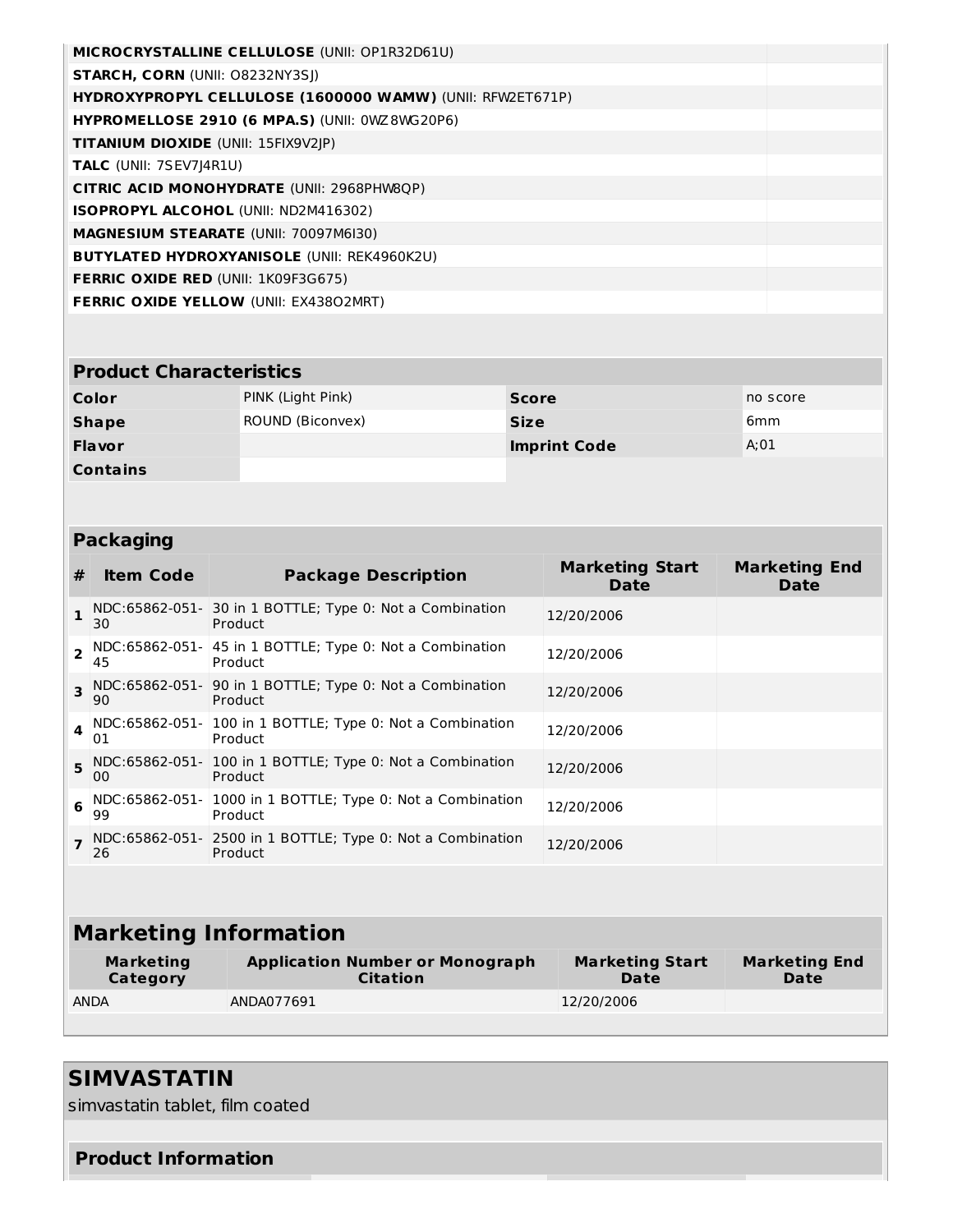|                                           | <b>Product Type</b>                                                      |                   | HUMAN PRESCRIPTION DRUG                                        |                                | <b>Item Code (Source)</b>             |          | NDC:65862-052                       |
|-------------------------------------------|--------------------------------------------------------------------------|-------------------|----------------------------------------------------------------|--------------------------------|---------------------------------------|----------|-------------------------------------|
|                                           | <b>Route of Administration</b>                                           |                   | ORAL                                                           |                                |                                       |          |                                     |
|                                           |                                                                          |                   |                                                                |                                |                                       |          |                                     |
|                                           | <b>Active Ingredient/Active Moiety</b>                                   |                   |                                                                |                                |                                       |          |                                     |
|                                           |                                                                          |                   | <b>Ingredient Name</b>                                         |                                | <b>Basis of Strength</b>              |          | <b>Strength</b>                     |
|                                           |                                                                          |                   | SIMVASTATIN (UNII: AGG2FN16EV) (SIMVASTATIN - UNII:AGG2FN16EV) |                                | <b>SIMVASTATIN</b>                    |          | $20$ mg                             |
|                                           |                                                                          |                   |                                                                |                                |                                       |          |                                     |
|                                           | <b>Inactive Ingredients</b>                                              |                   |                                                                |                                |                                       |          |                                     |
| <b>Ingredient Name</b><br><b>Strength</b> |                                                                          |                   |                                                                |                                |                                       |          |                                     |
|                                           | <b>ASCORBIC ACID (UNII: PQ6CK8PD0R)</b>                                  |                   |                                                                |                                |                                       |          |                                     |
|                                           | LACTOSE MONOHYDRATE (UNII: EWQ57Q8I5X)                                   |                   |                                                                |                                |                                       |          |                                     |
|                                           |                                                                          |                   | MICROCRYSTALLINE CELLULOSE (UNII: OP1R32D61U)                  |                                |                                       |          |                                     |
|                                           | <b>STARCH, CORN (UNII: O8232NY3SJ)</b>                                   |                   |                                                                |                                |                                       |          |                                     |
|                                           |                                                                          |                   | HYDROXYPROPYL CELLULOSE (1600000 WAMW) (UNII: RFW2ET671P)      |                                |                                       |          |                                     |
|                                           |                                                                          |                   | HYPROMELLOSE 2910 (6 MPA.S) (UNII: 0WZ8WG20P6)                 |                                |                                       |          |                                     |
|                                           | <b>TITANIUM DIOXIDE (UNII: 15FIX9V2JP)</b>                               |                   |                                                                |                                |                                       |          |                                     |
|                                           | TALC (UNII: 7SEV7J4R1U)                                                  |                   |                                                                |                                |                                       |          |                                     |
|                                           | <b>CITRIC ACID MONOHYDRATE (UNII: 2968PHW8QP)</b>                        |                   |                                                                |                                |                                       |          |                                     |
|                                           | ISOPROPYL ALCOHOL (UNII: ND2M416302)                                     |                   |                                                                |                                |                                       |          |                                     |
|                                           | MAGNESIUM STEARATE (UNII: 70097M6I30)                                    |                   |                                                                |                                |                                       |          |                                     |
|                                           |                                                                          |                   | <b>BUTYLATED HYDROXYANISOLE (UNII: REK4960K2U)</b>             |                                |                                       |          |                                     |
|                                           | FERRIC OXIDE RED (UNII: 1K09F3G675)                                      |                   |                                                                |                                |                                       |          |                                     |
|                                           | <b>FERRIC OXIDE YELLOW (UNII: EX43802MRT)</b>                            |                   |                                                                |                                |                                       |          |                                     |
|                                           |                                                                          |                   |                                                                |                                |                                       |          |                                     |
|                                           | <b>Product Characteristics</b>                                           |                   |                                                                |                                |                                       |          |                                     |
|                                           | Color                                                                    | PINK (Light Pink) |                                                                | <b>Score</b>                   |                                       | no score |                                     |
|                                           | Shape                                                                    | ROUND (Biconvex)  |                                                                | <b>Size</b><br>8 <sub>mm</sub> |                                       |          |                                     |
|                                           | <b>Flavor</b>                                                            |                   |                                                                |                                | <b>Imprint Code</b>                   | A;02     |                                     |
|                                           | <b>Contains</b>                                                          |                   |                                                                |                                |                                       |          |                                     |
|                                           |                                                                          |                   |                                                                |                                |                                       |          |                                     |
|                                           |                                                                          |                   |                                                                |                                |                                       |          |                                     |
|                                           | <b>Packaging</b>                                                         |                   |                                                                |                                |                                       |          |                                     |
| #                                         | <b>Item Code</b>                                                         |                   | <b>Package Description</b>                                     |                                | <b>Marketing Start</b><br><b>Date</b> |          | <b>Marketing End</b><br><b>Date</b> |
| 1                                         | NDC:65862-052-<br>30                                                     | Product           | 30 in 1 BOTTLE; Type 0: Not a Combination                      |                                | 12/20/2006                            |          |                                     |
| 2                                         | NDC:65862-052-<br>45                                                     | Product           | 45 in 1 BOTTLE; Type 0: Not a Combination                      |                                | 12/20/2006                            |          |                                     |
| 3                                         | NDC:65862-052-<br>90                                                     | Product           | 90 in 1 BOTTLE; Type 0: Not a Combination                      |                                | 12/20/2006                            |          |                                     |
| 4                                         | NDC:65862-052-<br>01                                                     | Product           | 100 in 1 BOTTLE; Type 0: Not a Combination                     |                                | 12/20/2006                            |          |                                     |
| 5                                         | 00                                                                       | Product           | NDC:65862-052- 100 in 1 BOTTLE; Type 0: Not a Combination      |                                | 12/20/2006                            |          |                                     |
| 6                                         | NDC:65862-052-<br>99                                                     | Product           | 1000 in 1 BOTTLE; Type 0: Not a Combination                    |                                | 12/20/2006                            |          |                                     |
|                                           | NDC:65862-052- 2500 in 1 BOTTLE; Type 0: Not a Combination<br>12/20/2006 |                   |                                                                |                                |                                       |          |                                     |
| $\overline{7}$                            | 26                                                                       | Product           |                                                                |                                |                                       |          |                                     |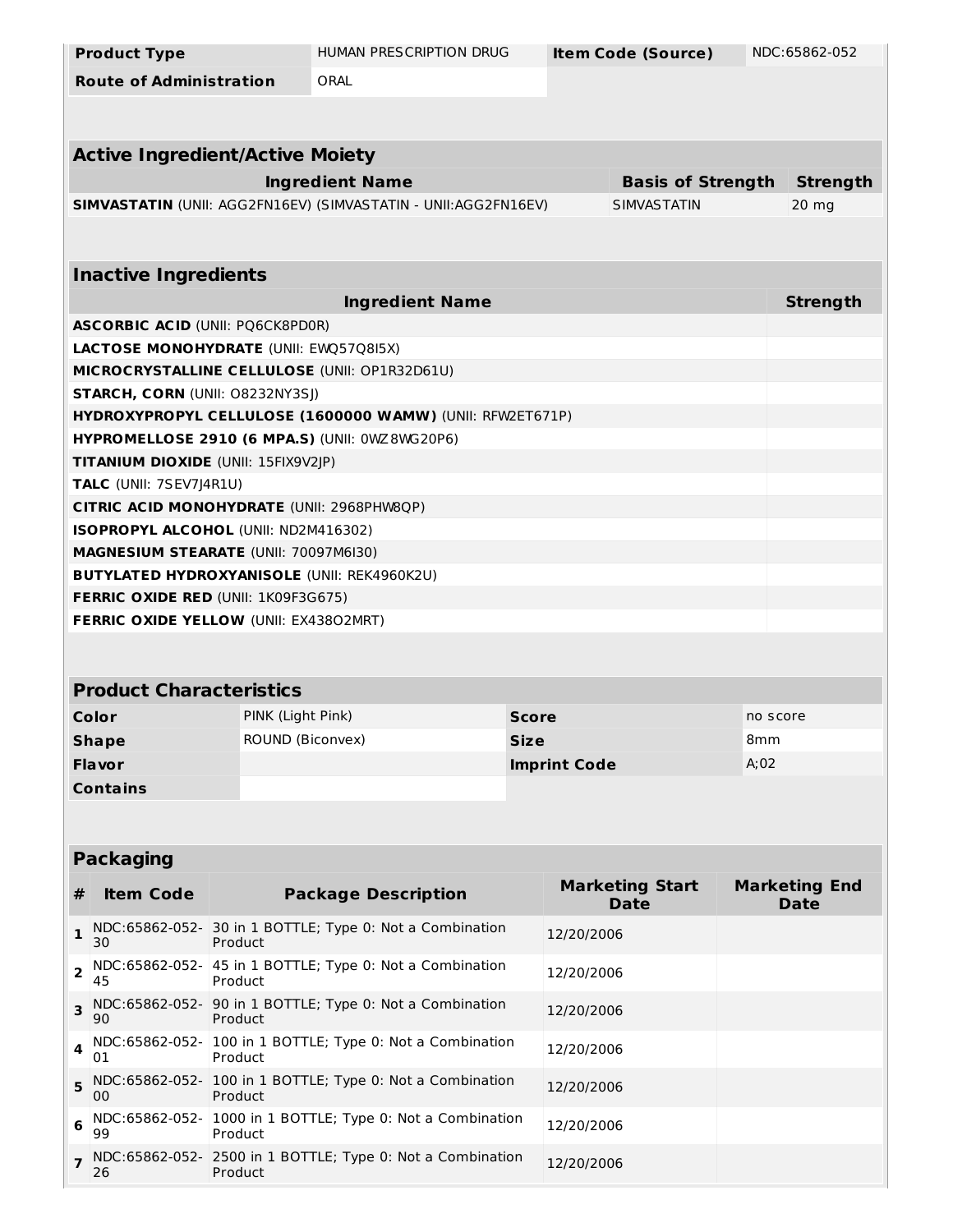| <b>Marketing Information</b>                       |                                                           |                                                                |              |                                |                           |                  |                              |  |
|----------------------------------------------------|-----------------------------------------------------------|----------------------------------------------------------------|--------------|--------------------------------|---------------------------|------------------|------------------------------|--|
| <b>Marketing</b><br>Category                       | <b>Application Number or Monograph</b><br><b>Citation</b> |                                                                |              | <b>Marketing Start</b><br>Date |                           |                  | <b>Marketing End</b><br>Date |  |
| <b>ANDA</b>                                        | ANDA077691                                                |                                                                |              | 12/20/2006                     |                           |                  |                              |  |
|                                                    |                                                           |                                                                |              |                                |                           |                  |                              |  |
| <b>SIMVASTATIN</b>                                 |                                                           |                                                                |              |                                |                           |                  |                              |  |
| simvastatin tablet, film coated                    |                                                           |                                                                |              |                                |                           |                  |                              |  |
|                                                    |                                                           |                                                                |              |                                |                           |                  |                              |  |
| <b>Product Information</b>                         |                                                           |                                                                |              |                                |                           |                  |                              |  |
| <b>Product Type</b>                                |                                                           | HUMAN PRESCRIPTION DRUG                                        |              |                                | <b>Item Code (Source)</b> |                  | NDC:65862-053                |  |
|                                                    |                                                           |                                                                |              |                                |                           |                  |                              |  |
| <b>Route of Administration</b>                     |                                                           | ORAL                                                           |              |                                |                           |                  |                              |  |
|                                                    |                                                           |                                                                |              |                                |                           |                  |                              |  |
| <b>Active Ingredient/Active Moiety</b>             |                                                           |                                                                |              |                                |                           |                  |                              |  |
|                                                    |                                                           | <b>Ingredient Name</b>                                         |              |                                | <b>Basis of Strength</b>  |                  | <b>Strength</b>              |  |
|                                                    |                                                           | SIMVASTATIN (UNII: AGG2FN16EV) (SIMVASTATIN - UNII:AGG2FN16EV) |              |                                | <b>SIMVASTATIN</b>        |                  | 40 mg                        |  |
|                                                    |                                                           |                                                                |              |                                |                           |                  |                              |  |
|                                                    |                                                           |                                                                |              |                                |                           |                  |                              |  |
| <b>Inactive Ingredients</b>                        |                                                           |                                                                |              |                                |                           |                  |                              |  |
| <b>ASCORBIC ACID (UNII: PQ6CK8PD0R)</b>            |                                                           | <b>Ingredient Name</b>                                         |              |                                |                           |                  | <b>Strength</b>              |  |
| LACTOSE MONOHYDRATE (UNII: EWQ57Q8I5X)             |                                                           |                                                                |              |                                |                           |                  |                              |  |
| MICROCRYSTALLINE CELLULOSE (UNII: OP1R32D61U)      |                                                           |                                                                |              |                                |                           |                  |                              |  |
| <b>STARCH, CORN (UNII: O8232NY3SJ)</b>             |                                                           |                                                                |              |                                |                           |                  |                              |  |
|                                                    |                                                           | HYDROXYPROPYL CELLULOSE (1600000 WAMW) (UNII: RFW2ET671P)      |              |                                |                           |                  |                              |  |
| HYPROMELLOSE 2910 (6 MPA.S) (UNII: 0WZ 8WG20P6)    |                                                           |                                                                |              |                                |                           |                  |                              |  |
| TITANIUM DIOXIDE (UNII: 15FIX9V2JP)                |                                                           |                                                                |              |                                |                           |                  |                              |  |
| TALC (UNII: 7SEV7J4R1U)                            |                                                           |                                                                |              |                                |                           |                  |                              |  |
| <b>CITRIC ACID MONOHYDRATE (UNII: 2968PHW8QP)</b>  |                                                           |                                                                |              |                                |                           |                  |                              |  |
| ISOPROPYL ALCOHOL (UNII: ND2M416302)               |                                                           |                                                                |              |                                |                           |                  |                              |  |
| MAGNESIUM STEARATE (UNII: 70097M6I30)              |                                                           |                                                                |              |                                |                           |                  |                              |  |
| <b>BUTYLATED HYDROXYANISOLE (UNII: REK4960K2U)</b> |                                                           |                                                                |              |                                |                           |                  |                              |  |
| <b>FERRIC OXIDE RED (UNII: 1K09F3G675)</b>         |                                                           |                                                                |              |                                |                           |                  |                              |  |
|                                                    |                                                           |                                                                |              |                                |                           |                  |                              |  |
| <b>Product Characteristics</b>                     |                                                           |                                                                |              |                                |                           |                  |                              |  |
| Color                                              | <b>PINK</b>                                               |                                                                | <b>Score</b> |                                |                           | no score         |                              |  |
| <b>Shape</b>                                       | ROUND (Biconvex)                                          |                                                                | <b>Size</b>  |                                |                           | 10 <sub>mm</sub> |                              |  |
| <b>Flavor</b>                                      |                                                           |                                                                |              | <b>Imprint Code</b>            |                           | A;03             |                              |  |
| <b>Contains</b>                                    |                                                           |                                                                |              |                                |                           |                  |                              |  |
|                                                    |                                                           |                                                                |              |                                |                           |                  |                              |  |
|                                                    |                                                           |                                                                |              |                                |                           |                  |                              |  |
| <b>Packaging</b>                                   |                                                           |                                                                |              |                                |                           |                  |                              |  |
|                                                    |                                                           |                                                                |              |                                |                           |                  |                              |  |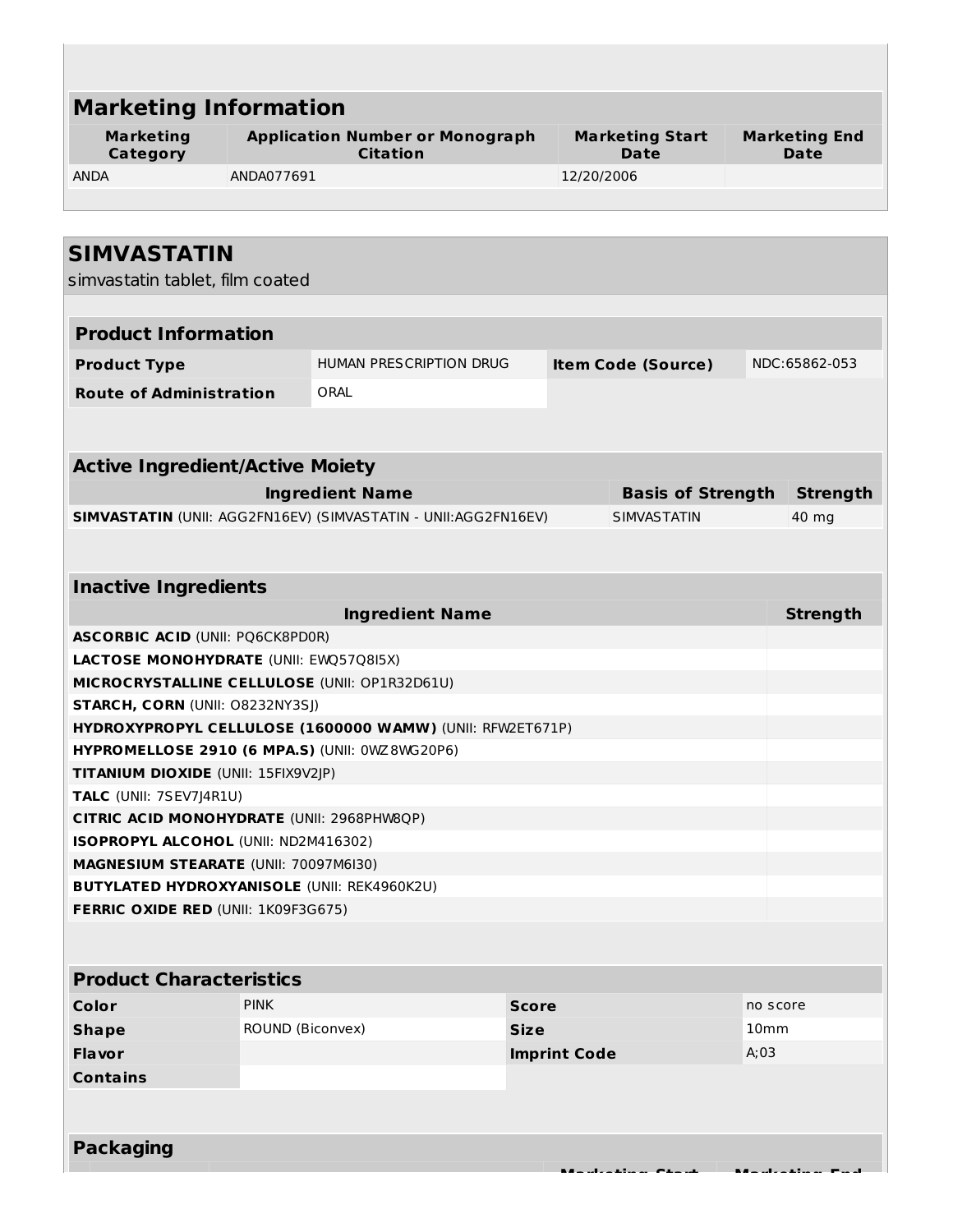| #              | <b>Item Code</b>             | <b>Package Description</b>                                            | <b>Marketing Start</b><br><b>Date</b> | <b>Marketing End</b><br><b>Date</b> |  |  |
|----------------|------------------------------|-----------------------------------------------------------------------|---------------------------------------|-------------------------------------|--|--|
| 1              | 30                           | NDC:65862-053- 30 in 1 BOTTLE; Type 0: Not a Combination<br>Product   | 12/20/2006                            |                                     |  |  |
| $\overline{2}$ | 45                           | NDC:65862-053- 45 in 1 BOTTLE; Type 0: Not a Combination<br>Product   | 12/20/2006                            |                                     |  |  |
| 3              | 90                           | NDC:65862-053- 90 in 1 BOTTLE; Type 0: Not a Combination<br>Product   | 12/20/2006                            |                                     |  |  |
| 4              | 01                           | NDC:65862-053- 100 in 1 BOTTLE; Type 0: Not a Combination<br>Product  | 12/20/2006                            |                                     |  |  |
| 5              | 00                           | NDC:65862-053- 100 in 1 BOTTLE; Type 0: Not a Combination<br>Product  | 12/20/2006                            |                                     |  |  |
| 6              | 99                           | NDC:65862-053- 1000 in 1 BOTTLE; Type 0: Not a Combination<br>Product | 12/20/2006                            |                                     |  |  |
|                | 22                           | NDC:65862-053- 2000 in 1 BOTTLE; Type 0: Not a Combination<br>Product | 12/20/2006                            |                                     |  |  |
|                |                              |                                                                       |                                       |                                     |  |  |
|                | <b>Marketing Information</b> |                                                                       |                                       |                                     |  |  |
|                | <b>Marketing</b><br>Category | <b>Application Number or Monograph</b><br><b>Citation</b>             | <b>Marketing Start</b><br><b>Date</b> | <b>Marketing End</b><br><b>Date</b> |  |  |
|                | <b>ANDA</b>                  | ANDA077691                                                            | 12/20/2006                            |                                     |  |  |
|                |                              |                                                                       |                                       |                                     |  |  |

| simvastatin tablet, film coated              |                                                                                                                                                                                                               |                                                                                                                             |                           |                          |  |
|----------------------------------------------|---------------------------------------------------------------------------------------------------------------------------------------------------------------------------------------------------------------|-----------------------------------------------------------------------------------------------------------------------------|---------------------------|--------------------------|--|
|                                              |                                                                                                                                                                                                               |                                                                                                                             |                           |                          |  |
|                                              |                                                                                                                                                                                                               |                                                                                                                             |                           |                          |  |
| HUMAN PRESCRIPTION DRUG                      |                                                                                                                                                                                                               |                                                                                                                             |                           | NDC:65862-054            |  |
| ORAL                                         |                                                                                                                                                                                                               |                                                                                                                             |                           |                          |  |
|                                              |                                                                                                                                                                                                               |                                                                                                                             |                           |                          |  |
|                                              |                                                                                                                                                                                                               |                                                                                                                             |                           |                          |  |
| <b>Active Ingredient/Active Moiety</b>       |                                                                                                                                                                                                               |                                                                                                                             |                           |                          |  |
| <b>Ingredient Name</b>                       |                                                                                                                                                                                                               |                                                                                                                             |                           | <b>Strength</b>          |  |
|                                              |                                                                                                                                                                                                               | <b>SIMVASTATIN</b>                                                                                                          |                           | 80 mg                    |  |
|                                              |                                                                                                                                                                                                               |                                                                                                                             |                           |                          |  |
|                                              |                                                                                                                                                                                                               |                                                                                                                             |                           |                          |  |
|                                              |                                                                                                                                                                                                               |                                                                                                                             |                           |                          |  |
|                                              |                                                                                                                                                                                                               |                                                                                                                             |                           | <b>Strength</b>          |  |
| <b>ASCORBIC ACID (UNII: PQ6CK8PD0R)</b>      |                                                                                                                                                                                                               |                                                                                                                             |                           |                          |  |
|                                              |                                                                                                                                                                                                               |                                                                                                                             |                           |                          |  |
|                                              |                                                                                                                                                                                                               |                                                                                                                             |                           |                          |  |
|                                              |                                                                                                                                                                                                               |                                                                                                                             |                           |                          |  |
|                                              |                                                                                                                                                                                                               |                                                                                                                             |                           |                          |  |
| TITANIUM DIOXIDE (UNII: 15FIX9V2JP)          |                                                                                                                                                                                                               |                                                                                                                             |                           |                          |  |
| TALC (UNII: 7SEV7J4R1U)                      |                                                                                                                                                                                                               |                                                                                                                             |                           |                          |  |
| CITRIC ACID MONOHYDRATE (UNII: 2968PHW8QP)   |                                                                                                                                                                                                               |                                                                                                                             |                           |                          |  |
| ISOPROPYL ALCOHOL (UNII: ND2M416302)         |                                                                                                                                                                                                               |                                                                                                                             |                           |                          |  |
| <b>MAGNESIUM STEARATE (UNII: 70097M6I30)</b> |                                                                                                                                                                                                               |                                                                                                                             |                           |                          |  |
|                                              | <b>Ingredient Name</b><br><b>LACTOSE MONOHYDRATE (UNII: EWQ57Q8I5X)</b><br>MICROCRYSTALLINE CELLULOSE (UNII: OP1R32D61U)<br>STARCH, CORN (UNII: 08232NY3SJ)<br>HYPROMELLOSE 2910 (6 MPA.S) (UNII: 0WZ8WG20P6) | SIMVASTATIN (UNII: AGG2FN16EV) (SIMVASTATIN - UNII:AGG2FN16EV)<br>HYDROXYPROPYL CELLULOSE (1600000 WAMW) (UNII: RFW2ET671P) | <b>Item Code (Source)</b> | <b>Basis of Strength</b> |  |